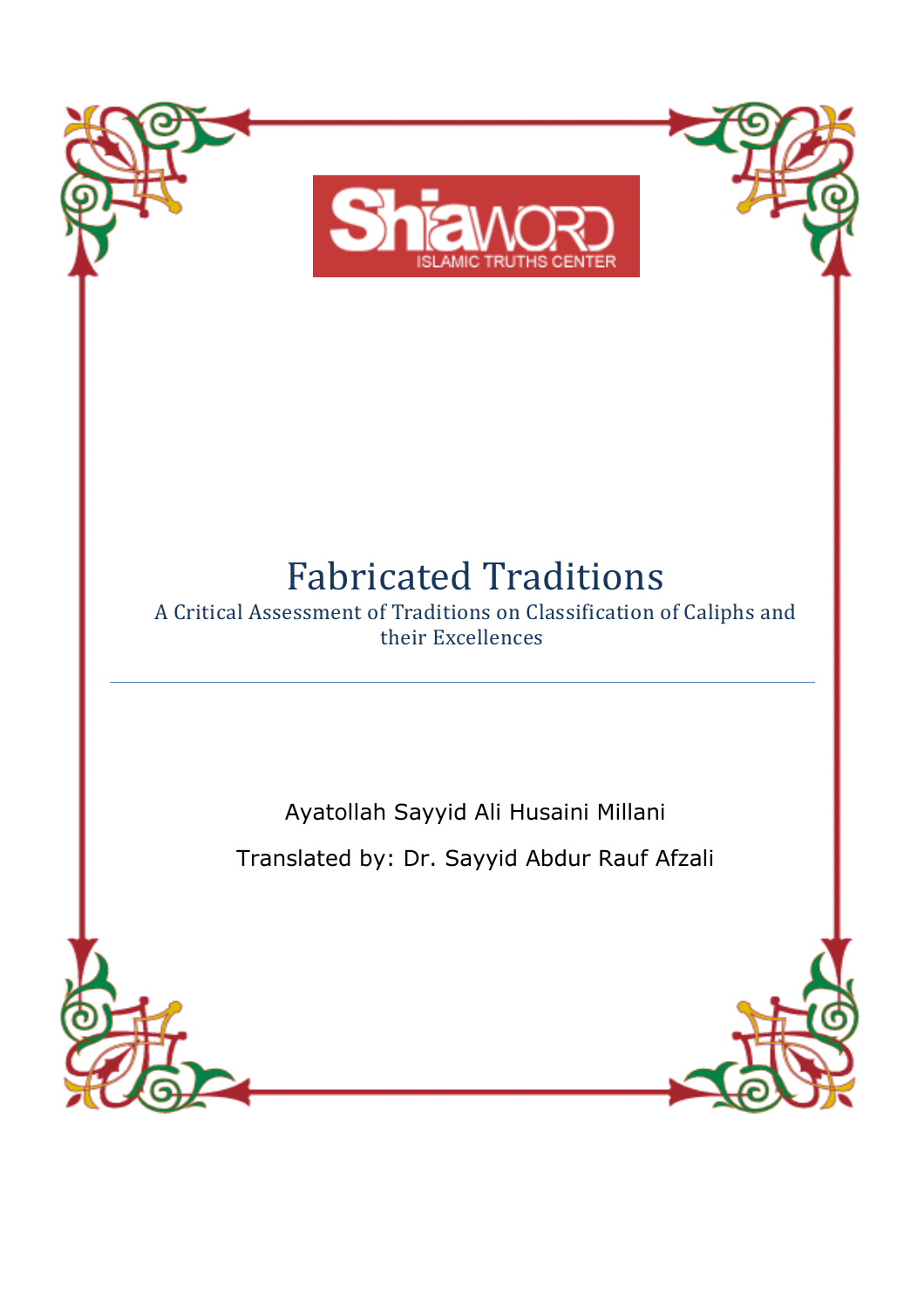# **In the Name of Allah the Beneficent the Merciful**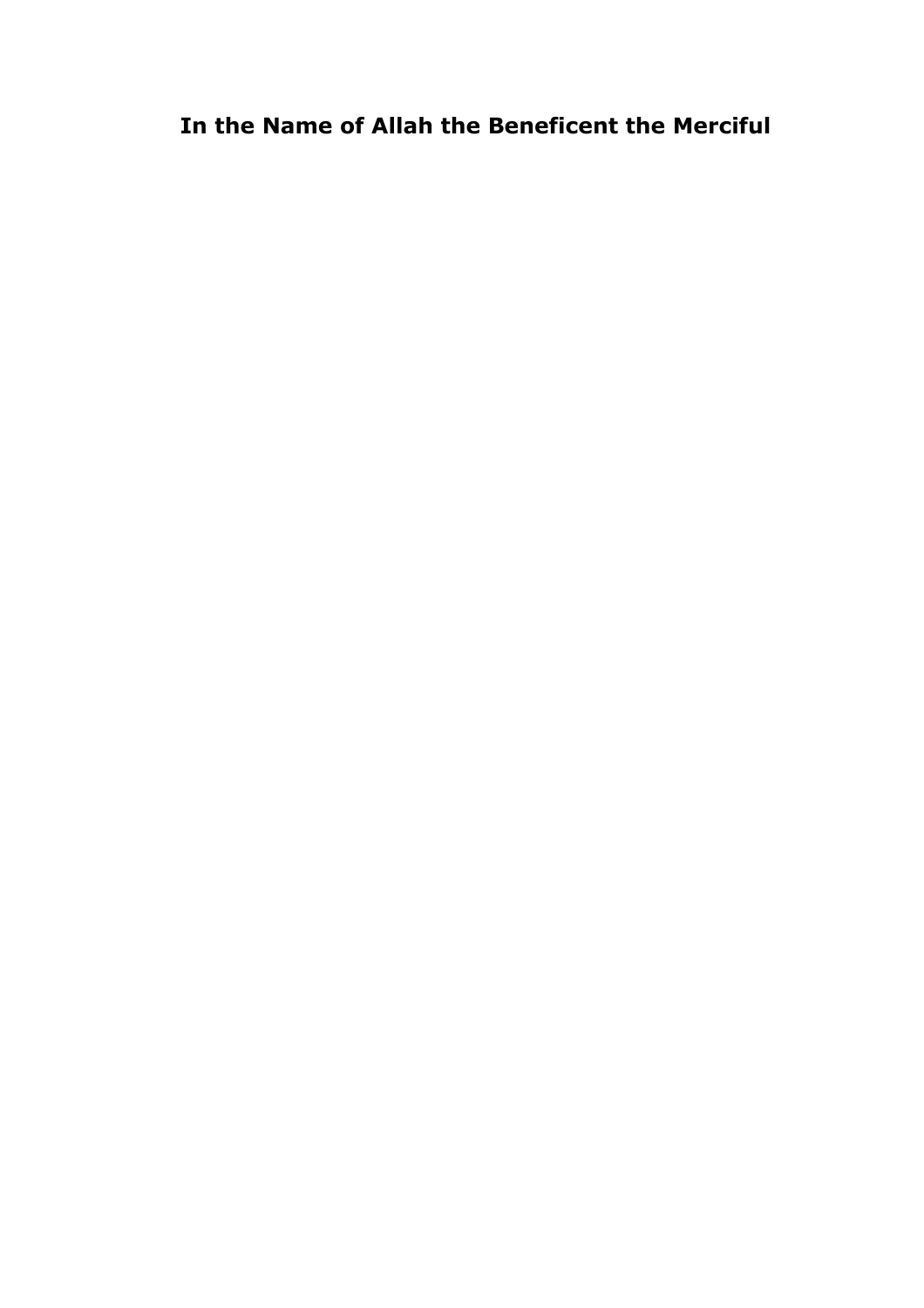# **Table of Contents**

| A Glance at Fabricated Traditions on the classification of Caliphs and |    |
|------------------------------------------------------------------------|----|
|                                                                        |    |
|                                                                        |    |
|                                                                        |    |
|                                                                        |    |
|                                                                        |    |
|                                                                        |    |
|                                                                        |    |
|                                                                        |    |
|                                                                        |    |
|                                                                        |    |
|                                                                        |    |
|                                                                        |    |
|                                                                        |    |
|                                                                        |    |
|                                                                        |    |
|                                                                        |    |
|                                                                        |    |
|                                                                        |    |
|                                                                        |    |
|                                                                        |    |
|                                                                        |    |
|                                                                        |    |
|                                                                        |    |
| Khalid Hazza                                                           | 31 |
|                                                                        |    |
|                                                                        |    |
|                                                                        |    |
|                                                                        |    |
|                                                                        |    |
|                                                                        |    |
|                                                                        |    |
|                                                                        |    |
|                                                                        |    |
|                                                                        |    |
|                                                                        |    |
|                                                                        |    |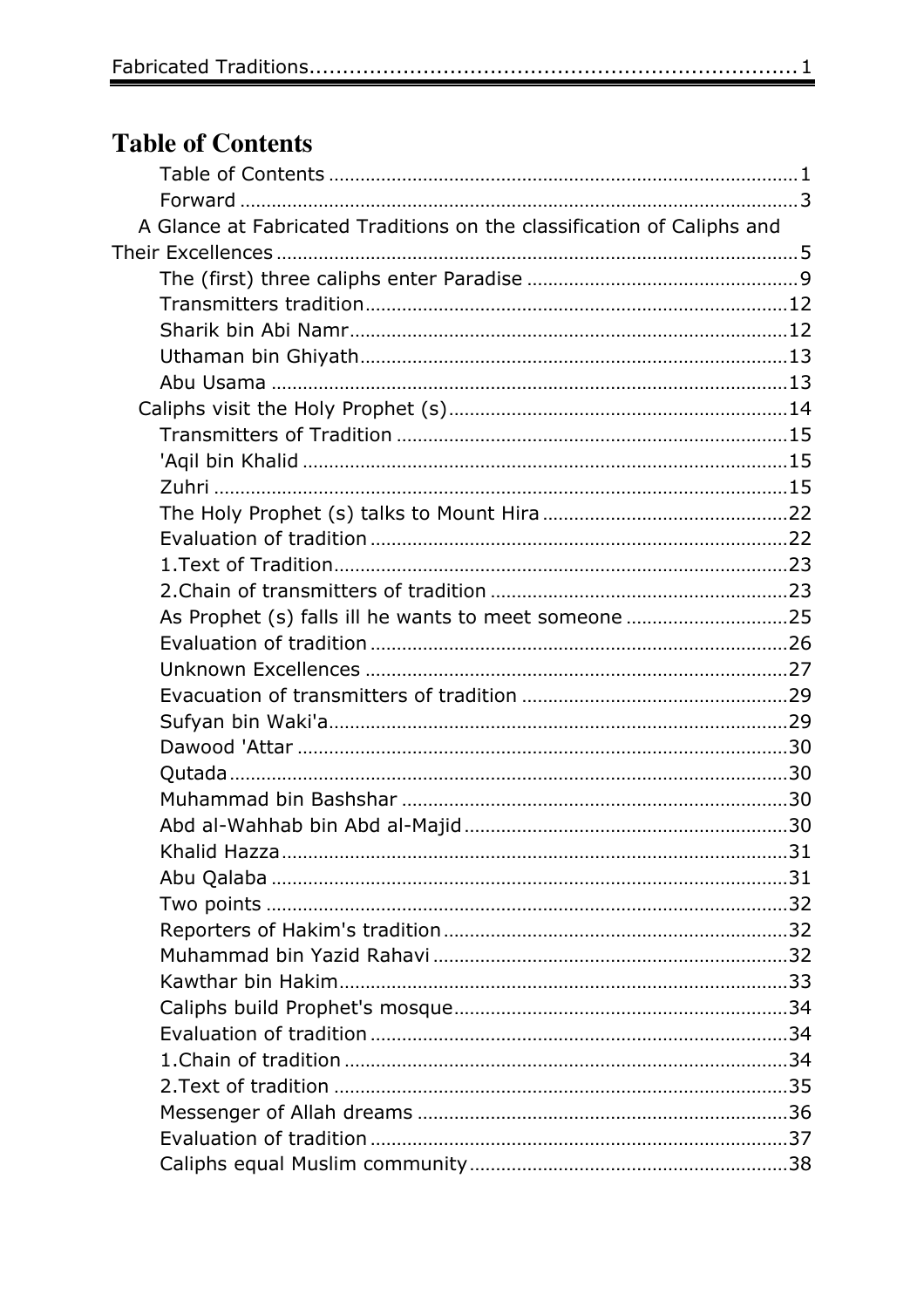|--|

| 'Amr bin Waqid as one of the reporters of this tradition38        |  |
|-------------------------------------------------------------------|--|
|                                                                   |  |
| Sulayman bin Isa Sajzi is among the reporters of this Tradition39 |  |
|                                                                   |  |
| Fabricated tradition from the viewpoint of Khatib Baghdadi 41     |  |
|                                                                   |  |
|                                                                   |  |
|                                                                   |  |
|                                                                   |  |
|                                                                   |  |
|                                                                   |  |
|                                                                   |  |
|                                                                   |  |
|                                                                   |  |
|                                                                   |  |
|                                                                   |  |
|                                                                   |  |
|                                                                   |  |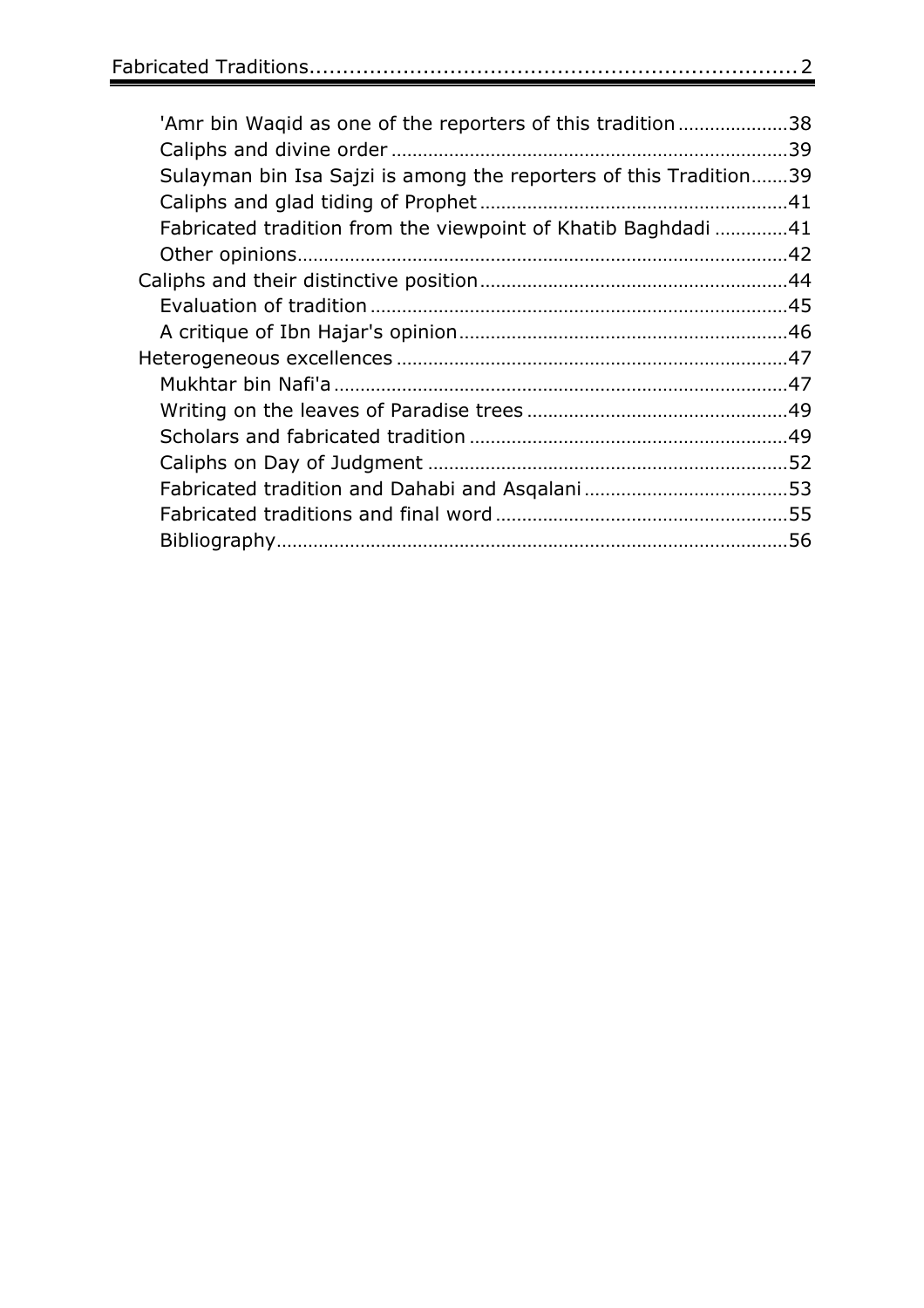### **In the Name of Allah the Beneficent the Merciful**

### **Forward**

With the prophetic mission of Prophet Muhammad (s), the seal of the prophets, the last and the most perfect divine religion was conveyed to humanity and prophethood came to an end.

The religion of Islam emerged in Mecca but after twenty three years of arduous efforts made by the Messenger Allah (s) and a handful of his loyal companions it spread all over the Arabian Peninsula.

The continuation of this divine mission was a task that was entrusted publicly on Dhul Hijja, the eighteenth, by Allah, the Glorious, to Ali (a.s), the commander of the faithful and the first personality after the Holy Prophet (a) in the world of Islam.

With the proclamation of Hazrat Ali's guardianship and succession on this day, divine blessings were completed and the religion of Islam was perfected, being announced as the only religion chosen by Allah. That was how unbelievers and pagans got disappointed from destroying Islam.

Soon after [the demise of the Messenger of Allah (s)], some of the companions of the Holy Prophet (s) based on their prehatched conspiracies, brought deviation in the course of guidance and leadership. They closed the gate of the city of knowledge putting Muslims in perplexity. From the very beginning of their rule, they placed the truths of Islam – that were like shinning sun – behind the dark clouds of doubt and skepticism by putting a ban on recording prophetic traditions , spreading fabricated traditions , casting doubts and using hypocrisy and deception.

Obviously, in spite of all conspiracies hatched by the enemies of Islam, the truths of Islam and noble sayings of the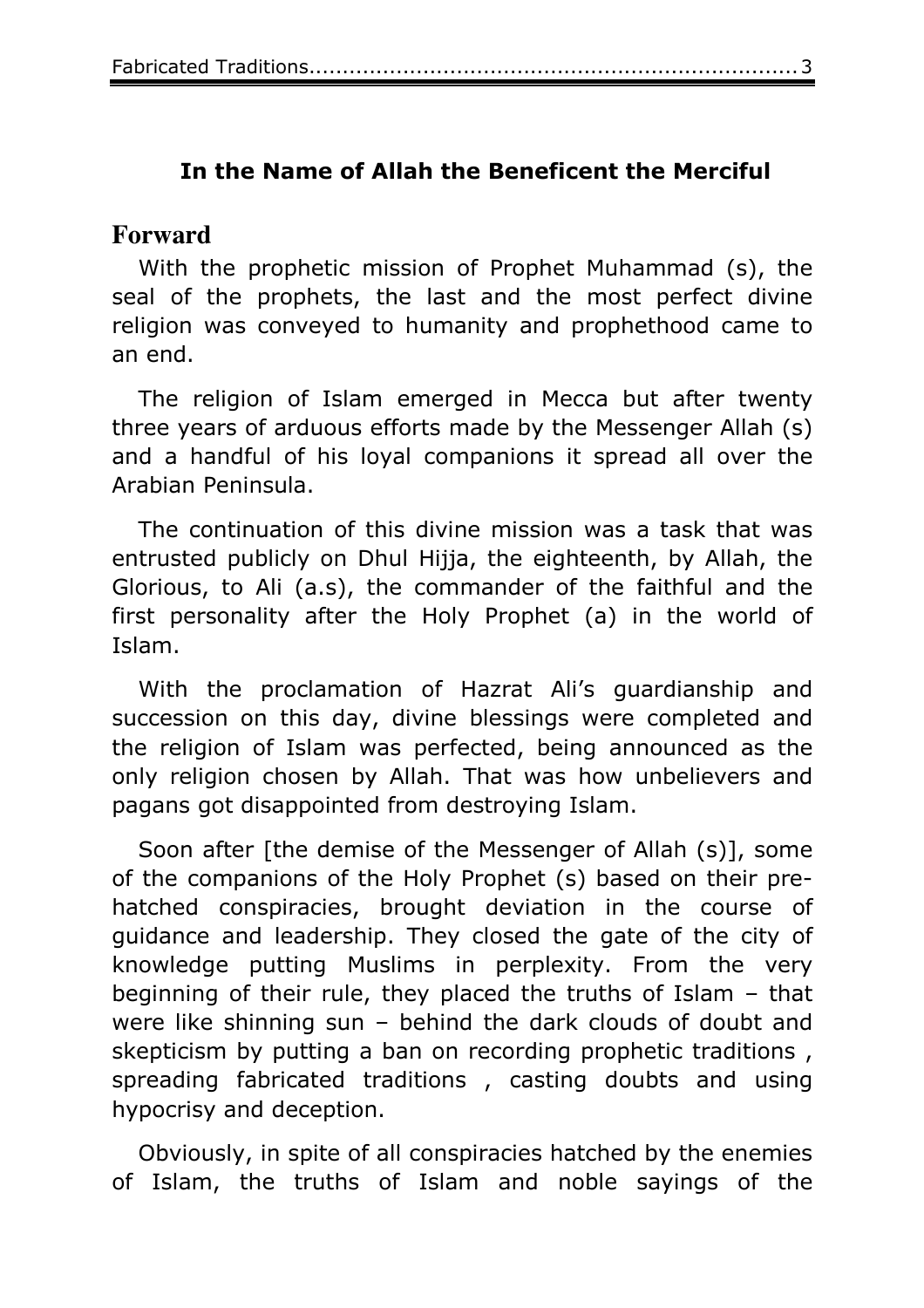Messenger of Allah (s) were promulgated by the Commander of the Faithful, Ali (a.s.), his successors and a few of his devout companions and those truths kept flowing and manifesting themselves in one way or the other in the course of history.By explaining the truths, they did away with the doubts, hesitation, illusions, and unfounded beliefs inculcated by the enemies of Islam, making truths clear to all.

In this respect, great scholars and men of knowledge such as Sheikh Mufid, Sayyid Murtadha, Khaja Nasir, Allamah Hilli, Qadhi Nurullah, Mir Hamid Husain, Sayyid Sharafuddin, Allamah Amini etc. are like shining stars for they are the ones who defended Islamic truths, explained the realities of the school of Ahlulbayt (a.s.) and dealt with spurious arguments using their tongues and pens.

In our era, one of the of the scholars and researchers who has, with his eloquent pen and expressive writing, explained the truths of the religion of Islam and astutely defended the leadership and wilayah (guardianship) of the Commander of the Faithful, Ali (a.s.) is Ayatollah Sayyid Ali Husaini Milani.

The Islamic Truths Center is proud to embark on reviving the fruitful and precious works of that great researcher by reviewing, translating and publishing them in a bid to make them available to students, scientific figures and those who are in search for Islamic truths.

The book in your hand is a translation of one of his works, intended to acquaint the English audience with Islamic truths. It is expected that this humble effort will earn the pleasure of the Remnant of Allah, the Imam of Time [the twelfth Shiite Imam] may Allah hasten his reappearance.

Islamic Truths Center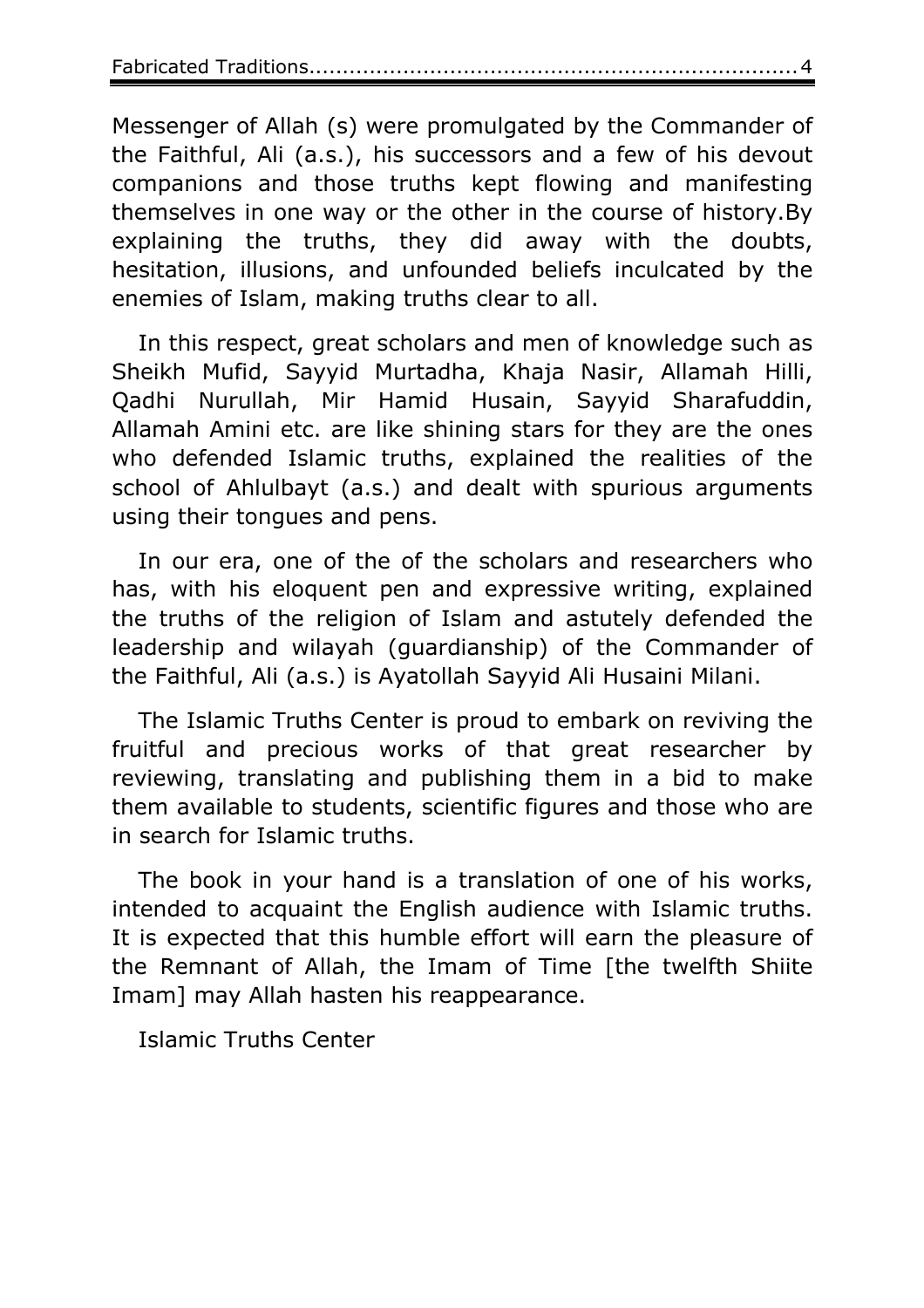**A Glance at Fabricated Traditions on the classification of Caliphs and Their Excellences**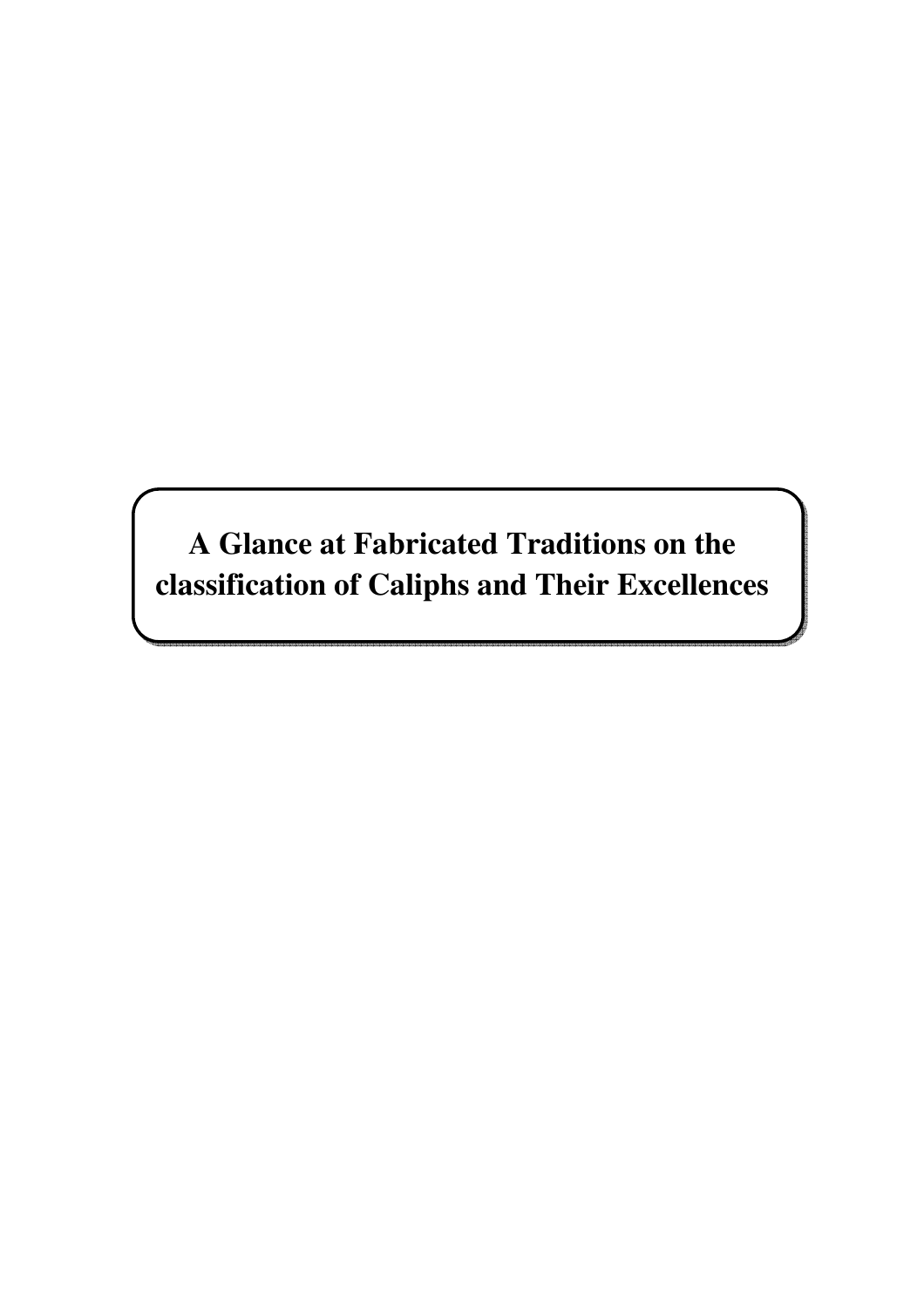### **In the name of Allah, the Beneficent, the Merciful**

*All praise is due to Allah, the Lord of the worlds and may prayer and peace be upon our master and Prophet, Muhammad, and his pure progeny, and may Allah's curse be upon all their enemies from the first to the last one.* 

In one of my studies, commenting on a tradition, I mentioned that all traditions that are about caliphs, relating their names in order are no doubt fabricated and forged.

Some thoughtful readers asked me to prove it through studying various chains of this kind of traditions available in sihah sitta or other credible works.

It was because of this that I began to write the book in your hand. While carrying out the research, I found out that not only the traditions in the section related to the virtues of caliphs but all such traditions found in any sections are fabricated and fake even the traditions that contain such phrases: the Holy Prophet (s) said: Abu Bakr, Umar, Uthman and I came …. Abu Bakr, Umar, Uthman and I went out … Where are Abu Bakr, Umar and Uthman?....

Some of these traditions contain the name of Ali (a.s) as well, placing it sometimes before the name of Uthman. The names of Abu Bkr and Umar however always precede the name of Imam Ali (a.s) in these traditions.

More interestingly I found a tradition in which the liars narrate such things from Imam Ali (a.s), commander of the faithful, to show that he himself accepted the virtues of caliphs and thus no one could reject it!

As an instance look at the tradition narrated by Bukhari and Muslim via two channels. Bukhari says: Walid bin Salih narrated from Isa bin Yunus from Umar bin Sa'eed bin Abi al-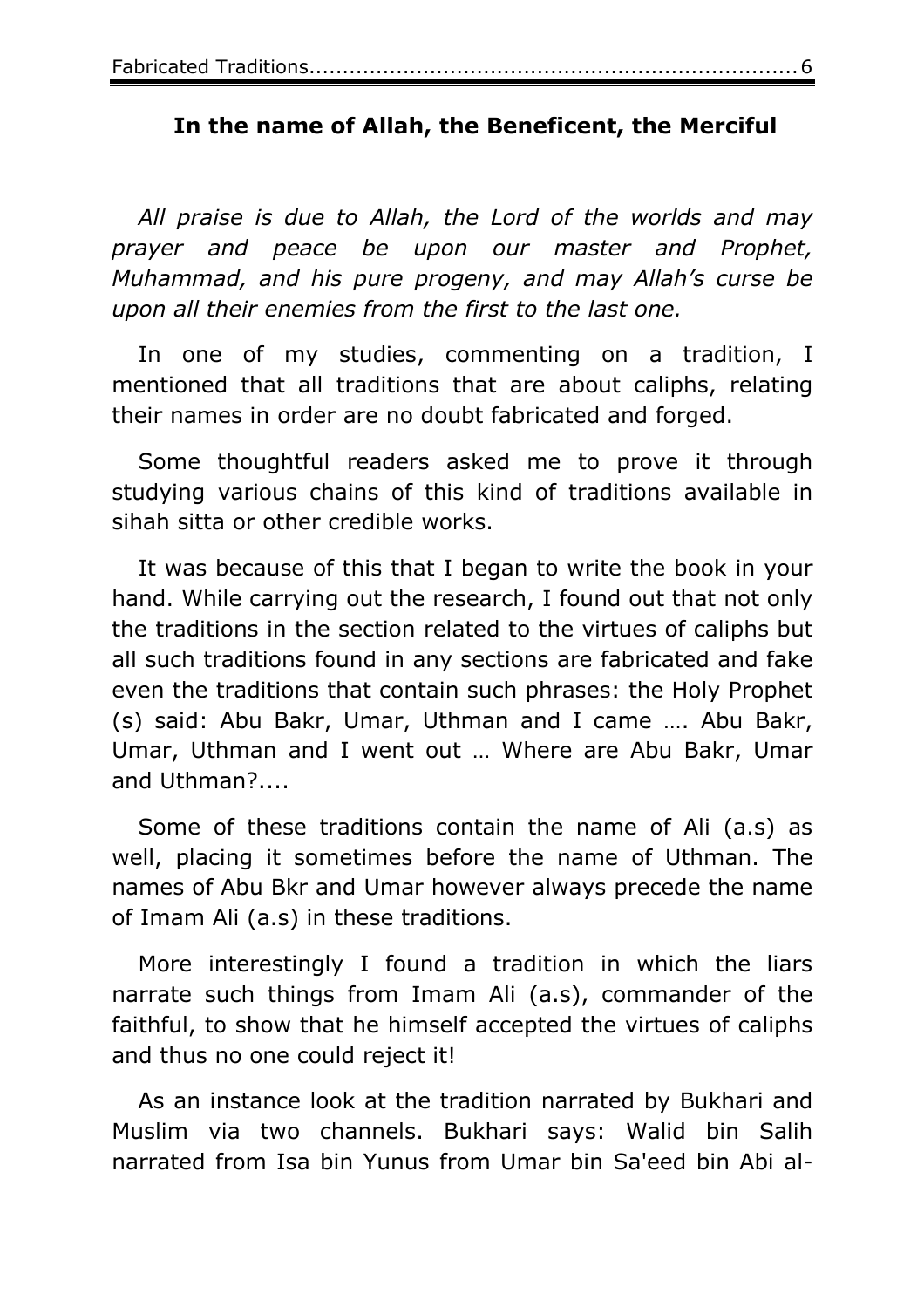Husain Makki from Ibn Abi Malika from Ibn Abbas …. Whereas Muslim says: Sa'eed bin Amr Ash'athi, Abu al-Rabi'a Atki and Abu Karib Muhammad bin Alla (this phrase belongs to Abu Karib)<sup>1</sup>narrated from Ibn Mubarak from Amr bin Sa'eed bin Abi Husain, from Ibn Malika from Ibn Abbas

When Umar bin Khattab's corpse was placed in coffin, people gathered around it. Before the coffin was moved, people were praying for Umar and telling his virtues. I was also there among them. All of a sudden a man grabbed my shoulder from behind. I turned back and saw that it was Ali (a.s). He was also asking forgiveness for Umar and addressing him, he said: "You did not leave anyone behind so that we could wish to meet Allah through his deeds. I hope Allah will help you to join the two comrades (the Holy Prophet  $(s)^2$  and Abu Bakr). This is because I frequently heard the Holy Prophet (s) say: I came along with Abu Bakr and Umar, I entered along with Abu Bakr and Umar and got out along with Abu Bakr and Umar. Thus I hope Allah will help you to join them.<sup>3</sup>

In addition to Bukhari and Muslim, it is Ibn Majah who has narrated this tradition from Umar bin Sa'eed from Ibn Abi Malika from Ibn Abbas.

It has to be however said that this tradition is absolutely fake and Imam Ali (a.s), commander of the faithful never said such things. This is because Ibn Malika who is the axis of the reporters of this tradition is among the foes of Imam Ali (a.s)

 $\overline{a}$  $<sup>1</sup>$ - It is worth mentioning that Abu Rabi'a uses the phrase 'narrated to us' whereas the</sup> other two reporters have made use of the phrase 'told us'.

 $2$ - The letter's' stands for 'peace be upon him and his progeny'. Though the Sunnite sources suffice to saying 'peace be upon him' after mentioning the name of the Prophet (s), omitting 'and his progeny', we have intended to mention the whole version of this supplication, whenever we have used the abbreviation's'.

<sup>3</sup> - *Sahih Bukhari*, vol. 3, p. 1345. (Book of the virtues of the companions of the Holy Prophet (s)), tradition no. 3274. Sahih Muslim, vol. 5, p. 12 (Book of the virtues of the companions of the Holy Prophet (s)), tradition no. 2389.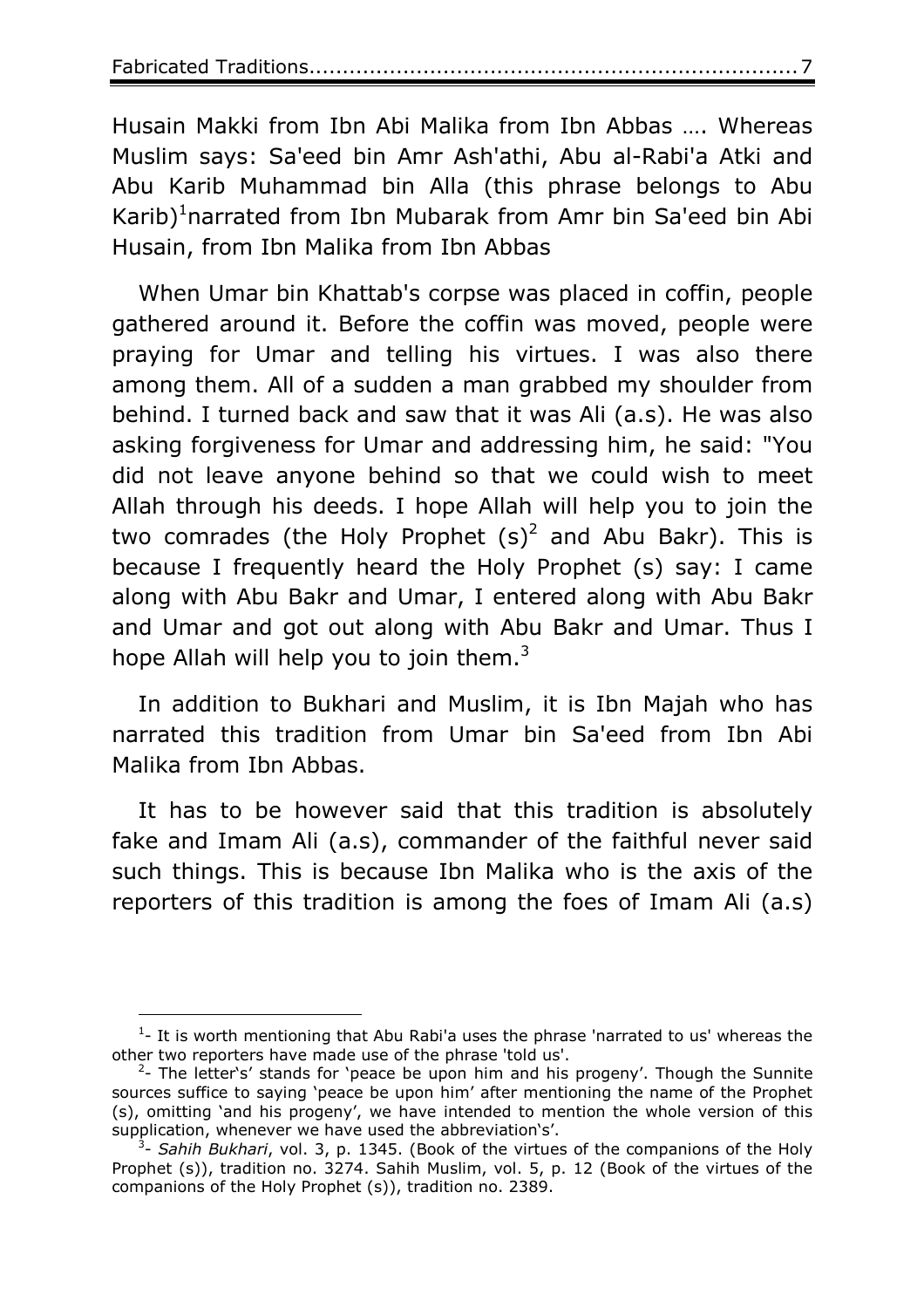and Ahl al-Bayt. He was the judge and mu'zzin (one who calls for prayer) of Abdullah bin Zubair.<sup>4</sup>

It has to be mentioned here that we appeal to this kind of traditions only to silence our opponents.

We ask Allah to help us do our deeds only for Him and assist us to find out the truth and act in accordance with it. Allah is kind and benevolent.

Sayyid Ali Husaini Milani

 4 - *Tahzib al-Tahzib*, vol. 5, p. 272.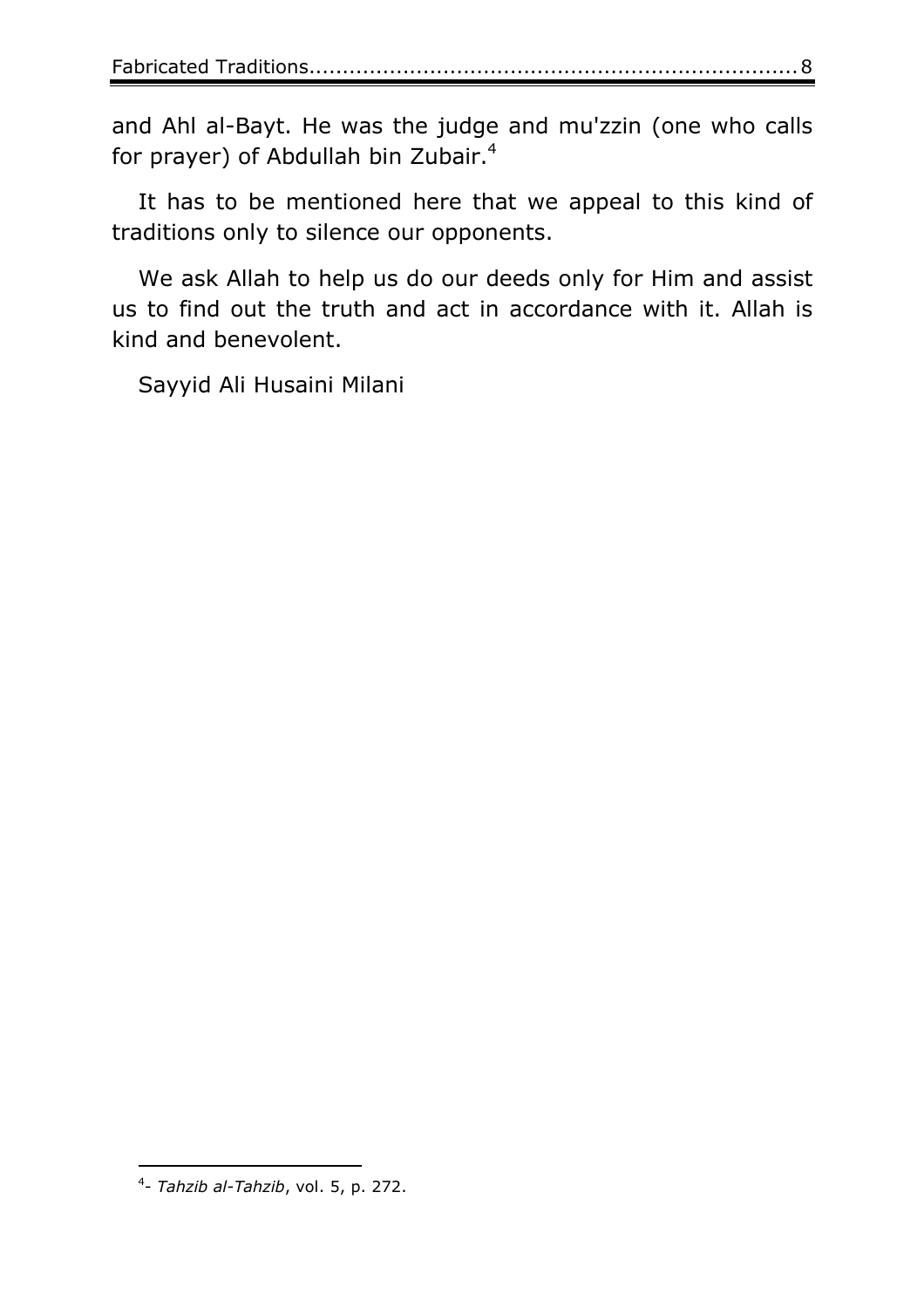|--|

#### **The (first) three caliphs enter Paradise**

Sunni scholars narrate traditions from the Holy Prophet (s) which talk about the virtues and excellences of the caliphs. We will now deal with fourteen traditions, studying them carefully and critically. The first tradition is taken from *Sahih Bukhari*.

In his *Sahih*, Bukhari narrates from Abu al-Hasan Muhammad bin Miskin, from Yahya bin Hisan from Sulayman from Sharik bin Abi Namr from Sa'eed bin Musayyib who quotes Abu Musa 'Ash'ari as saying:

One day, I performed ablution in my house and then went out and said, "Today I shall stick to Allah's Apostle and stay with him all this day of mine (in his service)." I went to the mosque and asked about the Prophet (s). They said, "He got out of the mosque and went in this direction." So I followed his way, asking about him till he entered a place called Bir Aris. I sat at its gate that was made of date-palm leaves till the Prophet finished answering the call of nature and performed ablution. Then I went up to him to see him sitting at the well of Aris at the middle of its edge with his legs uncovered, hanging in the well. I greeted him and went back and sat at the gate. I said, "Today I will be the gatekeeper of the Prophet (s)." After a short while, Abu Bakr came and pushed the gate. I asked, "Who is it?" He said, "Abu Bakr." I told him to wait, went in and said, "O Allah's Apostle! Abu Bakr asks for permission to enter." He said, "Admit him and give him the glad tidings that he will be in Paradise." So I went out and said to Abu Bakr, "Come in, and Allah's Apostle gives you the glad tidings that you will be in Paradise" Abu Bakr entered and sat on the right side of Allah's Apostle on the built edge of the well and hung his legs in the well as the Prophet did and uncovered his legs. I then returned and sat (at the gate). I had left my brother performing ablution and he intended to follow me. So I said (to myself). "If Allah wants good for so-and-so (i.e. my brother) He will bring him here." Suddenly somebody moved the door. I asked, "Who is it?" He said, "'Umar bin Al-Khattab." I asked him to wait, went to Allah's Apostle, greeted him and said,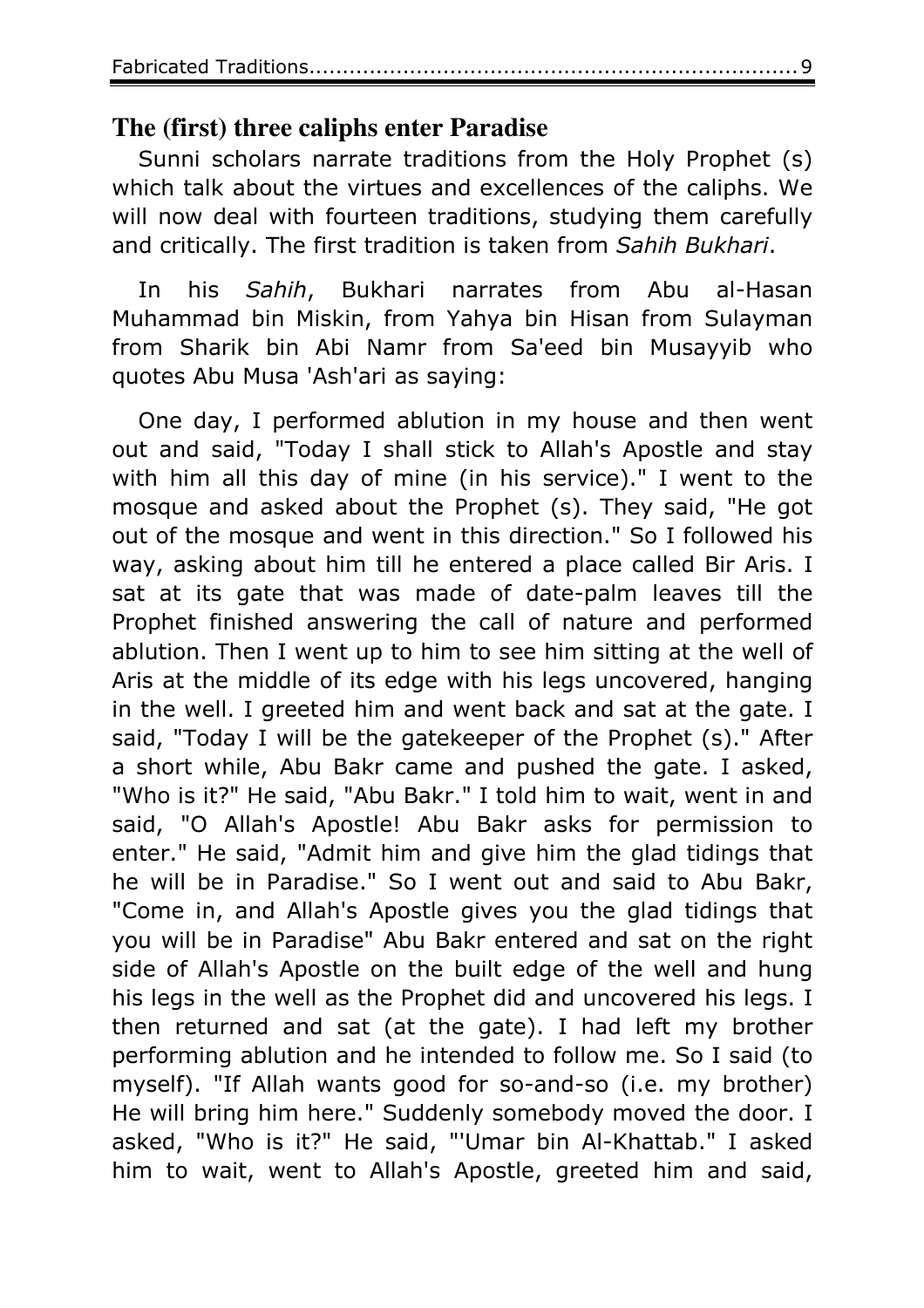|--|--|

'Umar bin Al-Khattab asks the permission to enter." He said, "Admit him, and give him the glad tidings that he will be in Paradise." I went to "Umar and said "Come in, and Allah's Apostle, gives you the glad tidings that you will be in Paradise." So he entered and sat beside Allah's Apostle on the built edge of the well on the left side and hung his legs in the well. I returned and sat (at the gate) and said, (to myself), "If Allah wants good for so-and-so, He will bring him here." Somebody came and moved the door. I asked "Who is it?" He replied, "Uthman bin Affan." I asked him to wait and went to the Prophet and informed him. He said, "Admit him, and give him the glad tidings of entering Paradise, I asked him to wait and went to the Prophet and informed him. He said, "Admit him and give him the glad tidings of entering Paradise after a calamity that will befall him." So I went up to him and said to him, "Come in; Allah's Apostle gives you the glad tidings of entering Paradise after a calamity that will befall you."Uthman then came in and found that the built edge of the well was occupied, so he sat opposite to the Prophet on the other side. Said bin Al-Musaiyab said, "I interpret this (narration) in terms of the location of their graves."<sup>5</sup>

 $\overline{a}$ <sup>5</sup>- Sahih Bukhari, vol. 3, pp. 1343 and 1344, Tradition no. 3471. Elsewhere in Sahih Bukhari the same tradition has appeared with a somewhat different wording. See for example the following:

a) The Prophet entered a garden and ordered me to guard its gate. A man came and asked permission to enter. The Prophet said, "Admit him and give him the glad tidings of entering Paradise." Behold! It was Abu Bakr. Another man came and asked the permission to enter. The Prophet said, "Admit him and give him the glad tidings of entering Paradise." Behold! It was 'Umar. Then another man came, asking the permission to enter. The Prophet kept silent for a short while and then said, "Admit him and give him the glad tidings of entering Paradise with a calamity which will befall him." Behold! It was 'Uthman bin 'Affan. 'Asim, in another narration, said that the Prophet was sitting in a place where there was water, and he was uncovering both his knees or his knee, and when 'Uthman entered, he covered them (or it).

b) While I was with the Prophet in one of the gardens of Medina, a man came and asked me to open the gate. The Prophet said to me, "Open the gate for him and give him the glad tidings that he will enter Paradise." I opened (the gate) for him, and behold! It was Abu Bakr. I informed him of the glad tidings the Prophet had said, and he praised Allah. Then another man came and asked me to open the gate. The Prophet said to me "Open (the gate) and give him the glad tidings of entering Paradise." I opened (the gate) for him, and behold! It was 'Umar. I informed him of what the Prophet had said, and he praised Allah. Then another man came and asked me to open the gate. The Prophet said to me. "Open (the gate) for him and inform him of the glad tidings, of entering Paradise with a calamity which will befall him. "Behold ! It was 'Uthman, I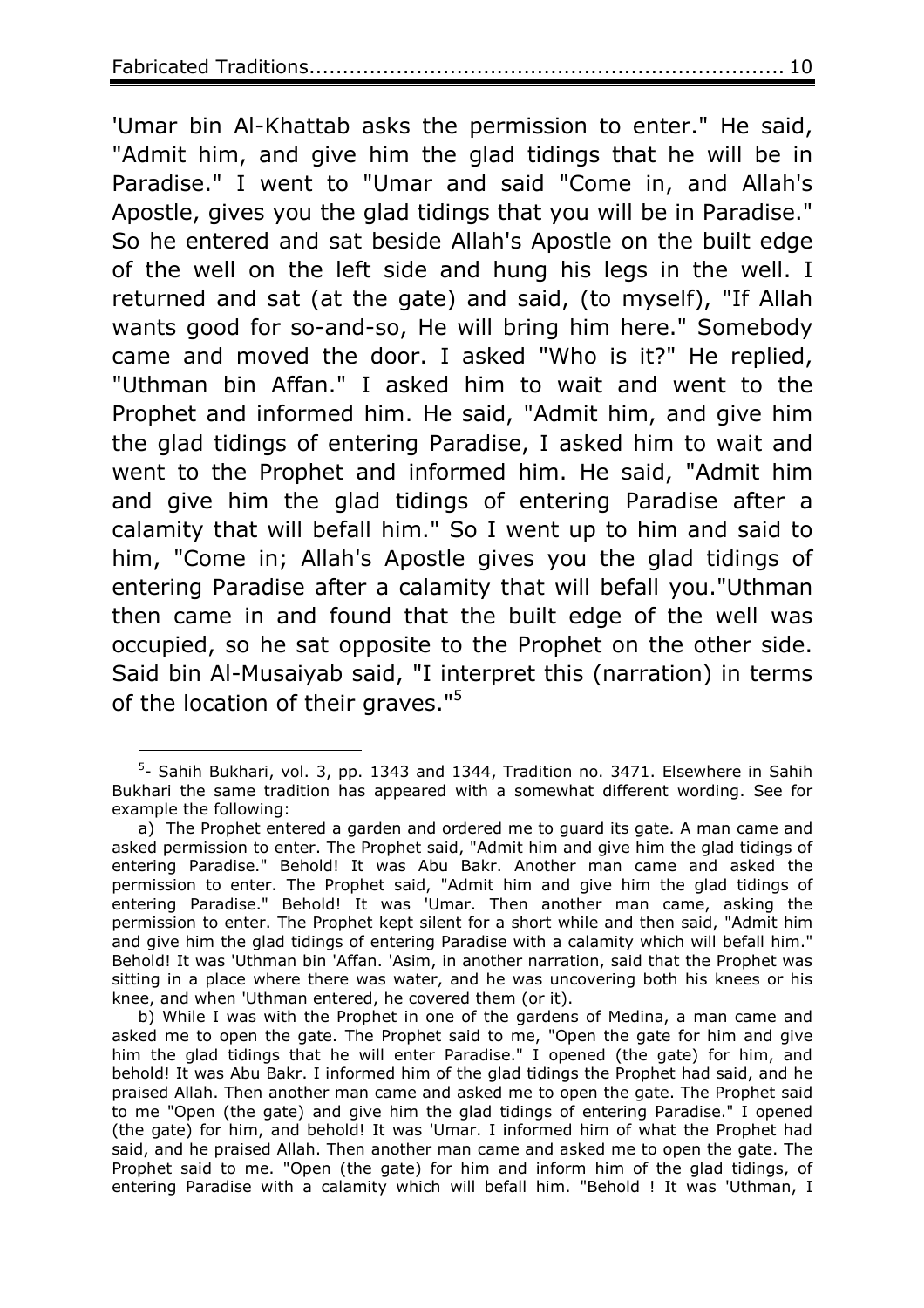Fabricated Traditions....................................................................... 11

Muslim Nayshaburi has also narrated this tradition using the same wordings and chain of transmitters.<sup>6</sup>

Bukhari has also narrated this tradition through another chain from Yusuf bin Musa from Abu Usama from Uthman bin Ghiyath from Abu Uthman Nahdi from Abu Musa.<sup>7</sup>

Muslim has similarly narrated this tradition using another chain. He narrates from Muhammad bin Muthanna Itri from Ibn Abi Udai from Uthman bin Ghiyath from Abu Uthman Nahdi from Abu Musa 'Ash'ari.<sup>8</sup>

6 - *Sahih Muslim*, vol. 5, pp. 20 and 21, tradition no. 2403.

-

7 - *Sahih Bukhari*, vol. 3, pp. 1350 and 1351, tradition no. 3490.

8 - *Sahih Muslim*, vol. 5, pp. 19 and 20, tradition no. 2403. His version of this tradition is not the same either. See for example the following:

a) Abu Musa Ash'ari reported that he performed ablution in his house and then came out saying: I would remain with Allah's Messenger (may peace be upon him) the whole day long. He came to the mosque, and asked about Allah's Apostle (may peace be upon him). They (his Companions) said: He has gone in this direction. He (Abu Musa Ash'ari) said: I followed his steps asking about him until I came to Bi'r Aris (it is a well in the suburb of Medina). I sat by its wooden door until Allah's Messenger (may peace be upon him) had relieved himself and then performed ablution. I went to him and he was sitting with his shanks uncovered hp to the knees and his legs dangl- ing in that well. I offered him salutations. I then came back and sat at the door as if I had been a chamberlain at the door of Allah's Messenger (may peace be upon him) that day. There came Abu Bakr and knocked the door and I said: Who is it? He said: This is Abu Bakr. I said: Wait, please. I went and said: Allah's Messenger, here is Abu Bakr seeking permission. Thereupon he said: Admit him and give him glad tidings of Paradise. I came and I said to Abu Bakr to get in (and also told him) that Allah's Messenger (may peace be upon him) was giving him the glad tidings of Paradise. Abu Bakr got in and sat on the right side of Allah's Messenger (may peace be upon him) and dangled his feet in the well as Allah's Messenger (may peace be upon him) had done, and he uncovered his shanks. I then returned and sat there and I had left my brother as he had been performing ablution and he was to meet me and I said: If Allah would intend goodness for such and such he would intend goodness for his brother and He would bring him. I was thinking this that a person stirred the door. I said: Who is it. He said: This is Umar b., Khattab. I said: Wait. Then I came to Allah's Messenger (may peace be upon him), greeted him and said: Here is 'Umar seeking your. permission to get in. Thereupon he said: Let him come in and give him glad tid- ings of Paradise. I came to Umar and said: There is permission for you and glad tidings for you from Allah's Messenger (may peace be upon him) for Paradise. He got in and sat on the left side of Allah's Messenger (may peace be upon him) with his feet dangling in the well. I then returned and sat and said: If Allah would intend goodness for such and such (that is for his brother), He would bring him. And I was contemplating over it that a man stirred the door and I said: Who is it? He said: This is Uthman b. Affan. I said: Wait, please. I then came to Allah's Messenger (may peace be upon him) and informed him. and he said: Admit him and give him glad tidings (and inform) him of the turmoil which he shall have to face. I came and said: Get in, Allah's

informed him of what Allah's Apostle had said. He praised Allah and said, "I seek Allah's aid."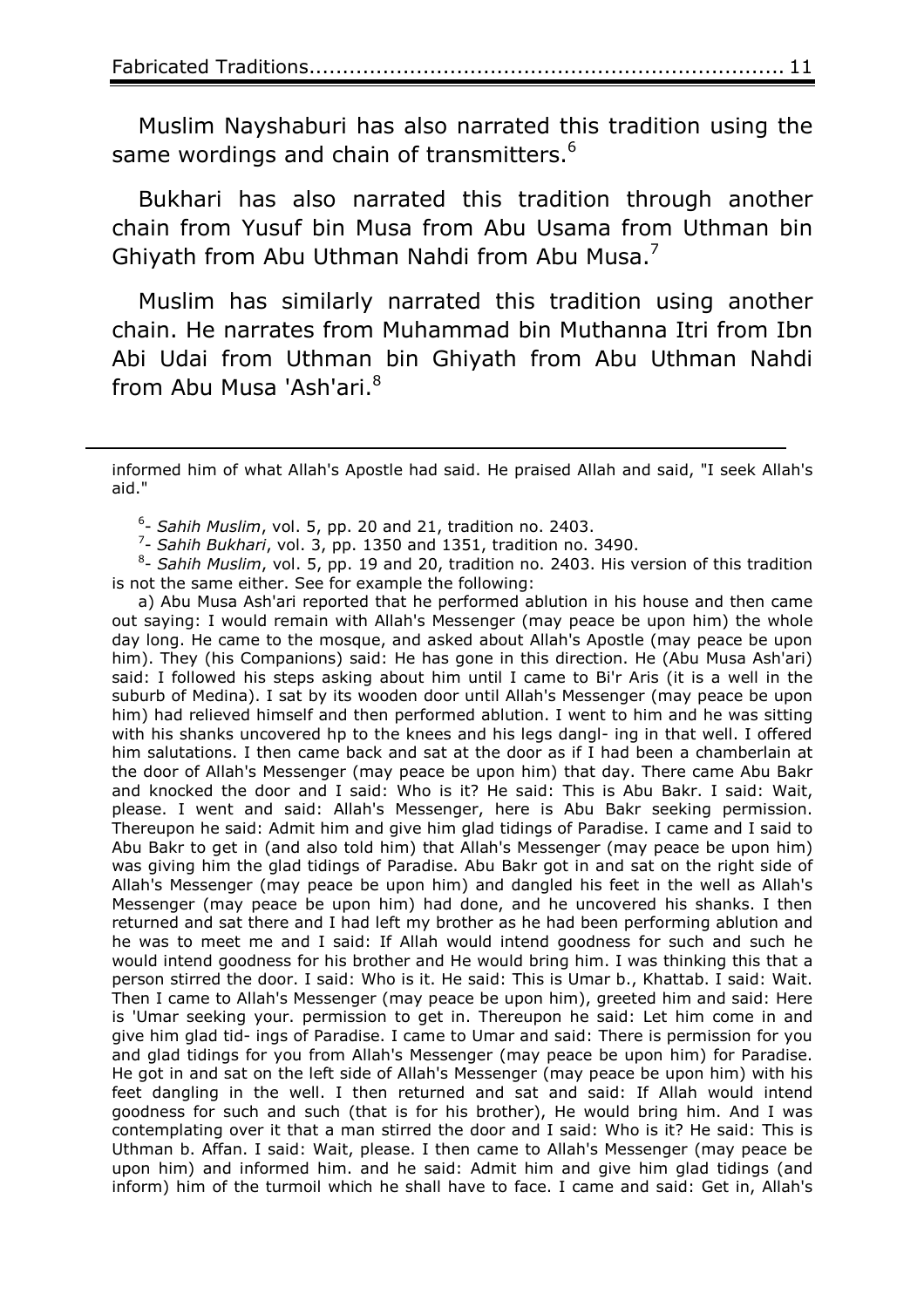In addition to Bukhari and Muslim, others have also narrated this tradition.

#### **Transmitters tradition**

We will now assess the lives of the narrators of this fabricated tradition.

#### **Sharik bin Abi Namr**

-

One of the narrators in the chain of this tradition is Sharik bin Abi Namr. Though Ibn Mu'aeen has confirmed him, terming his traditions as acceptable other scholars of tradition have rejected him. For example Nisaee (and even Ibn Mu'aeen elsewhere) have said that Sharik is not strong in terms of narrating traditions. Speaking about him, Ibn Udai says that if a reliable narrator narrates from him then he is a reliable narrator. Yahya bin Sa'eed, one of the narrators of this tradition, does not narrate from him. Commenting on him, Saji

Messenger (may peace be upon him) gives you the glad tidings of Paradise along with the trial which you shall have to face. He got in and saw the elevated plan round the well fully occupied. He sat on the other side. Sharik said that Sa'id b. al-Musayyib reported: I drew a conclusion from it that their groves would be (in this very state, the graves of Hadrat Abu Bakr, 'Umar Faruq by the tide of the Holy Prophet [may peace be upon him] and the grave of Hadrat 'Uthman away from their graves). Abu Musa. reported: I set out with the intention (of meeting) Allah's Messenger (may peace be upon him) and came to know that he had gone to the gardens (in the suburb of Medina). I followed him and found him in a garden sitting upon an elevated place round the well with his shanks uncovered which had been dangling in the well. The rest of the hadith is the same but with this variation that there is no mention of the words of Sa'id: all drew a conclusion from it pertaining to their graves."(Sahih Muslim, tradition no, 5911).

b) Abu Musa al-Ash'ari reported that while Allaah's Messenger (sallAllaahu alayhi wa sallam) was in one of the gardens of Medina, reclining against a pillow and fixing a stick in a mud, that a person came asking for the gate to be opened, whereupon he said: Open it for him and give him glad tidings of Paradise and, lo, it was Abu Bakr. I opened (the gate) for him and gave him the glad tidings of Paradise. Then another person asked for the door to be opened, whereupon he said: Open it and give him the glad tidings of Piradise. He said: I went away and, lo, it was 'Umar. I opened it for him and gave him the glad tidings of Paradise. Then still another man asked for the door to be opened, and thereupon Allaah's Prophet (sallAllaahu alayhi wa sallam) said: Open it and give him the glad tidings of Paradise after a trial would afflict him. I went and, lo, it was 'Uthman b. 'Affan. 1 opened the door and gave him the glad tidings of Paradise and informed him (what the Prophet had said). Thereupon he said: O Allaah, grant me steadfastness. Allaah is one Whose help is to be sought.(Sahih Muslim tradition, no. 5909).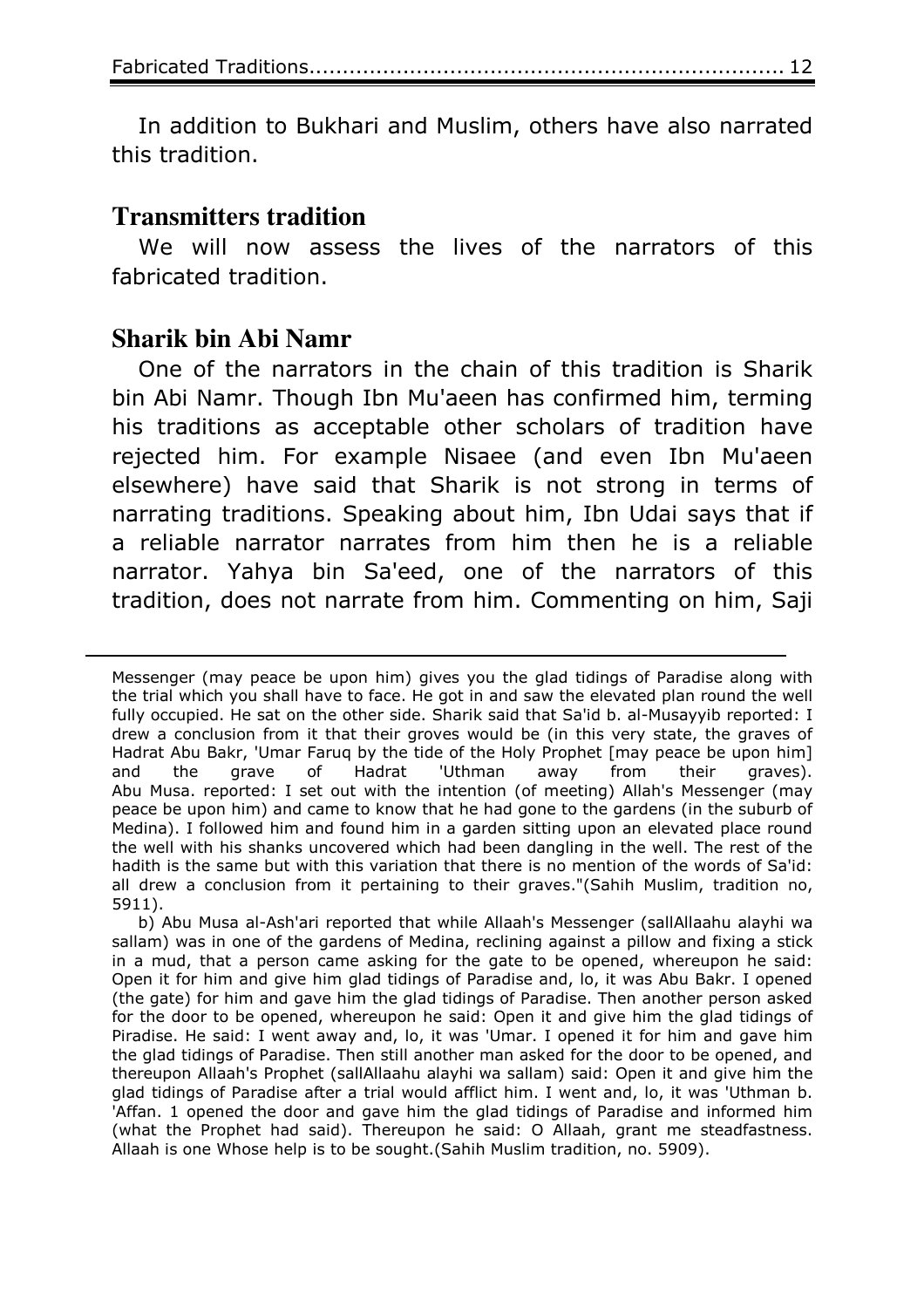|--|--|

says that Sharik believes in fatalism (a remark that shows that he was an adherent of a false religion). Ibn Hazm has considered him as weak due to narrating Mi'araj tradition. After narrating this tradition, Zahabi says that this tradition is among the strange traditions narrated by Bukhari.<sup>9</sup>

### **Uthaman bin Ghiyath**

Uthman bin Ghiyath is one of the narrators of the second chain. Scholars of traditions have considered him as weak. Quoting Ibn Mu'aeen Dawri says that Yahya bin Sa'eed has regarded his commentary traditions as weak. Ali bin Madini quotes Yahya (namely Qattan) as saying that Uthman bin Ghiyath has access to books compiled by 'Akrama, which are not authentic. Ajuri quotes Abu Dawood as having said that he is a member of Basran Murji'a. $10$  Ahmad says that he is a proponent of Murji'a school of thought. $^{11}$ 

### **Abu Usama**

It is worth mentioning that Bukhari has narrated this tradition from Uthman bin Ghiyath who has narrated it from Abu Usama (Hammad bin Usama). This narrator has also been criticized. Quoting Mu'aeeti, Azdi says that he usually resorted to deception, though he abandoned this habit later. Commenting on him, Ibn Sa'eed says that he resorts to deception and his deception is plain. Concerning him, Sufyan Thawri is quoted as having said that he is perplexed as to how Usama's traditions are accepted whereas he is well-known for his excelling others in stealing good traditions. Ajuri narrates from Abu Dawood, from Waki'a who said that Abu Usama had buried his books and that was the reason why he prevented him from borrowing book.<sup>12</sup>

 $\overline{a}$ 9 - *MIzan al-Itidal*, vol. 3, p. 372 and *Tahdib al-Tahdib*, vol. 4, p. 308.

 $10-$  Murji'a was a group of Muslims who believed that committing a sin is not harmful as long as one is faithful.

<sup>11</sup> - *Tahdib al-Tahdib*, vol. 7, pp. 129-130. *Mizan al-Itidal*, vol. 5, p. 65.

<sup>12</sup> - *Mizan al-Itidal*, vol. 2, p. 357 and *Tahdib al-Tahdib*, vol. 3, p. 4.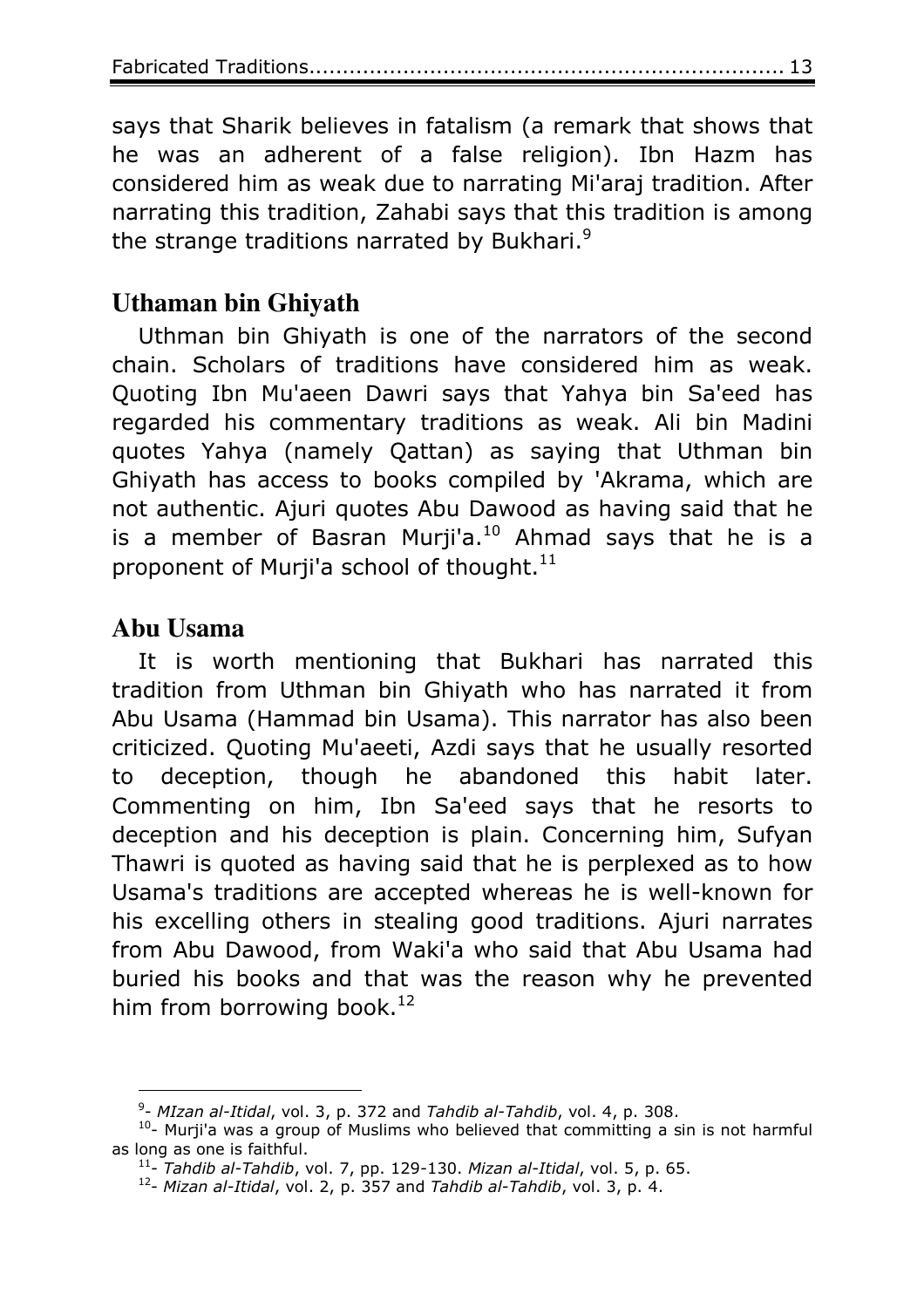# **Caliphs visit the Holy Prophet (s)**

We narrate the second fabricated tradition from Muslim Nayshaburi. In his *Sahih*, Muslim narrates the following:

Abd al-Malik bin Shuayb bin Laith bin Sa'eed narrates from his father, from his grandfather from Aqil bin Khalid from Ibn Shahab from Yahya bin Sa'eed bin 'As from Sa'eed bin 'As who quote Aisha, wife of the Holy Prophet (s) and Uthman as saying:

Abu Bakr sought permission from Allah's Messenger (may peace be upon him) for entrance (in his apartment) as he had been lying on his bed covered with the bed-sheet of A'isha, and he gave permission to Abu Bakr in that very state and he, having his need fulfilled, went back. Then Umar sought permission and it was given to him in that very state and, after having his need fulfilled, he went back. And 'Uthman reported: Then I sought permission from him and he got up and raid to A'isha: Wrap yourself well with your cloth, then I got my need fulfilled and came back. And A'isha said: Allah's Messenger, why is it that I did not see you feeling any anxiety in case of dressing properly in the presence of Abu Bakr and 'Umar (Allah be pleased with them) as you showed in case of 'Uthman. Thereupon Allah's Messenger (may peace be upon him) said: Verily Uthman is a person who is very modest and I was afraid that if I permitted him to enter in this very state he would not inform me of his need. $^{13}$ 

 $\overline{a}$ 

<sup>&</sup>lt;sup>13</sup>- Sahih Muslim, vol. 5. Pp. 18-19, tradition, no. 2402. Another version of this tradition has also been reported by Muslim in his Sahih. See: A'isha reported: Allah's Messenger (may peace be upon him) was lying in the bed in my apartment with his thigh or his shank uncovered that Abu Bakr sought permission to get in. It was given to him and he conversed in the same very state (the Prophet's thigh or shank uncovered). Then 'Umar sought permission for getting in and it was given to him and he conversed in that very state. Then 'Uthman sought permission for getting in; Allah's Messenger (may peace be upon him) sat down and he set right his clothes. Mubammad (one of the narrators) said: I do not say that it happened on the same day. He ('Uthman) then entered and conversed and as he went out, A'isha said : Abu Bakr entered aind you did not stir and did not observe much care (in arranging your clothes), then 'Umar entered and you did not stir and did not arrange your clothes, then 'Uthman entered and you got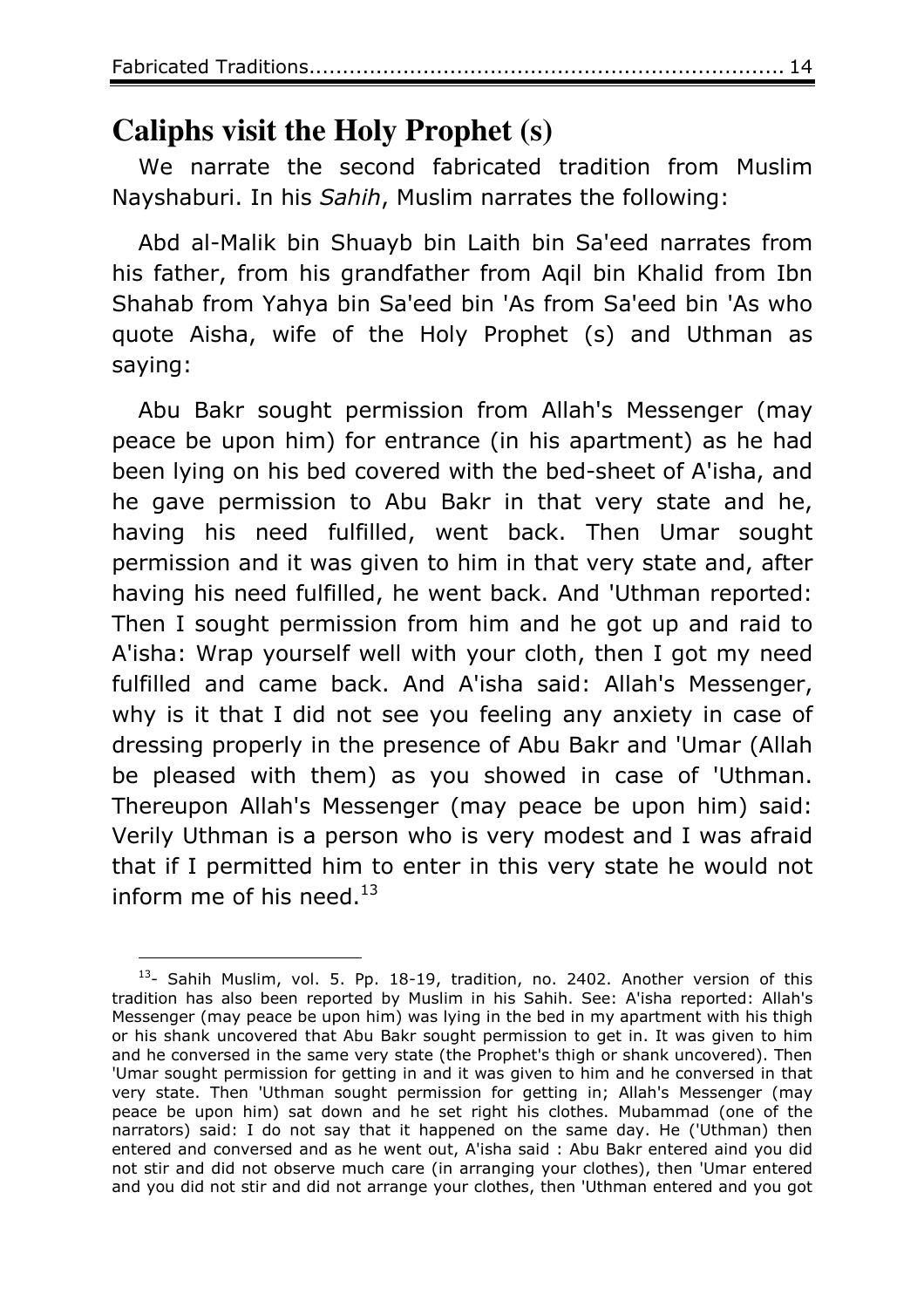|--|--|

#### **Transmitters of Tradition**

We need to evaluate the transmitters of this fabricated tradition. The scholars of the science of rijal hold varied opinions concerning them.

## **'Aqil bin Khalid**

One of the transmitters this chain includes is 'Aqil bin Khalid. Although Abu Hatam, commenting on him, says that he though not a memorizer of tradition was author of a book and was truthful. Majishun describes him as a policeman. Zahabi says that he was a stupid governor (of one of the Syrian cities). Yahya Qattan regarded 'Aqil as weak in terms of transmitting traditions.<sup>14</sup>

### **Zuhri**

-

Among others, this chain includes the name of Zuhri. He was among the most well-known figures who was deviated from the straight path of Imam Ali (a.s), commander of the faithful and the Holy Prophet's progeny (a.s) and was thus fabricating traditions with the aim of underrating them and overrating their opponents.

Commenting on this regard, Ibn Abi al-Hadid says: Zuhri was among those figures who were deviated from the straight path of Imam Ali (a.s) and the Holy Prophet's family (a.s). Jarir bin Abd al-Majid quotes Muhammad bin Shaiba as saying: One day I went to the mosque of Medina. I saw that Zuhri and Urwa bin Zubair were sitting there talking ill of Ali (a.s).

Ali bin al-Husain learnt about it and thus he walked towards them. When he reached them he said: O Urwa! My father complained against your father before Allah and Allah passed a

up and set your clothes right, thereupon he said: Should I not show modesty to one whom even the Angels show modesty (*Sahih Muslim, Book 31, Tradition, Number 5906).*

<sup>14</sup> - *Mizan al-Itidal*, vol. 5, p. 111.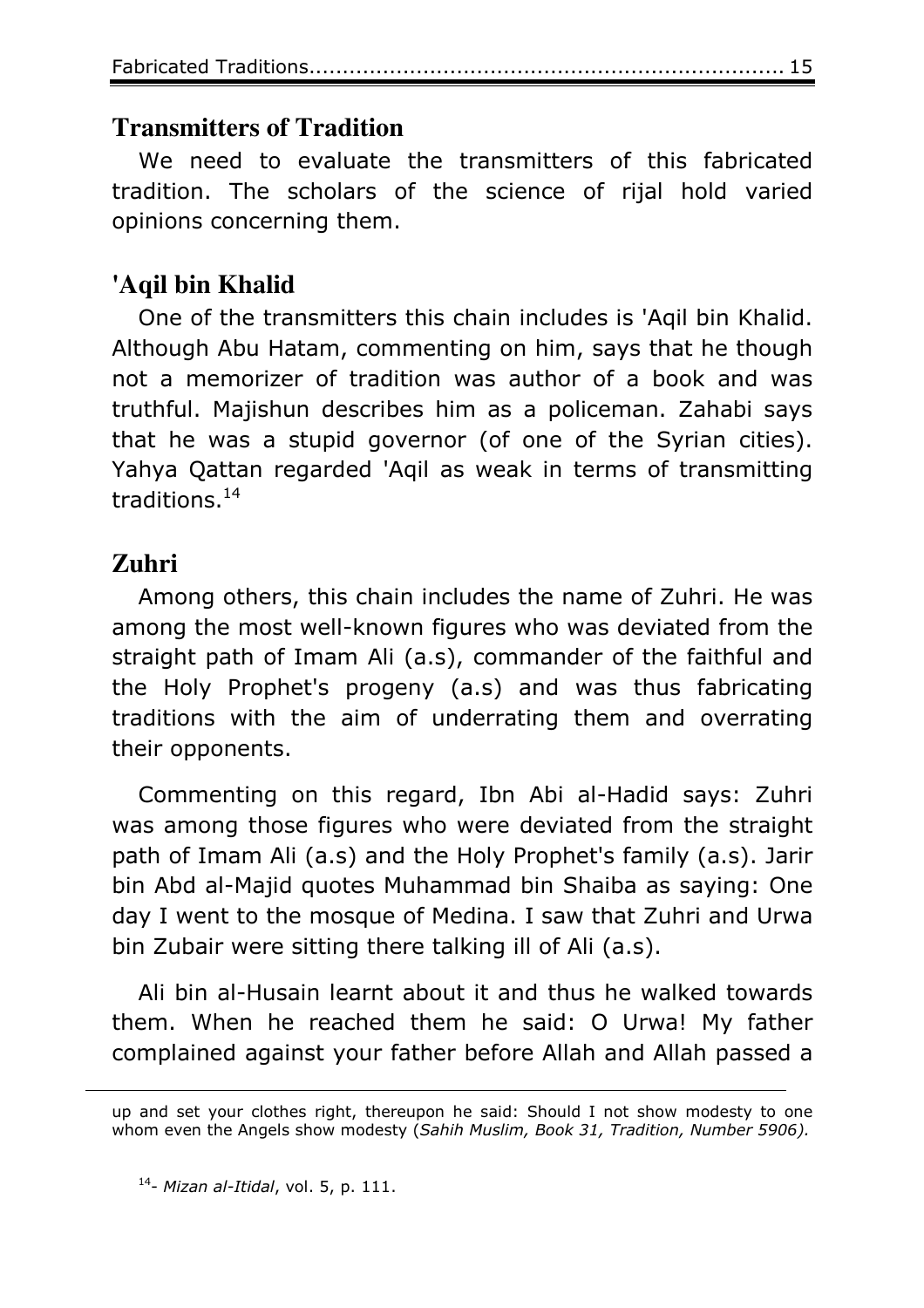judgment in favor of my father against your father. As far you Zuhri! If I were in Macca I would have shown you the position of your father.

Ibn Abi al-Hadid adds: 'Asim bin Abu 'Amir Bajli narrates from Urawa's son that Yahya bin Urwa said: Whenever my father mentioned the name of Ali he would talk ill of him.<sup>15</sup>

Speaking about Zuhri, Ibn Abd al-Barr says: In his Jami'a, Mu'ammar, quoting Zahri, says: Zaid bin Haritha is the first one who embraced Islam.Abd al-Razzaq says that no one other than Zuhri has made such a claim. $^{16}$ 

The word mentioned above implies that Zuhri has told a lie, because it was Imam Ali (a.s) who was the first to embrace Islam whereas Zuhri wanted to refute this virtue.

Moreover, Zuhri's hostility towards the Holy Prophet's progeny was so intense that he did not hesitate to narrate from Umar bin Sa'ad bin Abi Waqqas! Speaking in this regard, Zahabi says: Umar bin Sa'ad bin Abi Waqqas, quoting his father and Ibrahim and Abu Ishaq quoting Umar Sa'ad, say that Zuhri and Qutada narrate from Umar Sa'ad in 'mursal' format.

Ibn Mu'aeen exclaims saying how the killer of Imam Husain could be a credible person. $^{17}$ 

It has to be said that Zuhri is among the supporters and secret agents of Ummayyid rule. Commenting on him in his *Rijal al-Mishkat,* Sheikh Muhadith , Abd al-Haq Dihlawi says: Because of accompanying rulers, Zuhrihad a weak faith. Scholars and pious people close to him were critical of him, pinpointing to him the risks of accompanying rulers.

In response, Zuhriwould always say that he was sharing their good deeds and was loathing their evil actions.

1

<sup>15</sup> - *Sharh Nahj al-Balagha*, vol. 4, p. 102.

<sup>16</sup> - *Al-Isti'ab*, vol. 2, p. 117.

<sup>17</sup> - *Al-Kashif*, vol. 2, p. 301.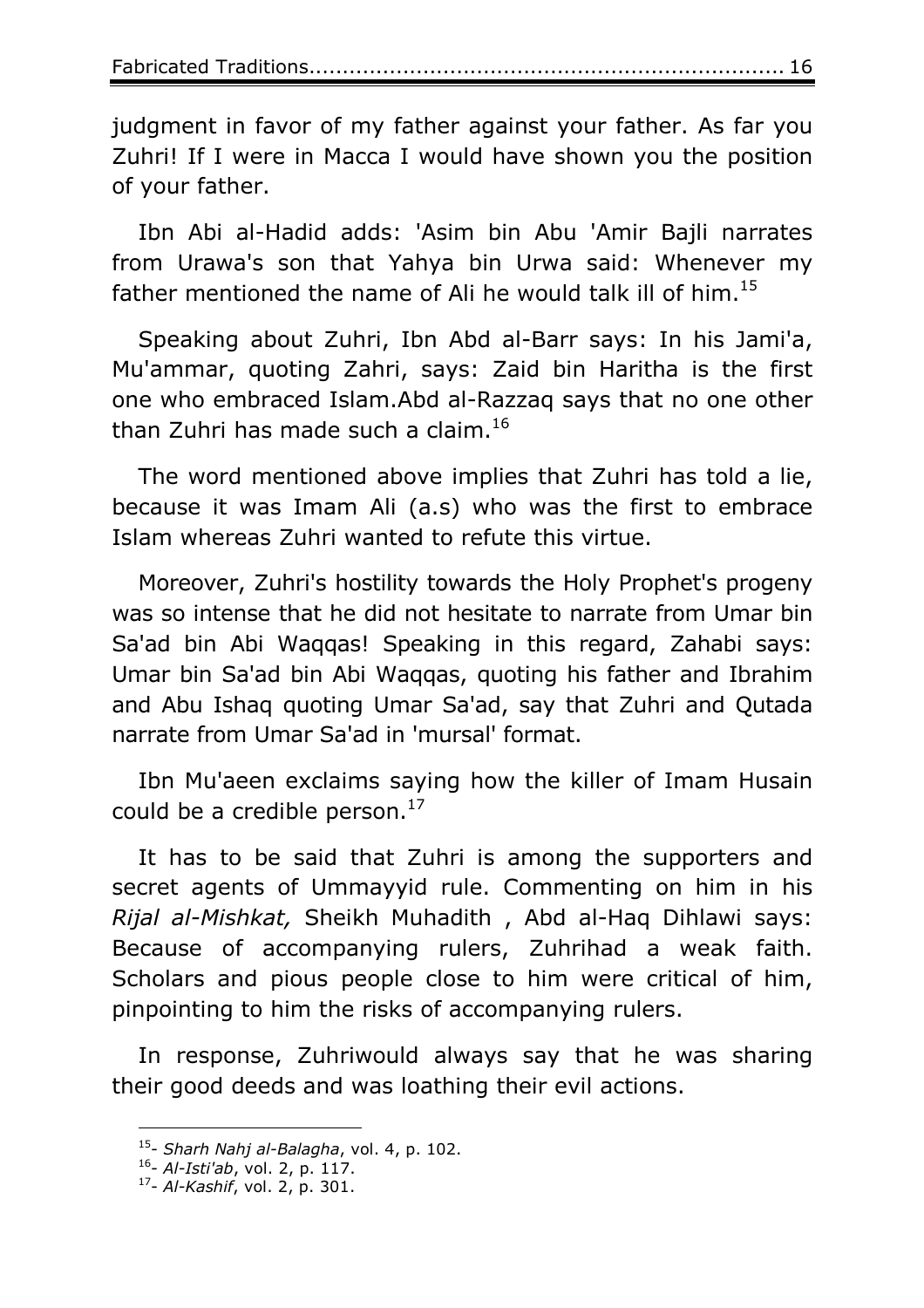|--|

The scholars and pious people would, in turn, say: Don't you see that they cherish false ideas and do evil deeds?

Ibn Khallakan says that Zuhriwent on accompanying Abd al-Malik and his son, Hisham, after his father's death. Yazid bin Abd al-Malik used to make use of him in in judiciary matters. $18$ 

It was because of this that Ibn Mu'aeen criticized him. Quoting Ibn Mu'aeen, Hakim Nayshaburi says: Best chains are those in which 'Amash narrates from Ibrahim from 'Alqama from Abdullah. Somebody addressing Ibn Mu'aeen said that 'Amash is also like Zuhri. Ibn Mu'aeen in response said: You regard 'Amash as equal to Zuhri! Zuhriis after worldly gains working for Ummayids. This is while A'amash is a forbearing fakir who knows the Holy Quran and keeps distance from rulers.<sup>19</sup>

It was on account of this that Imam Zayn al-'Abdidin (a.s) wrote him a letter, admonishing him, reminding him of Allah<sup>['s]</sup> wrath] and the hereafter and telling him about the bad consequences of accompanying rulers and staying in their castles.

God save you and us from seditious matters and guard you against the Fire (of Hell) out of His mercy. You have been enjoying a state due to which it is serving for anyone who knows you to show compassion to you. You have been overburdened with the graces of God Who has given you a good physical health and a long age. Furthermore, He has constituted His claims against you when He charged you with the responsibility of His Book, made you understand His religion, introduced to you the traditions of His Prophet Mohammed (peace be upon him and his family). He has also imposed upon you a responsibility in every favor that He has done to you and every claim that He has instituted against you. He has tested your gratitude in every matter that He has done to you and every grace through which He has shown His favors to you. He says:

 $\overline{a}$ 

<sup>18</sup> - *Wafiyat al-A'ayan*, vol. 4, p. 178.

<sup>19</sup> - *Tahdib al-Tahdib*, vol. 4, p. 204.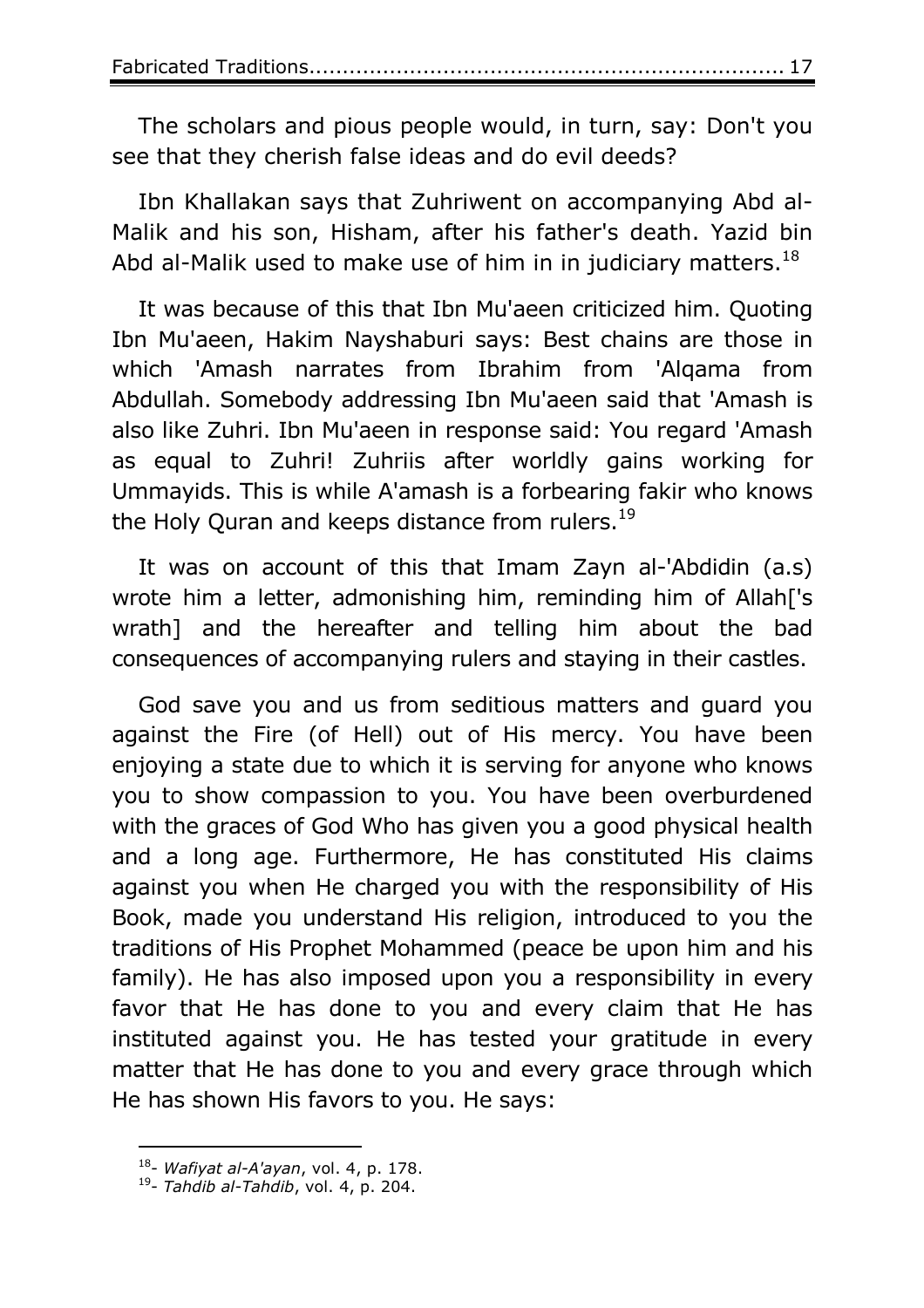|--|--|--|

If you give thanks, I shall give you greater (favors), but if you show ingratitude, know that My retribution is severe. Consider to which party you will be added when you will (inevitably) stand before God Who will ask you about His graces; how you acted upon them, and about His claims; how you treated them. Never think that God will accept your unjustifiable excuses or will be satisfied with your negligence. Too far is that! Too far is that! It is definitely not in that manner. God has ordered the scholars (to show people and not to hide any part of it) in His Book when He said:

When God made a covenant with the People of the Book saying: Tell the people about it without hiding any part. **You should know that the least of concealing knowledge and the lightest burden is to entertain the estrangement of an unjust person and pave the way of seduction to him through responding to him when he sought your nearness and called upon you. I am too afraid that**you will acknowledge your sins with the betrayers tomorrow and will be asked about whatever you have gotten due to your supporting the unjust in oppression, since you have taken the gift that was not yours, you have been close to him who did not give back anyone's right, you have not rejected a wrongdoing when he approached you, and you have responded to him who antagonized God. As the unjust ones invited you, they make you the axis of the hand-mill of their wrongdoings, the bridge on which they cross to their misfortunes, and the stairs to their deviation.

You have been the propagandist of their temptation when you took their courses. They have employed you as the means through which they aroused doubts against the scholars and dragged the hearts of the ignorant to them. The best one in their government and the most powerful of them could not achieve success like that which you have attained through showing their corrupt affairs as honest and attracting the attentions of the celebrities as well as the ordinary people to you. If you compare what you have done to them with what they have given to you,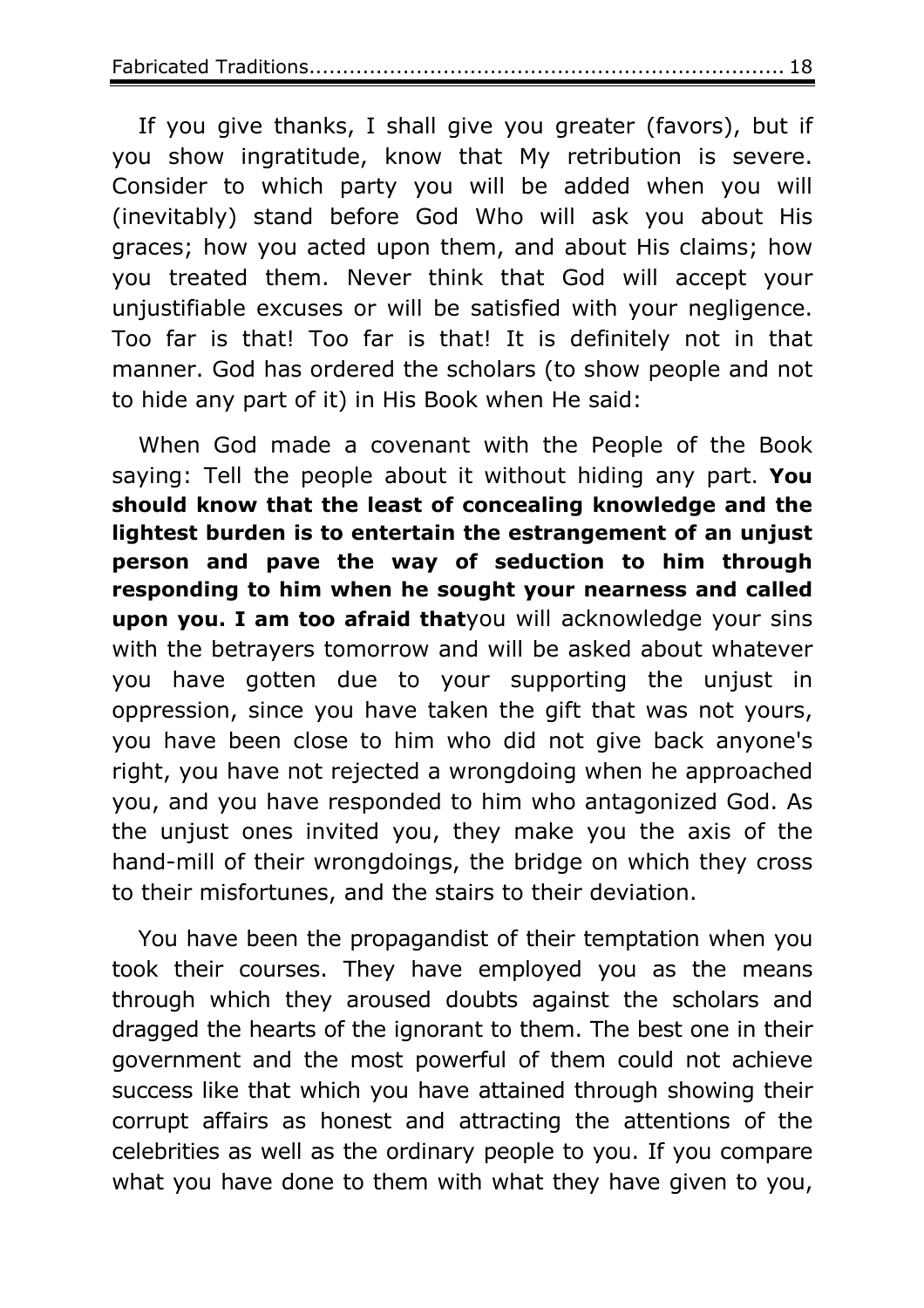|--|--|--|

you will find it too little. Likewise, they have built for you very trivial thing while they ruined your great things. Look in yourself, for no one will look in you except you yourself, and maintain judgment with yourself as if you are the judge. Look into your gratitude to Him Who nourished you with His graces when you were little and when you became old. I am too afraid you will be one of those about whom God says in His Book:

Their descendants who inherited the Book gained (by bribery only) worthless things from the worldly life saying, "We shall be forgiven (for what we have done). You are not living in a permanent abode; you are in a temporary house that you will leave soon. How does a man stay after the departure of his matches? Blessed be those who are fearful of this world. How miserable those who die and leave their sins after them are! Beware; you have been told. Take the initiative; you have been respited. You are dealing with Him Who is never ignorant. He who counts your deeds is never remiss. Supply yourself (with the necessary provisions); the long journey is approaching you. Correct your guilt; it has been inflicted by a cureless malady.

Do not think that I wanted only to censure, reproach, and dishonor you. I only wanted God to revive the opinions that you have missed and give you back your religious affairs that you have lost. This is because I remembered God's saying: Keep on reminding them. This benefits the believers. You neglected the reference to your old men and friends who passed away while you remained after them like a hornless sheep. See whether they had suffered what you suffered or faced what you faced. Had they neglected a good-deed that you did or had they been unaware of something that you retained?

The only difference between you and them is that you have occupied a distinctive standing in people's minds that they have been pursuing your opinions and carrying out your orders. They deem lawful anything that you deem lawful and deem unlawful anything that you deem unlawful. You are not fit enough for so.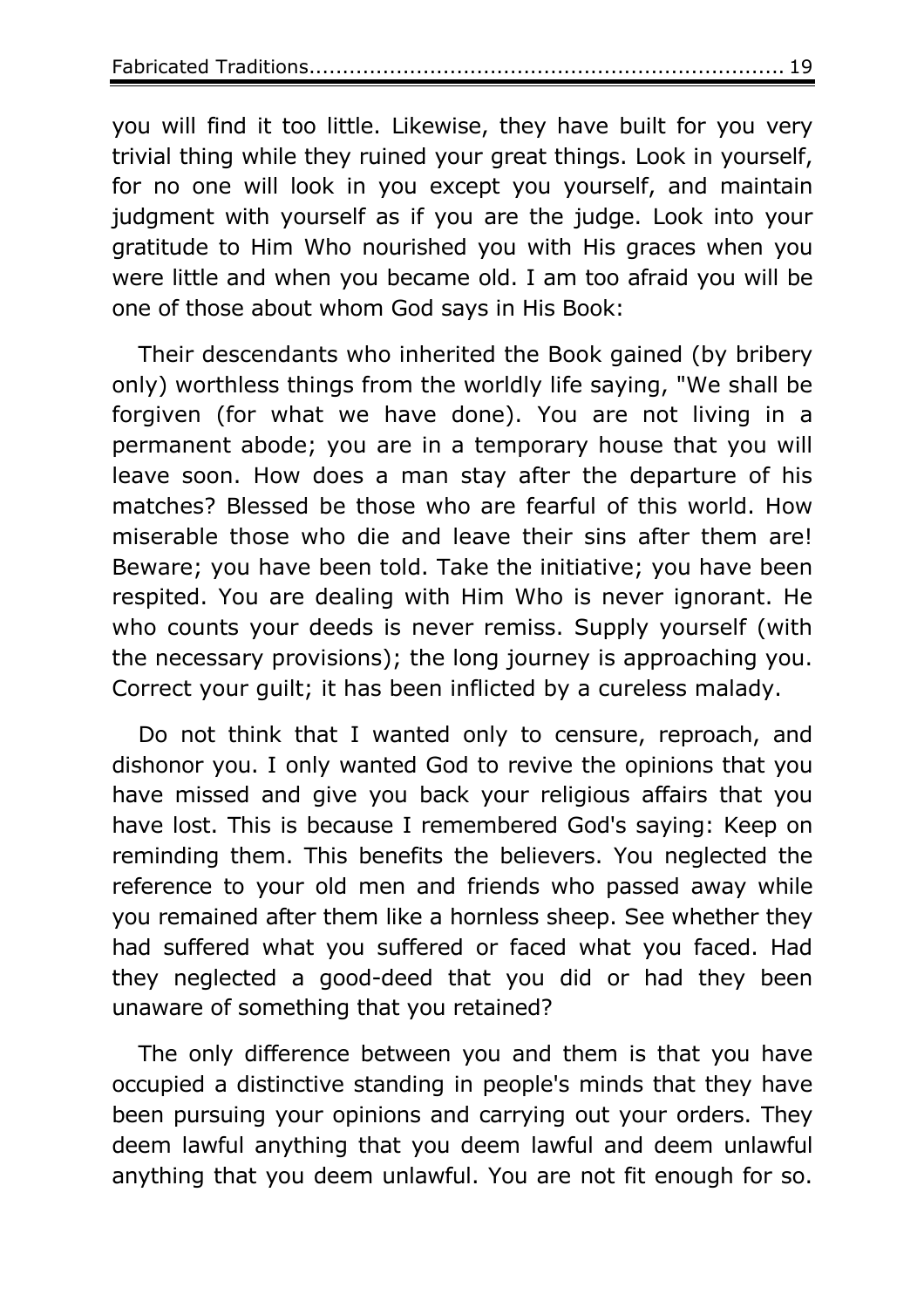It is, in fact, the departure of their scholars, the prevalence of ignorance upon them and you, the fondness of leadership, and the seeking of the worldly pleasures that they, as well as you, enjoy-these matters made them overcome you through their desire to gain what you have in possession.

Can you not feel the ignorance and deception that you live, while people are indulging into misfortunes and sedition? You have exposed them to misfortunes and tempted them by precluding them from their earnings because of what they have seen from you. Hence, they longed for attaining the level of knowledge that you have attained or obtaining, through it, what you have obtained. They therefore have drowned in a bottomless ocean and an immeasurable misfortune. God give you and us. He is the One Whose help is sought. So then, leave all that in which you are engaged so that you may catch up with the virtuous ones whom were buried with their tatters while their bellies were stuck to their backs. No screen was put between God and them. The worldly pleasures could not charm them and they paid no attention to them (such pleasures). They longed for (God), sought (Him), and soon caught up (with Him). If this world makes you in such a manner, while you are attaining such an age, enjoying such a deep-rooted knowledge, and being so near of death, how can then a juvenile be saved (against the worldly pleasures), while he is ignorant, weakminded, and brainless? We are Allah's and to Him we will return.

Upon whom should we depend? Whom should we blame? We should only complain of our grief and what are we suffering to God. We only charge our misfortune about you to God's account. Look into your gratitude to Him Who nourished you with His graces when you were little and when you became old, your magnifying Him Who makes you handsome among people through His religion, your preserving the dress of Him Who covered you up among people through His dress, and your closeness or remoteness from Him Who ordered you to come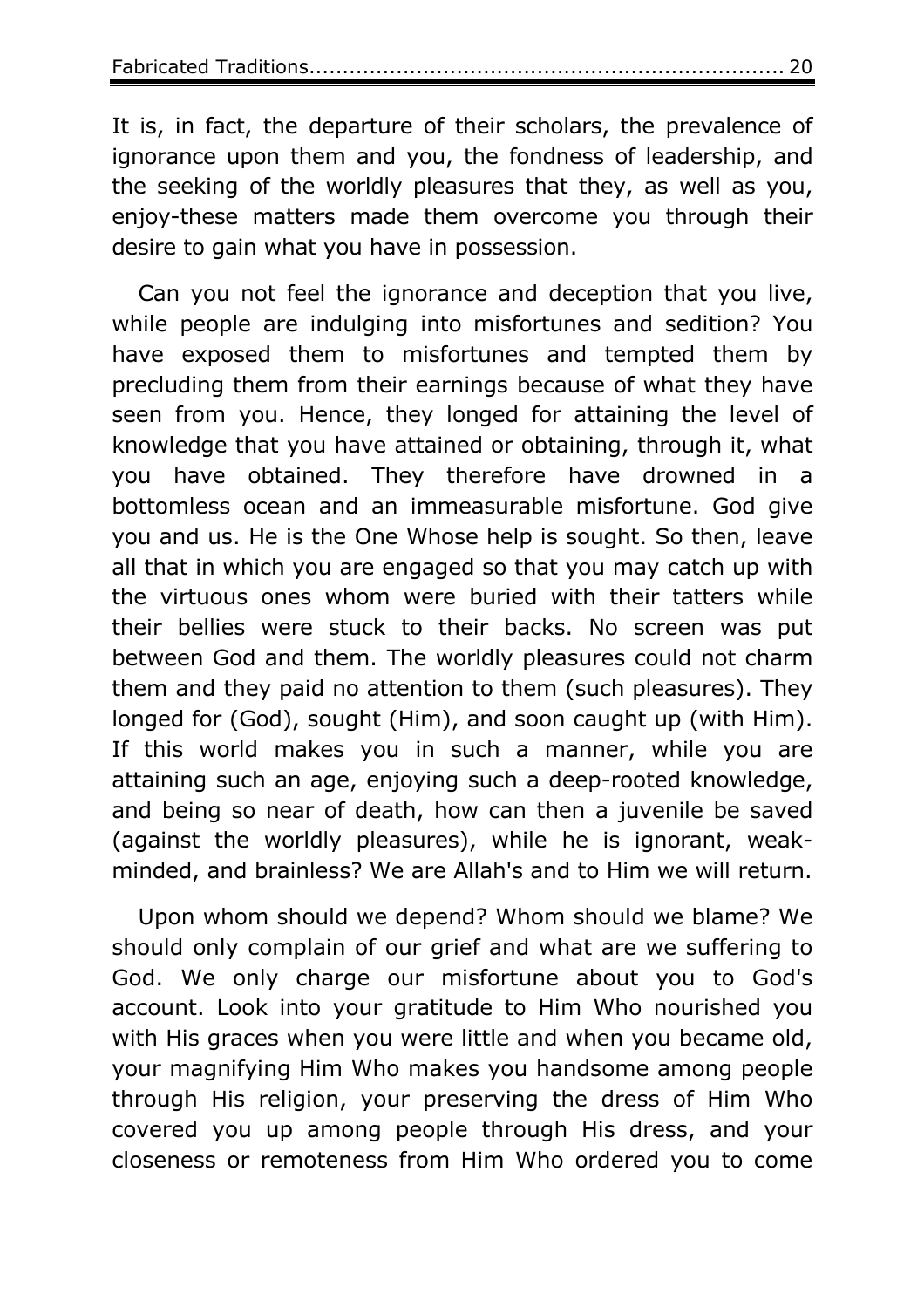|--|--|--|

near and be modest to Him. Why do you not wake up from your slumber, and reform yourself after your stumble? You should have said: By God I swear, I have not done any act for the sake of God and for stimulating one of the rites of His religion or terminating one of the wrong customs. Do you show gratitude to Him Who settled all your needs in this way?

I am too afraid you are one of those about whom God the Exalted says: (They) neglected their prayers and followed their worldly desires. They will certainly be lost. God has ordered you to carry His Book and deposited His knowledge with you, but you have wasted them both. We thank God Who has saved us from that with which He has inflicted you. Salaam.<sup>20</sup>

أغفلتٌ ذكر ٍ من مضبي من أسنانك وأقرَّ انك وبقيت بعدهم كقر ن أعضب.

<sup>1</sup> –``.... واعلم أن أدنى ما كتمت وأخف ما احتملت أن آنست وحشة الظالم وسهلت له طريق الغي بدنوك منه حين دنوت وإجابتك له حين دعيت، فما أخوفني أن تكون تبوء بإثمك غدا مع الخونة، وأن تسأل عما إعانتك على ظلم الظلمة، إنك أخذت ما ليس لك ممن أعطاك ودنوت ممن لم يرد على أحد حقا ولم ترد باطلاً حين أدناك وأحببت من حاد الله أوليس بدعائه إياك حين دعاك جعلوك قطبا أداروا بك رحى مظالمهم وجسرا يعبرون عليك إلى بلاياهم وسلما إلى ضلالتهم، داعيا إلى غيهم، سالكا سبيلهم، يدخلون بك الشك على العلماء ويقتادون بك قلوب الجهال إليهم، فلم يبلغ أخص وزرائهم ولا أقوى أعوانهم إلا دون ما بلغت من إصلاح فسادهم واختلاف الخاصة والعامة إليهم. فما أقل ما أعطوك في قدر ما أخذوا منك. وما أيسر ما عمروا لك، فكيف ما خربوا عليك. فانظر لنفسك فإنه لا ينظر لها غيرك وحاسبها حساب رجل مسؤول.

وانظر كيف شكرك لمن غذاك بنعمه صغيرا وكبيرا. فما أخوفني أن تكون كما قال الله في كتابه: " فخلف من بعدهم خلف ورثوا الكتاب يأخذون عرض هذا الأدنى ويقولون سيغفر لنا " إنك لست في دار مقام. أنت في دار قد آذنت برحيل، فما بقاء المرء بعد قرنائه. طوبي لمن كان في الدنيا على وجل، يا بؤس لمن يموت ونبقى ذنوبه من بعده.

احذر فقد نبئت بادر فقد أجلت. إنك تعامل من لا يجهل وإن الذي يحفظ عليك لا يغفل تجهز فقد دنا منك سفر بعيد وداو ذنبك فقد دخله سقم شدید .

و لا تحسب أني أردت توبيخك وتعنيفك وتعييرك ، لكني أردت أن ينعش الله ما [قد] فات من ر أيك ويرد إليك ما عزب من دينك وذكرت قول الله تعالى في كتابه: " وذكر فإن الذكر ى تنفع المؤمنين ـ"

أنظر هل ابتلوا بمثل ما ابتليت، أم هل وقعوا في مثل ما وقعت فيه، أم هل تراهم ذكرت خيرا أهملوه (۶) وعلمت شيئا جهلوه، بل حظيت (٧) بما حل من حالك في صدور العامة وكلفهم بك، إذ صاروا يقتدون برأيك ويعملون بأمرك. إن أحللت أحلوا وإن حرمت حرموا وليس ذلك عندك ولكن أظهرهم عليك رغبتهم فيما لديك، ذهاب علمائهم وغلبة الطية وعليهم وحب الرئاسة وطلب الدنيا منك ومنهم أما نرى ما أنت فيه من الجهل والغزة وما الناس فيه من البلاء والفتنة، قد ابتليتهم وفتنتهم بالشغل عن مكاسبهم مما رأوا، فناقت نفوسهم إلى أن يبلغوا من العلم ما بلغت، أو يدركوا به مثل الذي أدركت، فوقعوا منك في بحر لا يدرك عمقه وفي بلاء لا يقدر قدره. فاش لنا ولك وهو المستعان

أما بعد فأعرض عن كل ما أنت فيه حتى تلحق بالصالحين الذين دفنوا في أسمالهم ، لاصقة بطونهم بظهور هم، ليس بينهم وبين الله حجاب ولا تغتنهم الدنيا ولا يفتنون بها، رغبوا فطلبوا فما لبثوا أن لخوا. فاذا كذا تنافغ من مثلك هذا المبلغ مع كبر سنك ورسوخ علمك وحضور أجلك، فكيف يسلم الحدث في سنه، الجاهل في علمه المأفون في رأيه ، المدخول في عقله. إنا لله وإنا إليه راجعون. على من المعول؟ وعند من المستعتب؟ نشكو إلى الله بثنا وما نرى فيك ونحتسب عند الله مصبيتنا بك

فانظر كيف شكرك لمن غذاك بنعمه صغيرا وكبيرا، وكيف إعظامك لمن جعلك بدينه في الناس جميلا، وكيف صيانتك لكسوة من جعلك بكسونه في الناس سنيرا، وكيف قربك أو بعدك ممن أمرك أن تكون منه قريبا ذليلا ٍ مالك لا تنتبه من نعستك وتستقيل من عثرتك فتقول. والله ما قمت ش مقاما واحد أحييت به له دينا أو أمت له فيه باطلا، فهذا شكرك من استحملك. ما أخوفني أن تكون كمن قال اش تعالى في كتابه :

<sup>&</sup>quot;أضاعوا الصلاة واتبعوا الشهوات فسوف يلقون غيا" استحملك كتابه واستودعك علمه فأضعتها، فنحمد الله الذي عافانا مما ابتلاك به .(Tuhaf al-Uqul 'an Al al-Rasul, pp. 274 – 277 and Ihya al-Ulum, vol. 2, p. 143)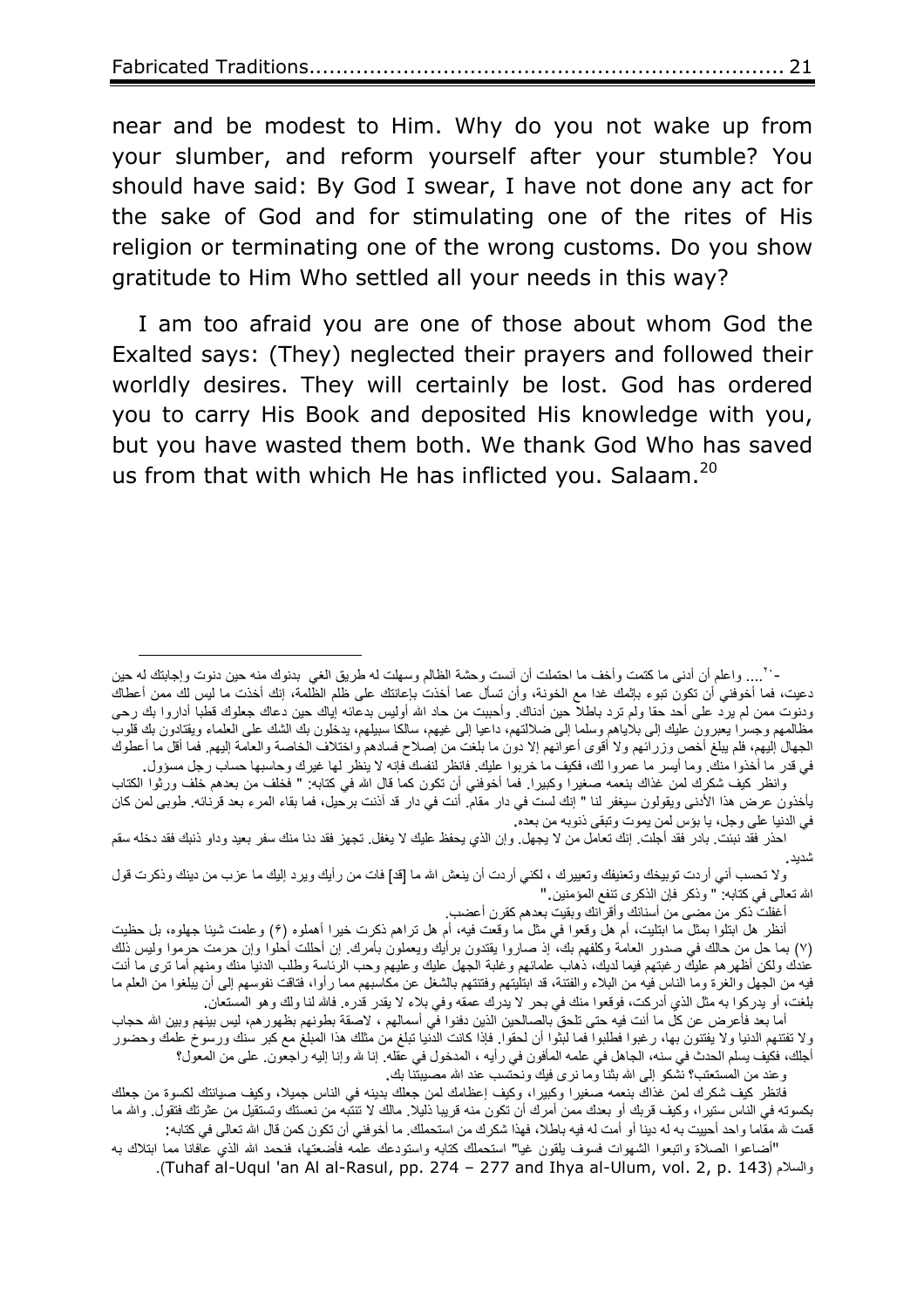|--|--|

#### **The Holy Prophet (s) talks to Mount Hira**

The third fabricated tradition is narrated by Muslim in his *Sahih* in a chapter devoted to the excellences of Talha and Zubair. He narrates from Ubaidullah bin Muhammad bn Yazid bin Khanis and Ahmad bin Ysuf bin Azdi from Ismael bin Yunus bin Abu Uwais from Sulayman bin Bilal from Yahya bin Sa'eed from Sahl bin Abu Salih from his father who quotes Abu Huraira as saying:

Allah's Messenger (may peace be upon him) was on the mountain of Hira' that it stirred; thereupon Allah's Messenger (may peace be upon him) said: Hira! be calm, for there is none upon you but a Prophet, a Siddiq, a martyr, and there were upon it Allah's Prophet (may peace be upon him), Abu Bakr, 'Umar, Uthman, 'Ali, Talha, Zubair, Sa'd b. Abi Waqqas.<sup>21</sup>

#### **Evaluation of tradition**

 $\overline{a}$ 

Though the tradition mentioned above does not arrange the names of caliphs on the basis of the order of their caliphate, we, however, look at it from two angles: First, the inventor of this tradition has dealt with the issue of the order of the names of caliphs elsewhere in this tradition, using the language of the

 $21-$  Sahih Muslim, vol. 5, p. 33 and 34, tradition no. 2417. Another version of this tradition is also reported by Muslim. See: Abu Huraira reported: Allah's Messenger (may peace be upon him) was upon the mountain of Hira,' and there were along with him Abu Bakr, Umar, Uthman. 'Ali, Talha, 'Zubair, that the mountain stirred; thereupon Allah's Messenger (may peace be upon him) said : Be calm, there is none upon you but a Prophet, a Fiddle (the testifier of truth) and a Martyr.(*Book 31, Number 5942).* Bukhari has also narrated traditions of this kind. See for example:

a) Allah's Apostle ascended the (mountain) of Uhud with Abu Bakr and 'Uthman and it shook. Allah's Apostle said, "Be calm, O Uhud!" I think he stroked it with his foot and added, "There is none on you but a Prophet, a Siddiq and two martyrs." (The two martyrs were Umar and Uthman) (Sahih Bukhari, **Vol. 5, Book 57, Number 46**).

b) The Prophet once climbed the mountain of Uhud with Abu Bakr, 'Umar and 'Uthman. The mountain shook with them. The Prophet said (to the mountain), "Be firm, O Uhud! For on you there are no more than a Prophet, a Siddiq and two martyrs. (**Sahih Bukhari, Vol. 5, Book 57, Number 24**)

c) The Prophet ascended the mountain of Uhud and he was accompanied by Abu Bakr, 'Umar and 'Uthman. The mountain shook beneath them. The Prophet hit it with his foot and said, "O Uhud ! Be firm, for on you there is none but a Prophet, a Siddiq and a martyr. (**Vol. 5, Book 57, Number 35**)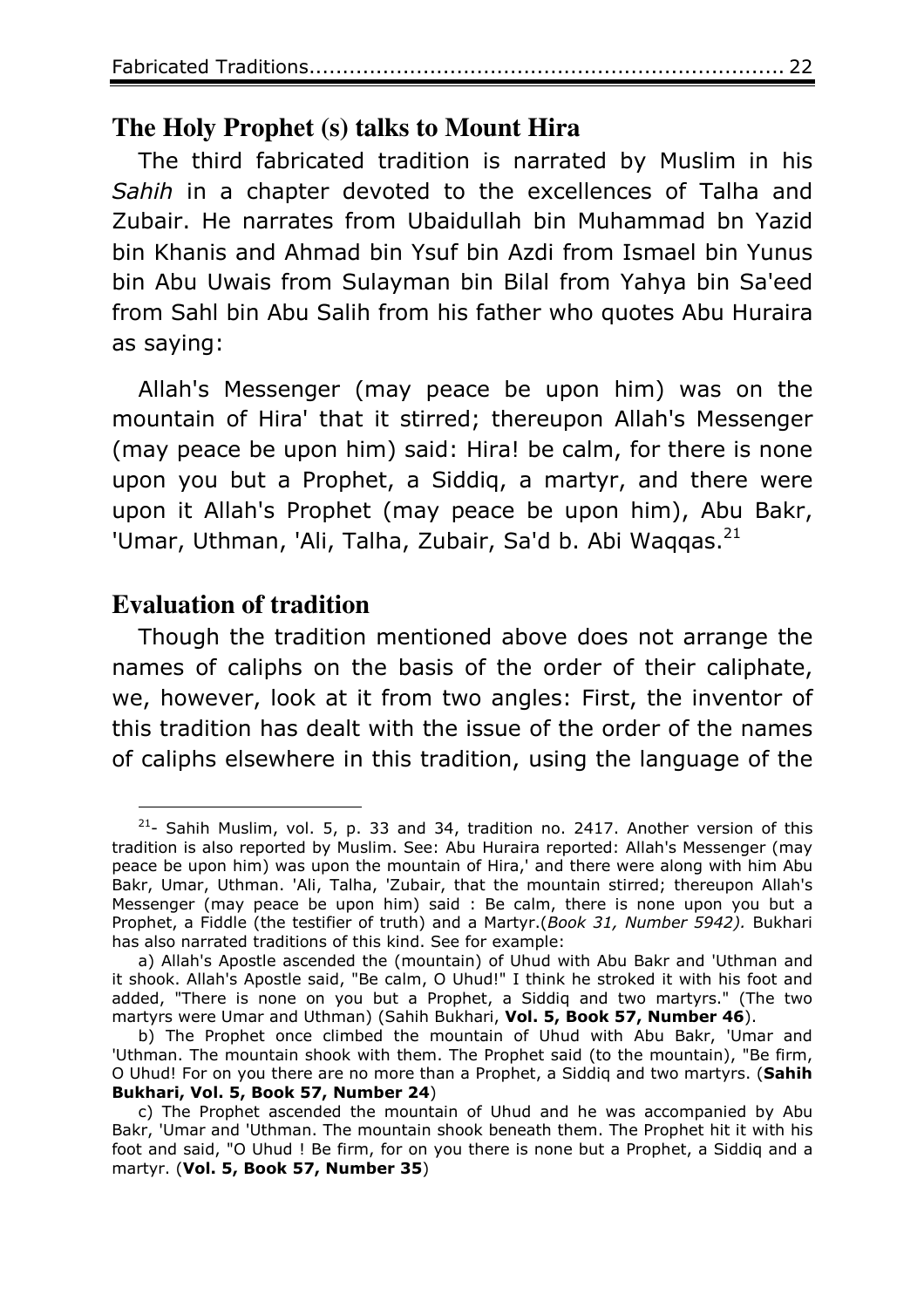Holy Prophet (s). Two, in addition, this tradition intends to attributethe adjective 'siddiq' to Abu Bakr and the adjective 'shahid' to all others who follow him. It has to be however mentioned that this tradition is fabricated on two grounds: its text and its chain of transmitters.

# **1. Text of Tradition**

This tradition attributes the adjective 'shahid' to the people mentioned above, whereas none of them except Imam Ali (a.s) was martyred. Sa'ad bin Abi Waqqas died in his castle a natural death. That is why in a tradition preceding this tradition in *Sahih Muslim* no mention is made of the name of Sa'ad. This in itself is a thought provoking point! Others have however, complying with the implication of the tradition, said that Sa'ad bin Abi Waqqas died of plague. Whoever dies of plague is a martyr!<sup>22</sup>

### **2. Chain of transmitters of tradition**

In assessing the chain of transmitters of this tradition we suffice to looking at Ismael bin Uwais, omitting thus other reporters this chain includes. Scholars of traditions have given varied comments in regard with him.

Nisaee says he was weak in terms of transmitting traditions.<sup>23</sup> Yahya bin Mu'aeen accuses Ismael and his father of stealing traditions. Dulabi, commenting on weak narrators, quotes Nadr bin Salama Maruzi as saying that Ismael bin Abu Uwais is a full liar. After quoting this quotation, Zahabi says: Ibn Udai narrated three traditions from Ismael and said: He narrated strange traditions from his maternal uncle which are

 $\overline{a}$ <sup>22</sup>- See, al-*Shifa* and its commentary *Nasim al-Riyad*, vol. 3, p. 192.

<sup>23</sup> - *Al-Du'afa wa al-Matrukun*, p. 51.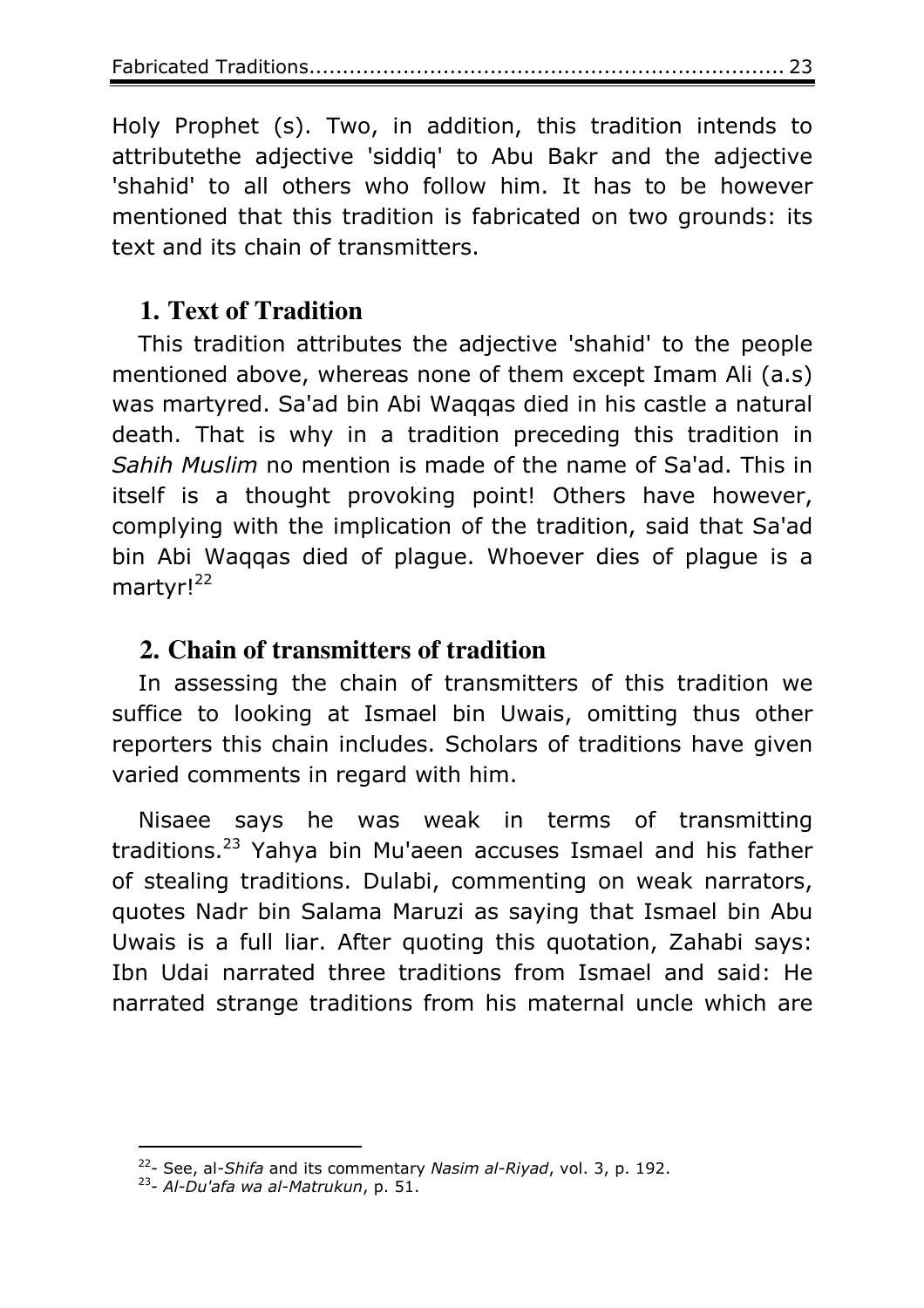not reliable at all.<sup>24</sup>Ibrahim bin Junaid quotes Yahya as saying: Ismael bin Abu Uwais is a liar. He is not a credible narrator.<sup>25</sup>

In his *al-Muhalla*, Ibn Hazm quotes Abu al-Fath Azdi as saying: Saif bin Muhammad told me that Ibn Uwais was in fact fabricating traditions.<sup>26</sup>

Commenting on Ismael, 'Aini says that he himself confessed that he was fabricating traditions. Nisaee has also mentioned the same point, quoting Salma bin Shu'aib.<sup>27</sup>

 $\overline{a}$ 

<sup>24</sup> - *Mizan al-Itidal*, vol. 1, pp. 379-380.

<sup>25</sup> - *Tahdib al-Tahdib*, vol. 1, p. 280.

<sup>&</sup>lt;sup>26</sup>- Ibid, p. 281.

<sup>27</sup> - *Umda al-Qari*, vol. 1, p. 8,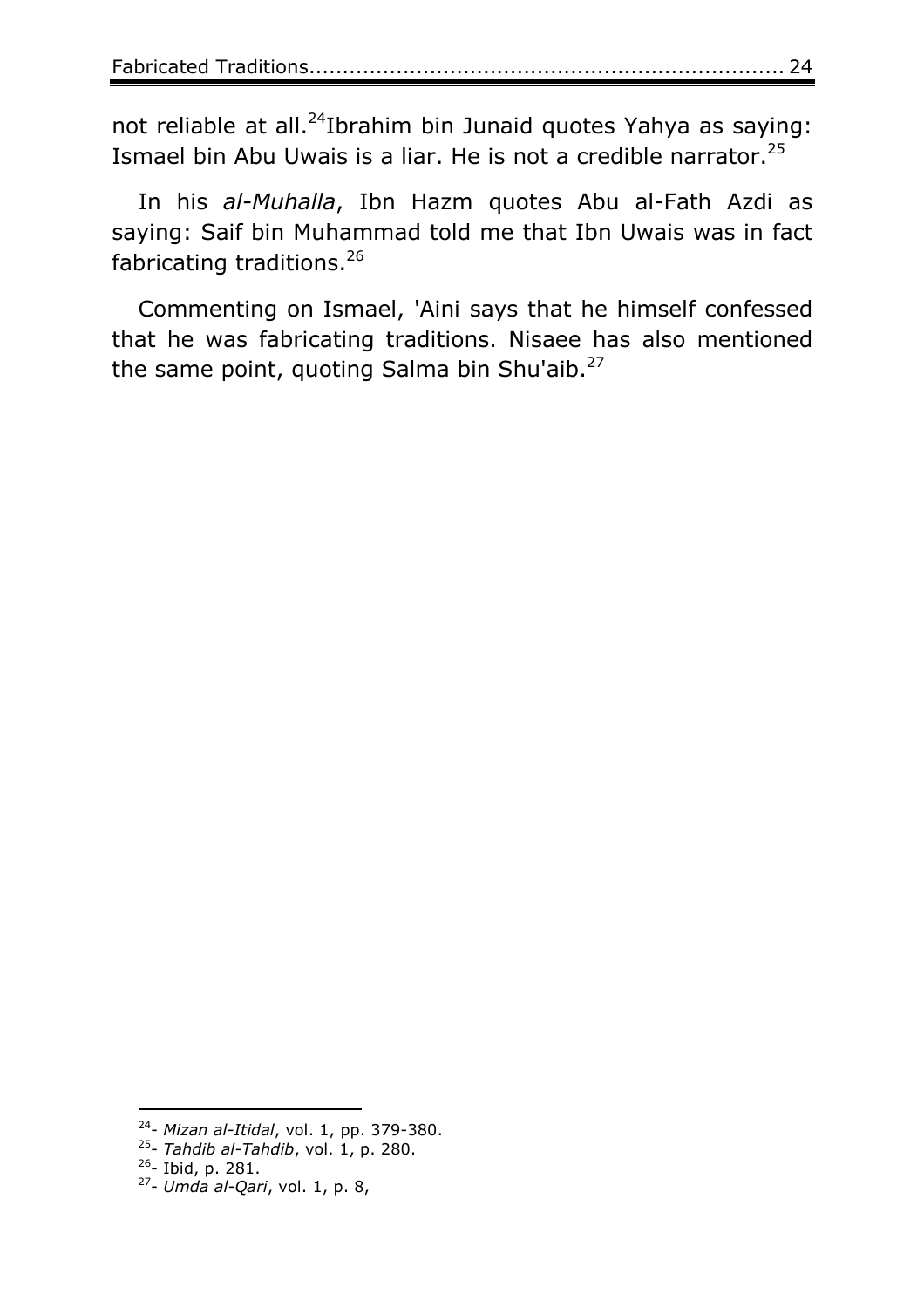|--|

#### **As Prophet (s) falls ill he wants to meet someone**

The fourth fabricated tradition is about the excellence of Uthman. This tradition is mentioned by Ibn Majah in his *Sunan*. He narrates from Muhammad bin Abdullah bin Namir and Ali bin Muhammad from Waki'a from Ismael bin Abu Khalid from Qays bin Abu Hazim who quotes Aisha as saying:

As the Holy Prophet (s) fell ill he said: I would like to have one my companions with me.

We said: O Messengers of Allah! Should we bring you Abu Bakr?

The Holy Prophet (s) was silent saying nothing.

We said: Should we bring you Umar?

The Holy Prophet (s) was silent saying nothing.

We said: Should we bring you Uthman?

The Holy Prophet (s) said: Yes

We told Uthman to come and he came and met the Messenger of Allah. As the Holy Prophet was talking to him, Uthman's face was turning pale.

Qays quotes Abu Sahla, Uthman's slave as saying that Uthman bin Affan on Yawm al-Dar said: The Messenger of Allah made a covenant with me and I am going to fulfill it.

Ali bin Muhammad has narrated this tradition in a slightly different manner. According to his version, Uthman says: I will continue to keep that covenant.

Qays says: It was believed that the covenant was the day when Uthman was killed.<sup>28</sup>

Hakim has narrated this tradition on his own documentation from Ismael bin Abu Khalid, from Qays bin Abu Hazim from

<sup>1</sup> 28 - *Sunan Ibn Majah*, vol. 1, p. 139 and 130, tradition, no, 113.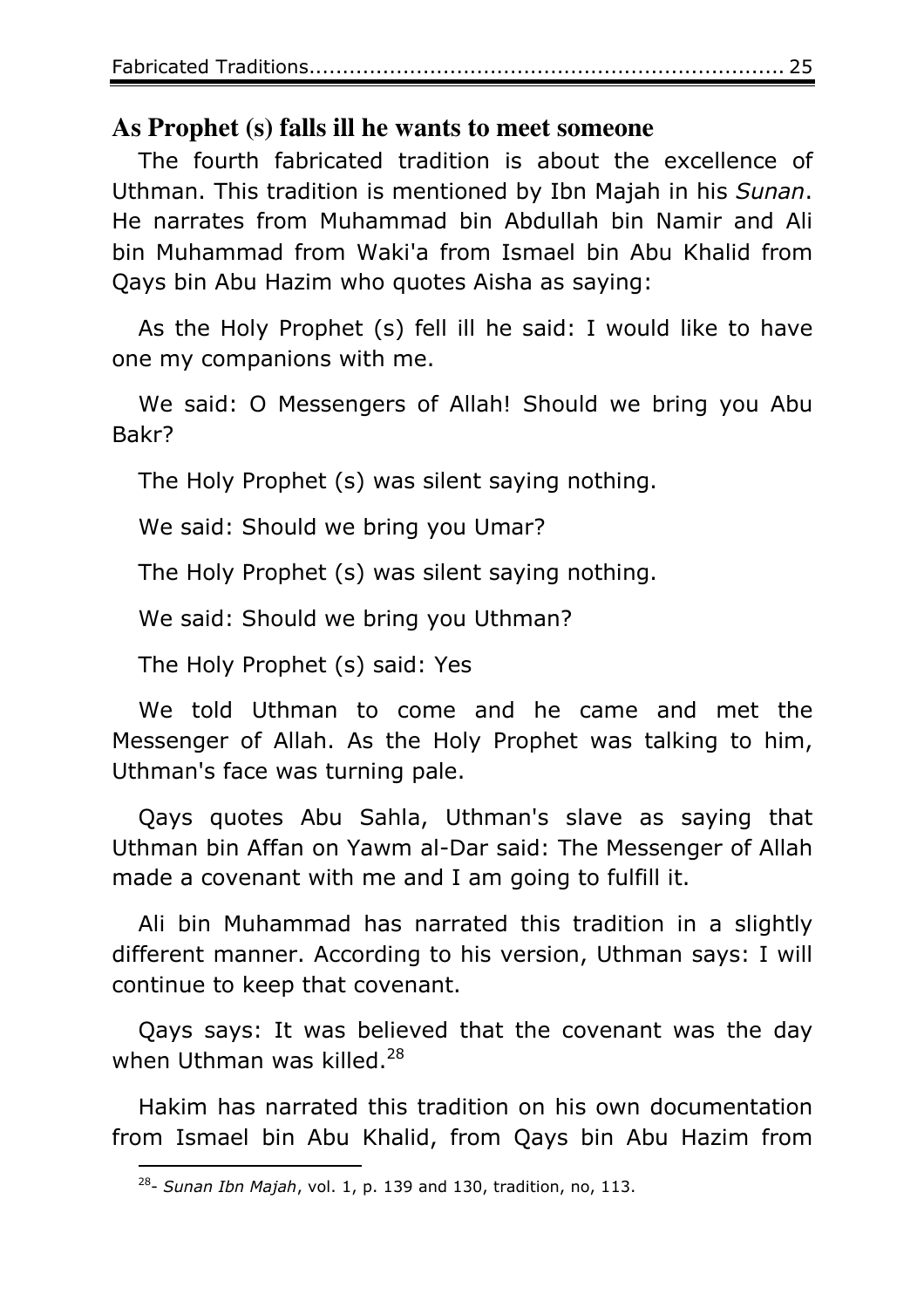Abu Sahla (Uthman's slave), from Aisha. He adds that the chain of its transmitters is authentic, though Muslim and Bukhari have not reported it.<sup>29</sup>

### **Evaluation of tradition**

One of the narrators this chain includes is Qays bin Abu Hazim about whom scholars of tradition have said different things.

Zahabi and Ibn Hajar narrated something from Ya'aqub bin Shaiba concerning him. In his *Mizan al-Itidal*, Ibn Hajar says: Companions have talked about Qays. Some have regarded him as great and honorable considering his traditions as the most authentic ones whereas others have criticized him saying that he reported unknown traditions. Those who have praised him have not regarded these traditions as unknown. They have put them in the rank of strange traditions. Others have criticized him saying that he used to criticize Ali (a.s).

It is however clear that he used to prefer Uthman to Ali (a.s) and that is the reason why most Kufis have not reported any tradition from him.<sup>30</sup>

In his *Tadrib al-Rawi*, commenting on him, Suyuti says: Here I want to mention names that were accused of innovation, but Bukhari and Muslim or one of them have however, reported from them. He considers Qays as one of those who were accused of showing hostility towards Ali  $(a.s).<sup>31</sup>$ 

<sup>1</sup> 29 - *Al-Mustadrak als al-Sahihain*, vol. 3, p. 106, tradition, no, 4543.

<sup>30</sup> - *Mizan al-Itidal*, vol. 5, p. 476 and *Tahdib al-Tahdib*, vol. 8, p. 336.

<sup>31</sup> - *Tadrib al-Rawi*, vol. 1, pp. 278 and 279.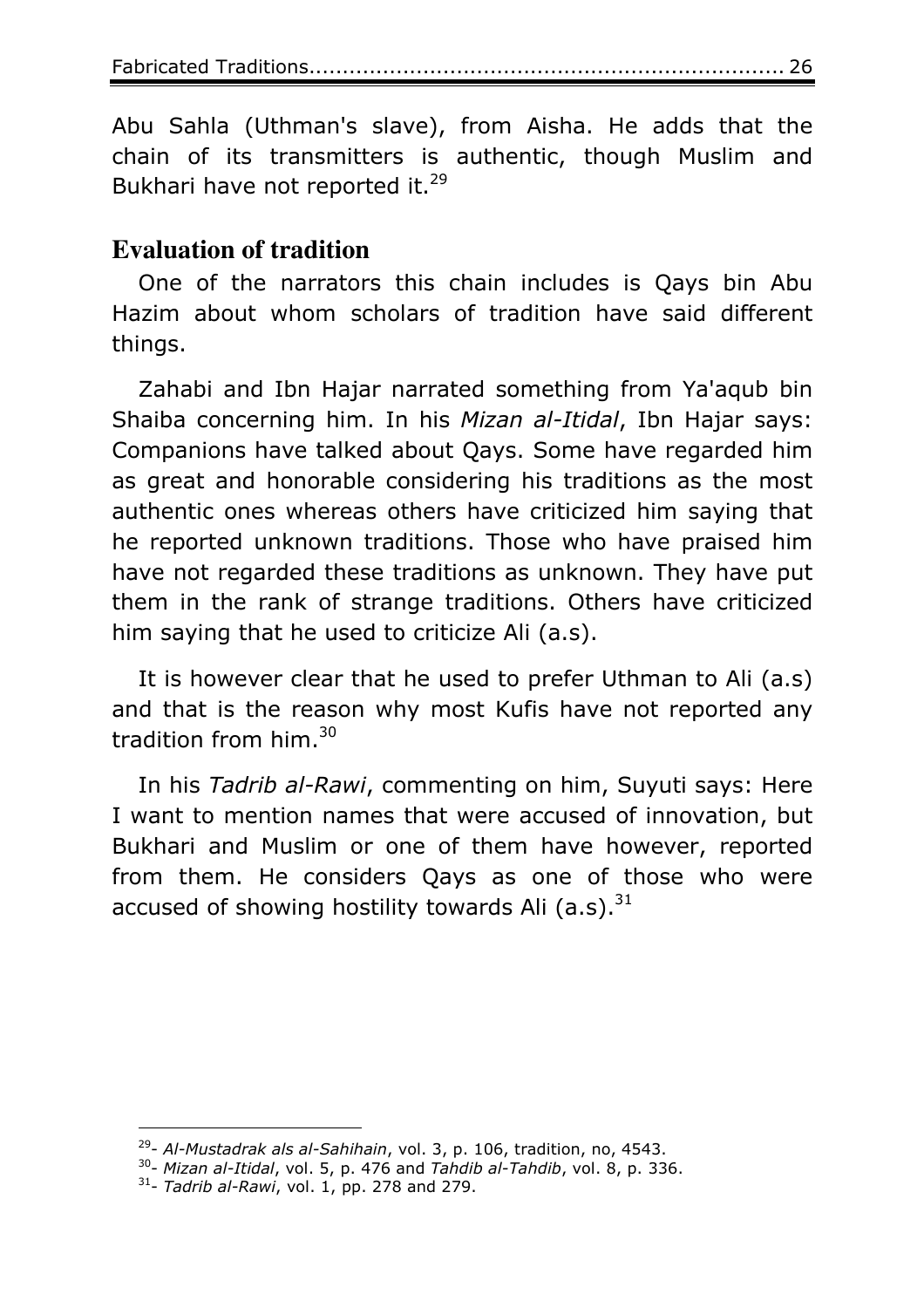|--|

#### **Unknown Excellences**

The fifth fabricated tradition is reported by Tirmidhi. In his *Sunan* in a chapter on 'excellences of Ma'az bin Jabal, Zaid bin Thabit, Ubai bin Ka'ab and Abu Ubaida bin Jarrah, he narrates a tradition using two different chains of transmitters:

1. Sufyan bin Waki'a narrates from Hamid bin Abd al-Rahman from Dawood Attar from Mu'ammar from Qutada, from Anas bin Malik who quotes the Holy Propeht (s) as saying:

Abu Bakr is the kindest person, Umar the strictest person in applying divine commandments, Uthman bin Affan the most modest individual, Ma'az bin Jabal the most knowledgeable in divine commands and prohibitions, Zaid bin Thabit the most knowledgeable in inheritance rules and Ubai bin Ka'ab the best reciter of the Holy Quran among my followers. Every community has a trustworthy and the trustworthy of my community is Abu Ubaidah Jarrah.

This is a good but strange tradition which is quoted by no one other than Qutadah. A similar tradition has been reported by Abu Qalaba from Anas bin Malik from the Holy Prophet (s). The tradition reported by Abu Qalaba is more popular.

2 Muhammad bin Bashshar narrates from Abd al-Wahhab bin Abd al-Majid Thaqafi from Khalid Hazza from Abu Qalaba from Anas bin Malik who quotes the Holy Prophet (s) as saying:

Abu Bakr is the kindest person, Umar the strictest person in applying divine commandments, Uthman bin Affan the most modest individual, Ma'az bin Jabal the most knowledgeable in divine commands and prohibitions, Zaid bin Thabit the most knowledgeable in inheritance rules and Ubai bin Ka'ab the best reciter of the Holy Quran among my followers. Every community has a trustworthy and the trustworthy of my community is Abu Ubaidah Jarrah.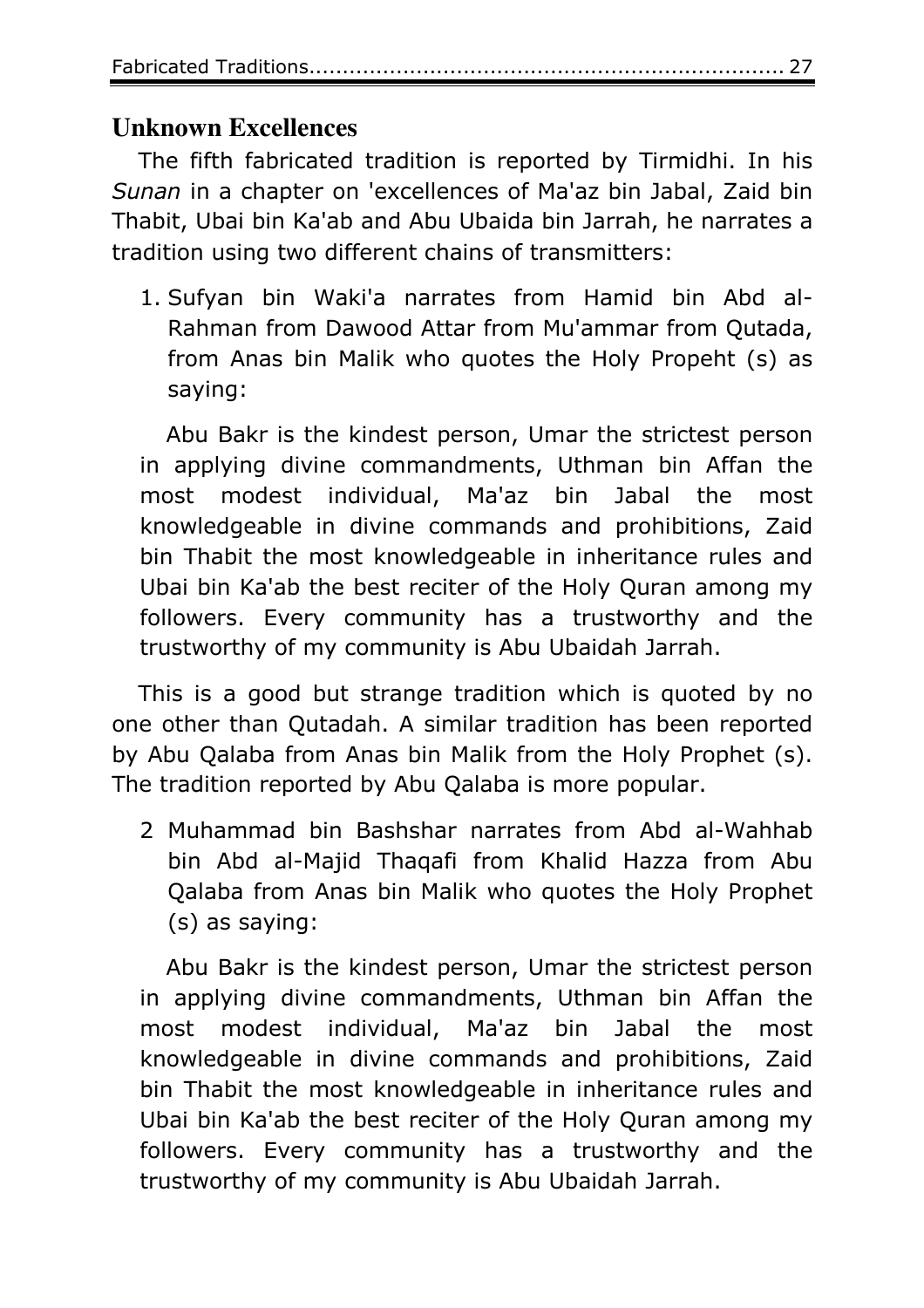However others have also narrated this narration, among whom is Ibn Majah. He narrated this tradition via two chains of transmitters that are as below:

1. Muhammad bin Muthanna narrates from Abd al-Wahhab bin Abd al-Majid from Khalid Hazza from Abu Qalaba from Anas bin Malik who quotes the Messenger of Allah (s) as saying:

Abu Bakr is the kindest person, Umar the strictest person in applying divine commandments, Uthman bin Affan the most modest individual, Ma'az bin Jabal the most knowledgeable in divine commands and prohibitions, Zaid bin Thabit the most knowledgeable in inheritance rules and Ubai bin Ka'ab the best reciter of the Holy Quran among my followers. Every community has a trustworthy and the trustworthy of my community is Abu Ubaidah Jarrah.

2. Like Ibn Qudama, Ali bin Muhammad narrates this tradition from Waki'a from Sufyan from Khalid Hazza from Abu Qalana from Anas bin Malik who quotes the Messenger of Allah (s) as saying:

Abu Bakr is the kindest person, Umar the strictest person in applying divine commandments, Uthman bin Affan the most modest individual, Ma'az bin Jabal the most knowledgeable in divine commands and prohibitions, Zaid bin Thabit the most knowledgeable in inheritance rules and Ubai bin Ka'ab the best reciter of the Holy Quran among my followers. Every community has a trustworthy and the trustworthy of my community is Abu Ubaidah Jarrah.

Hakim also narrates this tradition saying: Abd al-Rahman bin Hamdan Jallab (from Hamadan), narrates from Abu Hatam Razi from Muhammad bin Yazid bin Sunan Rahawi from Abu Muhammmad Kowthar bin Hakim Halabi from Nafi'a from Ibn Umar who quotes the Holy Prophet (s) as saying: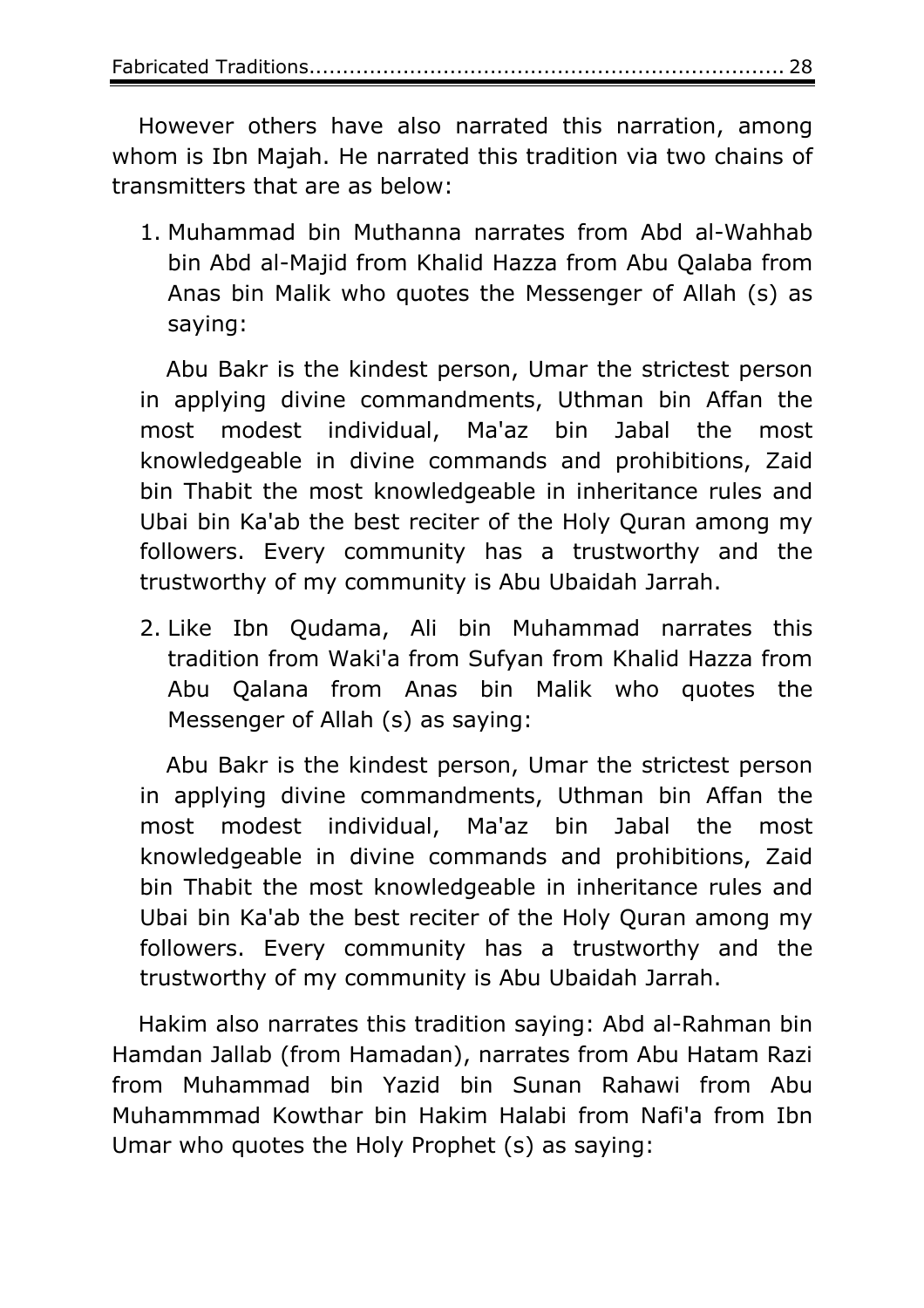|--|

Abu Bakr is the kindest person, Umar the strictest person in applying divine commandments, Uthman bin Affan the most modest individual, Ubai bin Ka'ab the best reciter of the Holy Quran, Zaid bin Thabit the most knowledgeable in inheritance rules, Ali bin Abi Talib the most knowledgeable in judging,Ma'az bin Jabal the most knowledgeable in divine commands and prohibitions,and Abu Zar the most truthful person in my followers. In fact, Abu Ubaidah Jarrah is the trustworthy of my community and the religious scholar of my community is Abdullah bin Abbas. $32$ 

#### **Evacuation of transmitters of tradition**

What we mentioned above were the most important chains in the most authentic Sunni sources. If we mention all chains it will keep us away from the aim of this booklet. We will thus suffice to evaluating a few chains of the transmitters of this tradition.

#### **Sufyan bin Waki'a**

The first chain of transmitters of this tradition used by Tirmidhi contains the name of Sufyan bin Waki'a. Scholars of traditions have made certain comments about him.

Bukhari is of the view that scholars are critical of Sufyan due to the warnings they had given to him. Abu Zar'a says he is accused of lying. Ibn Abi Hatam says that when his father was asked about Sufyan he said: He was careless in narrating traditions. Commenting on him, Sufyan says that he is not a trustworthy person. Elsewhere he mentions that Sufyan is not a worthy person. According to Ajuri, Abu Dawood refused to narrate his narrations. Zahabi has considered him as one of those people who were weak in terms of transmitting traditions. According to Ibn Hajar, Sufyan had a writer who would write down what he would dictate. He jotted down things

<sup>1</sup> 32 - *Al-Mustadrala al-Sahihain*, vol. 3, p. 616, tradition, no. 6281.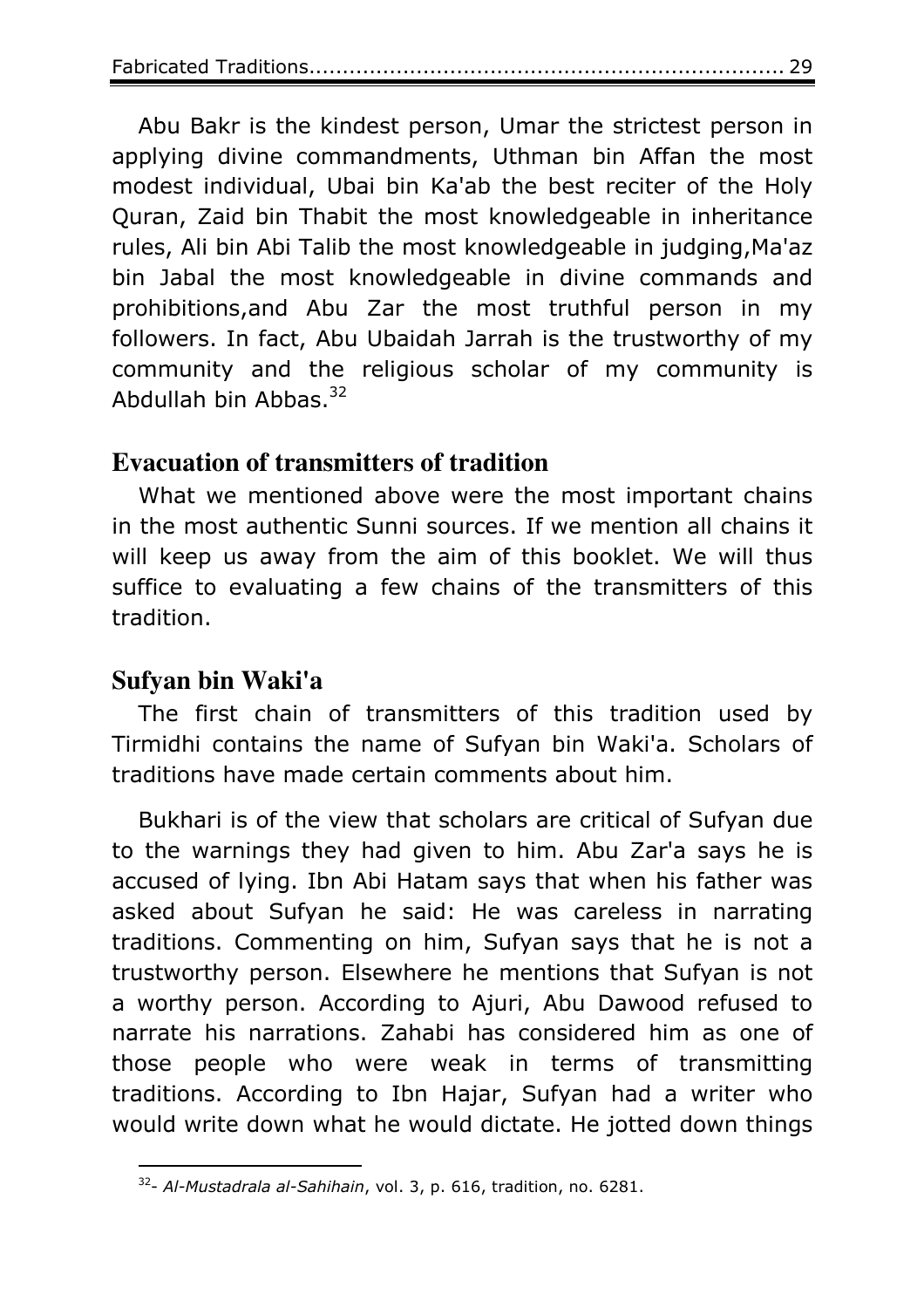as traditions which were not in reality traditions. When Sufyan was told to change his mind about him, he refused to accept it. Thus his traditions are not authentic.

### **Dawood 'Attar**

Dawood 'Attar is another person the first chain of Tirmidhi includes. Hakim Nayshabur quotes Yahya bin Mu'aeen as saying that his traditions are weak. Azdi says that scholars are critical of him. $33$ 

# **Qutada**

He is another person the first chain of Timidhi includes. He was a fatalist and was a propagandist of this school of thought. On the other hand, he was known as a deceiver. According to Sha'abi, he was mixing authentic and unauthentic traditions together.<sup>34</sup>

## **Muhammad bin Bashshar**

He is among the narrators of the second chain used by Tirmidhi. Fallas has regarded him as a liar. Dawraqi says that he saw Yahya bin Mu'aeen who did not pay attention to him, regarding him as weak in narrating tradition. Qawariri did not like him either. He was the owner of a bath. $35$ 

# **Abd al-Wahhab bin Abd al-Majid**

He is another person this chain includes. Commenting on him, Ibn Abi Hatam quotes his father as saying: He is an unknown person. Ibn Mahdi places his name among those who narrated traditions from others' books but were not able to keep them. Quoting Ibn Mu'aeen, Dawri says he was suffering from absent-mindedness. According to Abu Dawood he was

<sup>1</sup> <sup>33</sup>*- Mizan al-Itidal*, vol. 3, p. 18 *and Tahdib al-Tahdib*, vol. 3, p. 173.

<sup>&</sup>lt;sup>34</sup>- Tahdib al-Tahdib, vol. 8, pp. 307-309. See also other Sunni sources.

<sup>35</sup> -*Mizan al-Itidal*, vol. 6, p. 79.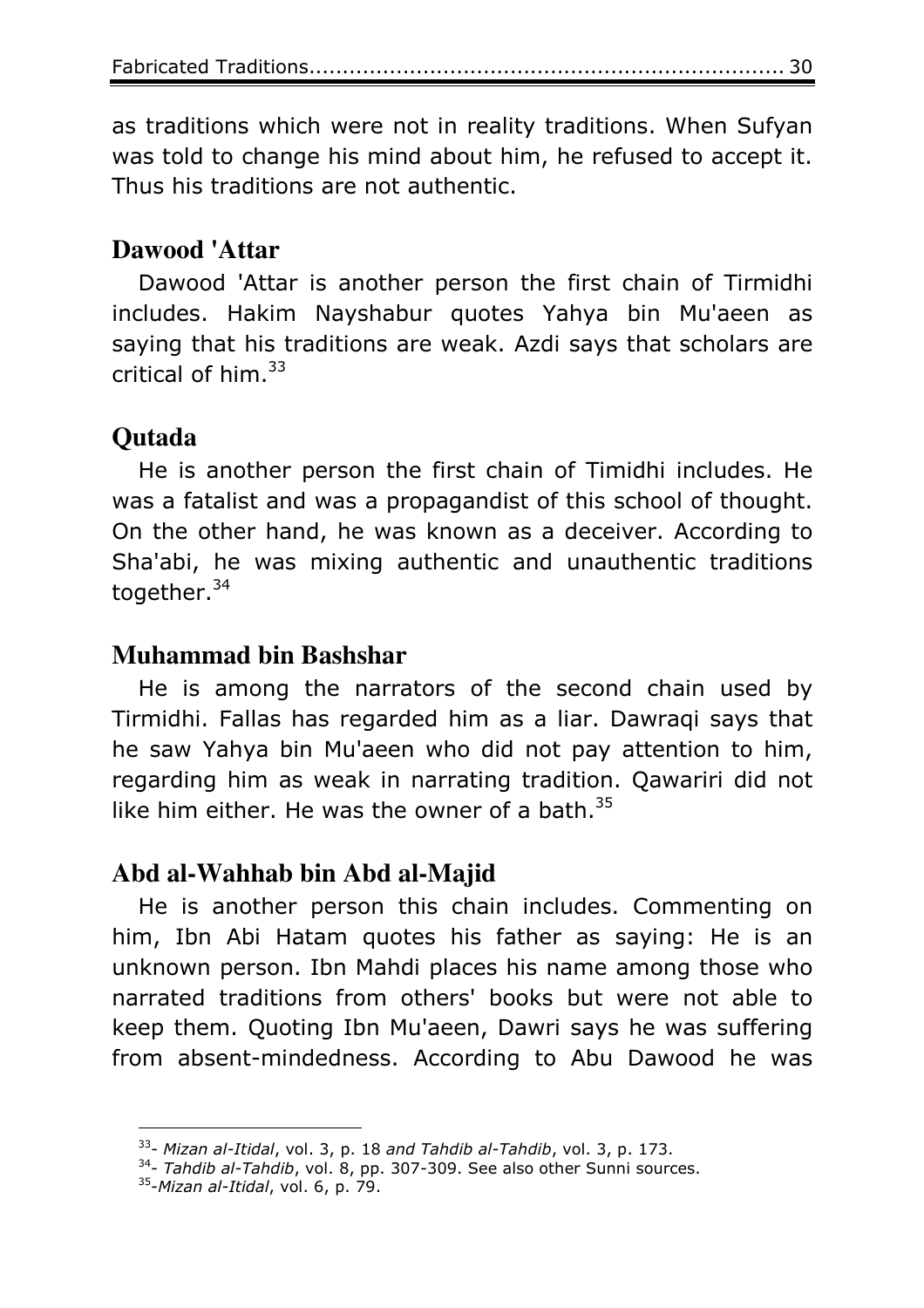suffering from sense disruption. On Aqili's view, he was among weak narrators.<sup>36</sup>

### **Khalid Hazza**

He is also among those narrators this chain includes. Concerning him Abu Hatam says the scholars record his traditions but do not act on them. In his *Ta'arih*, 'Aqili quoting Yayha bin Adam through Abu Shahab as saying: Rely on Hajjaj bin Artat and Muhammad bin Ishaq, because they are among the memorizers of tradition. However conceal the traditions reported by Khalid Hazza and Hisham, from me when we are among Basrans. Yahya said that he asked Hammad bin Zaid as to what was the fault of Khalid Hazza. In response he said that he came here from Syria but we do not accept him as a memorizer.

Abbad bin Abbad says that Shu'aba wanted to criticize Khalid but Hammad bin Zaid and I met him and told him not to do so. We threatened him and as a result he was silent. Quoting Ahmad bin Hanbal, 'Aqili says: when one of his traditions was narrated to Ibn Illiyya, he did not pay attention to it and said that he was weak. Ibn Hajar, commenting on their words, says that they made such remarks, because Khalid had lost his memory towards the end of his life or because he had chosen to be an agent of the ruler of his time.  $37$ 

### **Abu Qalaba**

Another reporter of this chain is Abu Qalaba Abdullah bin Zaid Jarmi. He had hostility towards Ali (a.s) and was impolite towards him. That is why he did not narrate any tradition from him. Moreover, all including those who did not see him, agree that he was a deceitful person. Commenting on him, Abu al-Hasan Qabsi Malik is reported to have said that he was among

 $\overline{a}$  $36$ - Ibid, vol. 4, p. 434.

<sup>37</sup> - *Tahdib al-Tahdib*, vol. 3, pp. 110 and 111.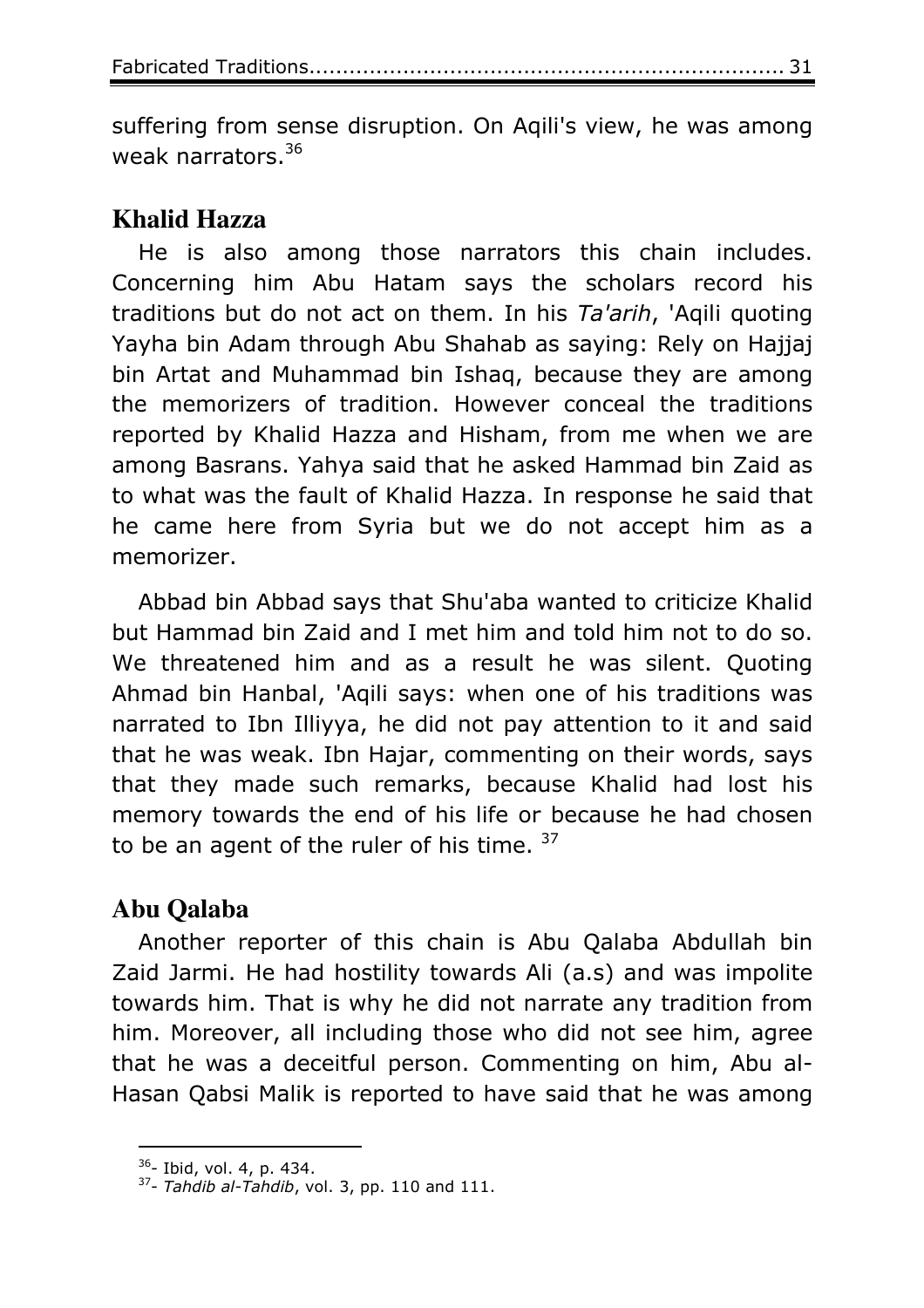the jurists of tabia'een and from the viewpoint of people he was a foolish person.<sup>38</sup>

### **Two points**

Based on what was mentioned above the chain used by Ibn Majah is not acceptable either. Two points have to be mentioned in regard with the chain of this tradition.

One: This tradition, in addition to having the aforementioned flaws, is reported in a mursal format. Ibn Hajar and other commentators of *Sahih Bukhari* have mentioned this point. In his commentary, Manavi, quoting Ibn Hajar, says: Tirmidhi and Ibn Hayyan have narrated the full version of this tradition from Khalid Hazza through Abd al-Wahhab Thaqafi. This tradition begins with the word 'kindest' and its chain is authentic. The memorizers of traditions have however said that the starting part of this tradition is mursal (broken) and the portion that is muttasil (connected) is reported by Bukhari.<sup>39</sup>

Two: The narrator of this tradition is Anas bin Malik who has lied on several occasions. Thus one cannot rely on him.

### **Reporters of Hakim's tradition**

### **Muhammad bin Yazid Rahavi**

He is one the reporters the chain of Hakim includes. Scholars of tradition have criticized him. Dar Qutni says he is weak in transmitting traditions. According to Nisaee, he is not strong in narrating traditions. Ibn Hatam quoting his father says that he is not a worthy reporter. He ignores his father. On Bukhari's view, Abu Farwa is muqarib al-hadith (mediocre in transmitting traditions), but his son, Muhammad has narrated unknown traditions from him. According to Ajuri as quoted by Abu Dawood, Abu Farwa Jazri was not a valuable reporter.

 $\overline{a}$ <sup>38</sup>- Ibid, vol. 5, p. 201 and 202. *Mizan al-Itidal*, vol. 4, p. 103 and 104.

<sup>39</sup> - *Fayd al-Qadir*, vol. 5, p. 589.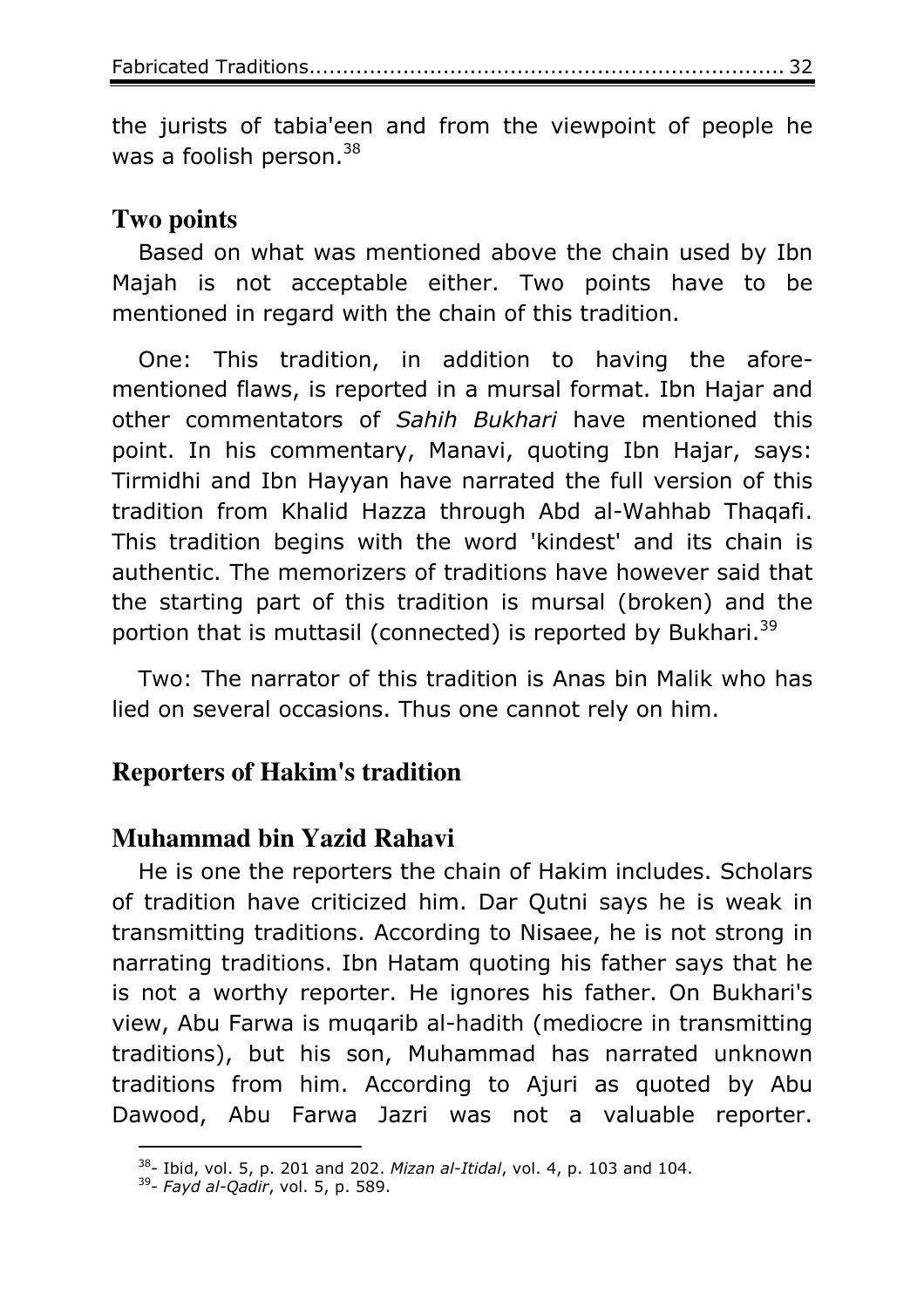Neitherwas his son. According to Tirmidhi, his traditions are not reliable and he is weak in narrating tradition. Based on Ibn Hajar's view, he is not strong in terms of narrating tractions.<sup>40</sup> Dahabi has touched his life in*al-Mughni fi al-Du'afa*. 41

### **Kawthar bin Hakim**

He is another reporter his chain includes. In *al-Du'afa wa al-Matrukin*, Bukhari says that his traditions are unknown. Nisaee also says in the same book that his traditions are rejected. Abu Dar'a, commenting on him says that he is weak. According to Ibn Mu'aeen he is not an important narrator. In Ahmad's point of view, his traditions are false whereas in Dar al-Qutni's opinion his traditions are rejected. In *al-Mughni, Dahabi*Dahabi says that the scholars of tradition have abandoned his traditions which are strange.<sup>42</sup>

Thus it is plain that those who considered his traditions not only weak but also fake and fabricated were right.<sup>43</sup>

 $\overline{a}$ 

<sup>40</sup> - *Mizan al-Itidal*, vol. 6, p. 372, Tahdib al-Tahdib, vol. 9, p. 452, *Taqrib al-Tahdib*, vol. 2, p. 174.

<sup>41</sup> - *Al-Mughni fi al-Du'afa*, vol. 2, p. 388.

<sup>42</sup>- See the above mentioned works and also *al-Mizan*, vol. 5, p. 504 and *Lisan al-Mizan*, vol. 4, pp. 589-590.

<sup>43</sup> - *Fayz al-Qadir*, vol. 1, p. 589.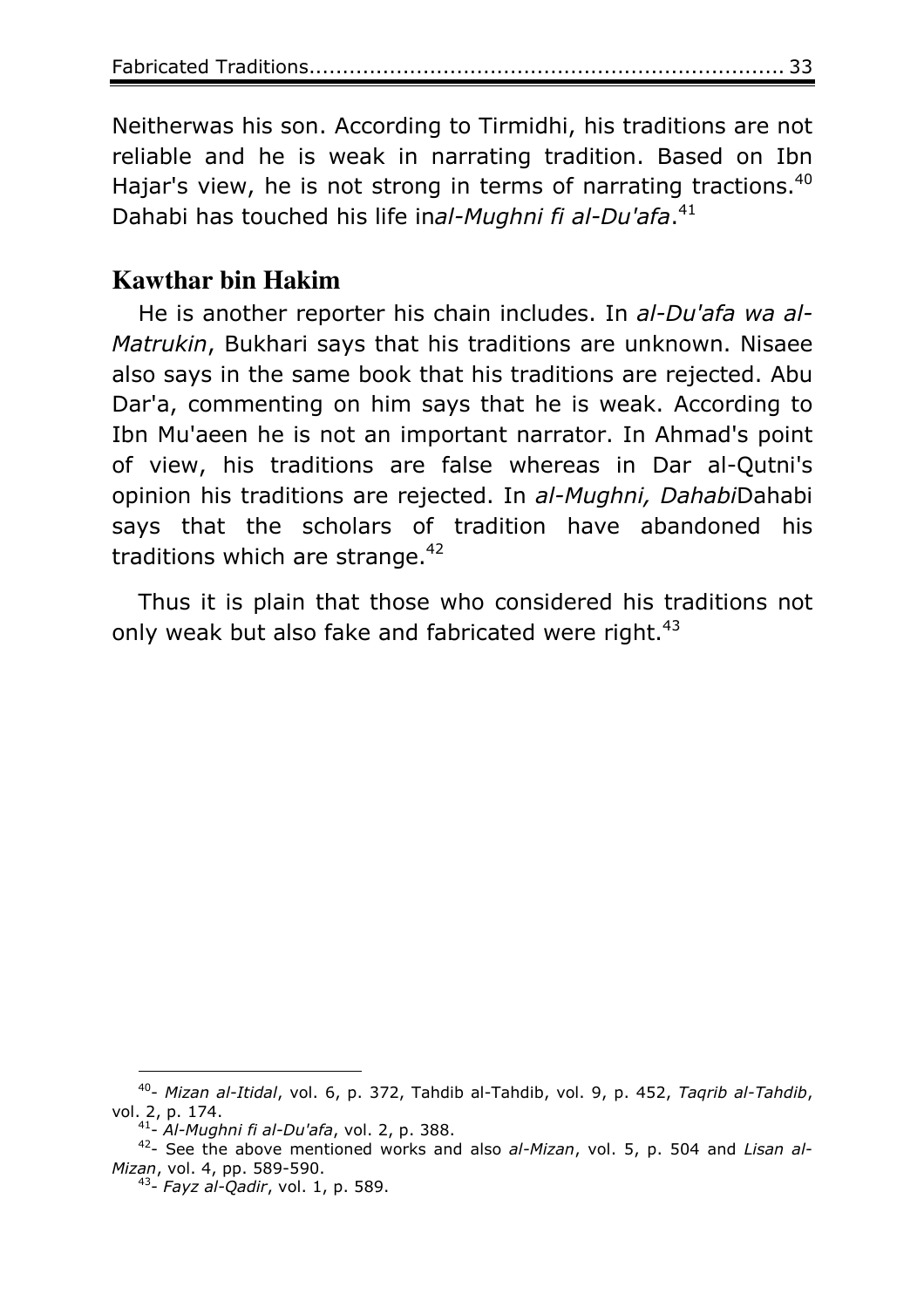|--|

#### **Caliphs build Prophet's mosque**

The sixth fabricated tradition is narrated by Hakim (in his *al-Mustadrak*) in a section on the excellences of Uthman. Based on the standards observed by Bukhari and Muslim, he considers it as authentic. The tradition is as follows:

Abu Ali Hafiz narrates from Abu Bakr Muhmmad bin Muhammad bin Sulayman from Abu Ubaidullah Ahmad bin Abd al-Rahman bin Wahab from his uncle from Yahya bin Ayyub from Hisham bin Urwa from his father from Aisha who quotes the Holy Prophet (s) as saying:

To build a mosque, the Holy Prophet (s) positioned the first stone followed by Abu Bakr, Umar and Uthman who positioned the second, third and fourth stones respectively.

I said: O Messenger of Allah! Don't you see how these people help you?

The Holy Prophet (s) said: O Aisha! They are my caliphs and successors.

Commenting on this tradition, Hakim says that this tradition is authentic in accordance with the standards observed by Bukhari and Muslim, though they have not narrated it. The chain of this tradition is weak. It is reported from Muhammad bin Fadl bin 'Atiyya and that is why scholars have not paid attention to it. $44$ 

#### **Evaluation of tradition**

This tradition is forged and fabricated from the viewpoint of its chain as well as from the perspective of its text.

### **1. Chain of tradition**

As for as its chain is concerned, we will suffice to evaluating Ahmad bin Abd al-Rahman bin Wahab Misri from the viewpoint

<sup>1</sup> 44 - *Al-Mustadrak al al-Sahihain*, vol. 3, p. 103, tradition, no. 4533.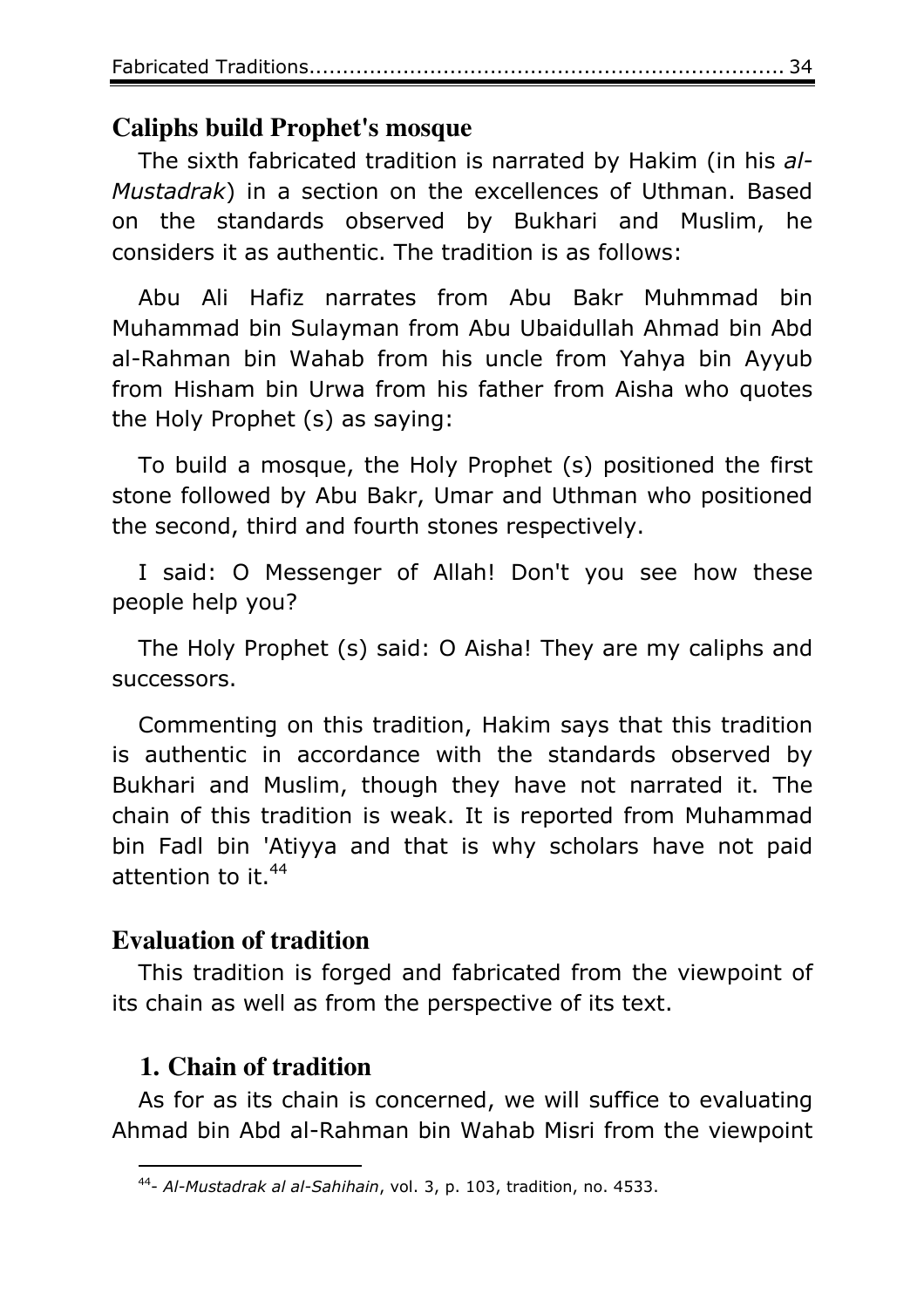of the scholars of tradition, ignoring thus the cases of other reporters this chain includes.

According to Ibn Udai all the dignitaries of Egypt regard him as weak in narrating tradition. From the viewpoint of Ibn Yunus one cannot appeal to his tradition to prove anything. According to Ibn Habban he tended to narrateunknown traditions towards the end of his life.<sup>45</sup> It is worth mentioning that Ahmad bin Abd al-Rahman Misri narrated the said tradition from his uncle!

## **2. Text of tradition**

To evaluate its text, we will suffice to what Dahabi has said. After quoting Hakim's word, Dahabi says: According to me, Ahmad bin Abd al-Rahman has narrated unknown tradition and is among those due to reporting from whom Muslim is criticized. Yahya, though being reliable, has criticized him. Moreover, if this tradition is authentic it will be a clear proof for the caliphate of Abu Bakr, Umar and Uthman. This tradition is not however an authentic one. This is because at that time, Aisha had not yet married the Holy Prophet (s). She was still a child living in her father's house. Her presence in the chain of this tradition is thus clear evidence that this tradition is false. Quoting Hakim, Dahabi says that this tradition is known to have been reported from Muhammad bin Fadl bin 'Atiyya and that is why scholars do not pay attention to it. Commenting on Hakim's word, Dahabi says that on his view Ibn 'Atiyya is a person who is rejected.<sup>46</sup>

 $\overline{a}$ 45 - *Mizan al-Itidal*, vol. 1, pp. 253 and 254.

<sup>46</sup> - *Talkhis al-Mustadr ala al-Sahihain*, vol. 3, p. 97.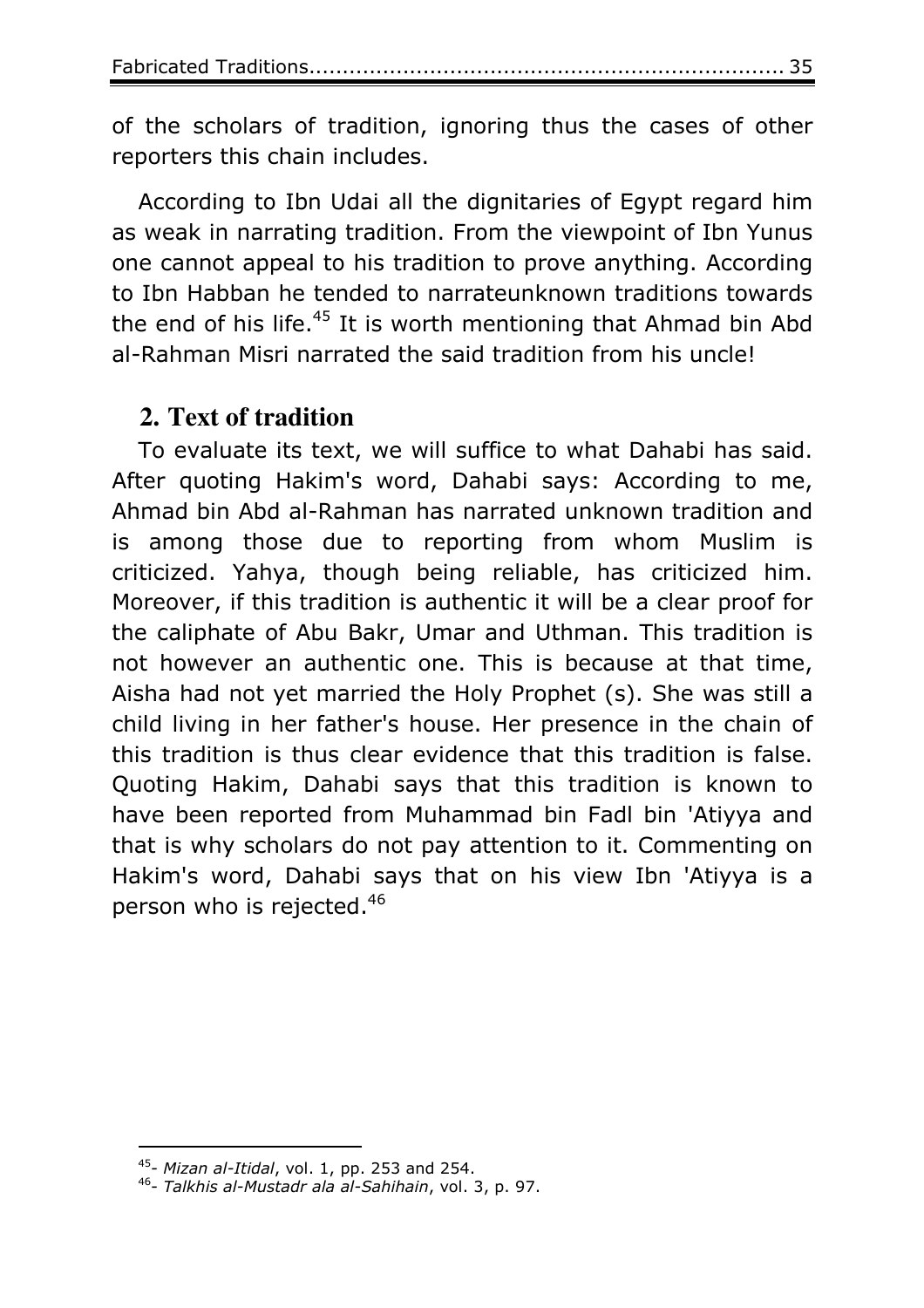|--|--|

#### **Messenger of Allah dreams**

The seventh fabricated tradition is narrated by AbuDawood.In his *Sunan*, he says: Umar bin Uthman narrated from Muhammad bin Harb from Zubaidi from Ibn Shahab from Amr bin Aban bin Uthman from Jabir bin Abdullah who quotes the Holy Propeht (s) as saying:

Tonight I saw a pious person in my dream. Abu Bakr held to the Messenger of Allah. Umar hang onto Abu Bakr and Uthman onto Umar.

Jabir says when I was leaving the Holy Prophet (s) alone I said to myself that that pious man was the Holy Prophet (s) himself and their hanging onto each other shows that Abu Bakr, Umar and Uthman are supposed to carry out a mission Allah has ordered His Prophet to do.

After narrating this tradition, Abu Dawood says that Yunus and Shu'aib have also narrated this tradition, though they have not mentioned the name of Umar.<sup>47</sup>

Hakim has narrated this tradition from Abu Abdullah Muhammad bin Abdullah Saffar from Ahmad bin Mahdi bin Rustam from Musa bin Harun Bardi from Muhammad bin Harb from Zubaidi from Zuhri from 'Amr bin Aban bin Uthman bin Affan from Jabir bin Abdullah who quotes the Holy Propeht (s) as saying:

Tonight I saw a pious person in my dream. Abu Bakr held to the Messenger of Allah. Umar hang onto to Abu Bakr and Uthman to Umar.

Jabir says when I was leaving the Holy Prophet (s) I said to myself that that pious man was the Holy Prophet (s) himself and their hanging onto each other shows that Abu Bakr, Umar and Uthman are supposed to carry out a mission Allah has ordered His Prophet to do.

 47 - *Sunan* Abu Dawood, vol. 3, pp. 213 -214, tradition, no. 4636.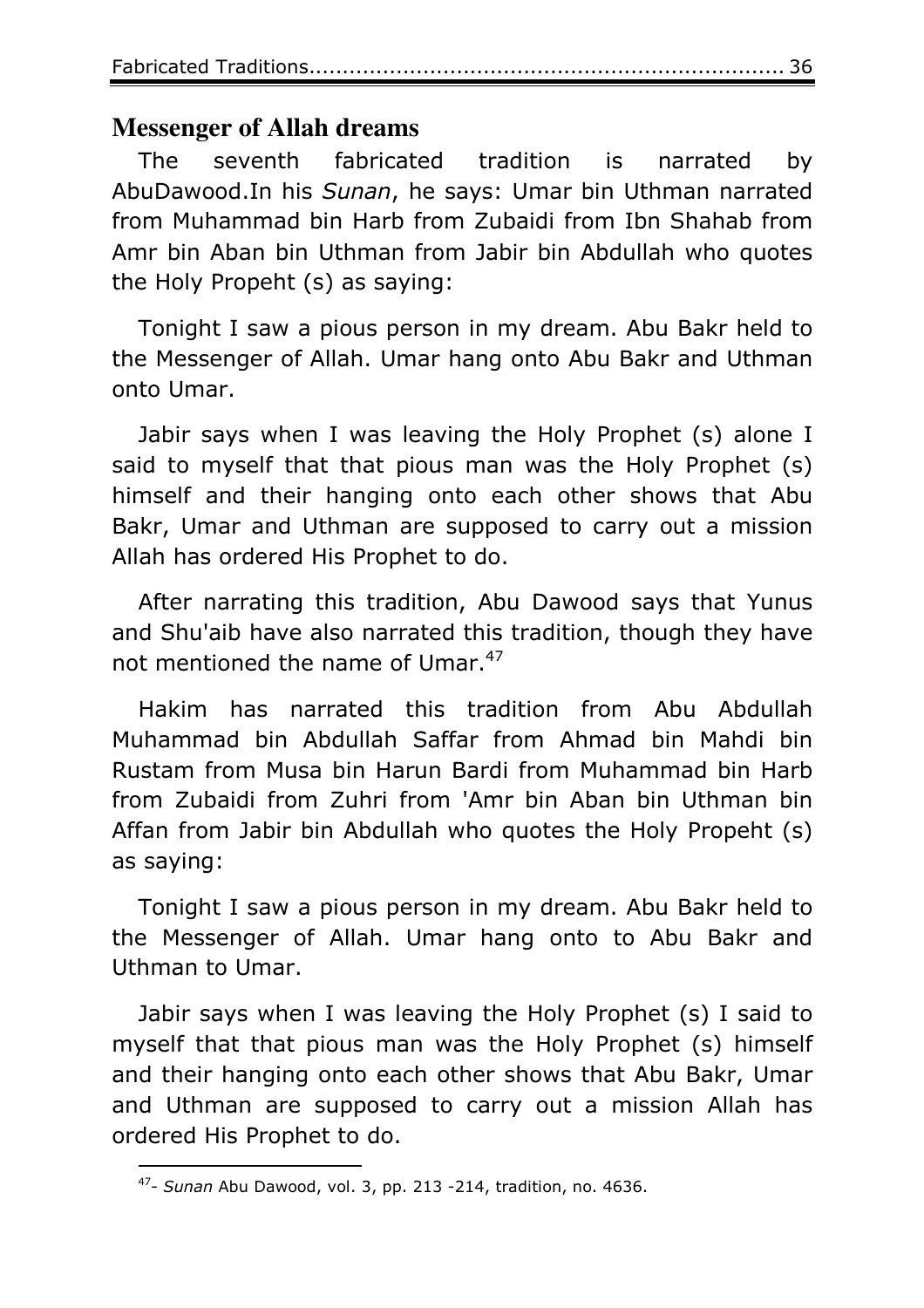According to Hakim this traditionbeing also reported by Abu Huraira, is authentic though Muslim and Bukhari have not narrated it.<sup>48</sup>

### **Evaluation of tradition**

In his *Talkhis,* Dahabi deals with this tradition as an authentic one, though Hakim seems skeptic about it. He narrates this tradition, using another chain, from Uthman bin Sa'eed Darmi, from Muhammad bin Harb from Sa'eed bin Abdullah Jarjisi from Zubaidi from Zuhrifrom 'Amr bin Aban bin Uthman from Jabir. Thereupon he says: according to Darmi Yahya bin Mu'aeen believes that the chain of this tradition contains Muhammad bin Harb from whom and Zuhri people narrate mursal traditions. The chain of this tradition includes 'Amr bin Aban whereas Aban bin Uthaman did not have a son named 'Amr.<sup>49</sup>Dahabi looks eye to eye with Hakim in this regard.

In order to reject this tradition, we do not need to study the faults Yaqut Hamavi has found in his *Mu'ajam al-Buldan* concerning Muhammad bin Harb and Muhammad bin Walid Zubaidi. According to him, they were from Hams and were known for their hostility toward Ali (a.s). According to the author of *Tahdib al-Tahdib* they were among the judges of the oppressive government of their time in Egypt. Ibn Shahab Zuhri was among the well-known opponents of Ali (a.s). All these objections aside, to reject this tradition we suffice to what Abu Dawood and Yahya bin Mu'aeen have said.

It has to be pinpointed that nothing came to our mind to iron out the apparent contradiction that exists between Hakim and Zahabi's words.

 $\overline{a}$ <sup>48</sup>*- Al-Mustadrak ala al-Sahihain*, tradition, no. 4439.

<sup>49</sup>- Ibid, vol. 3, p. 109, tradition, no. 4551.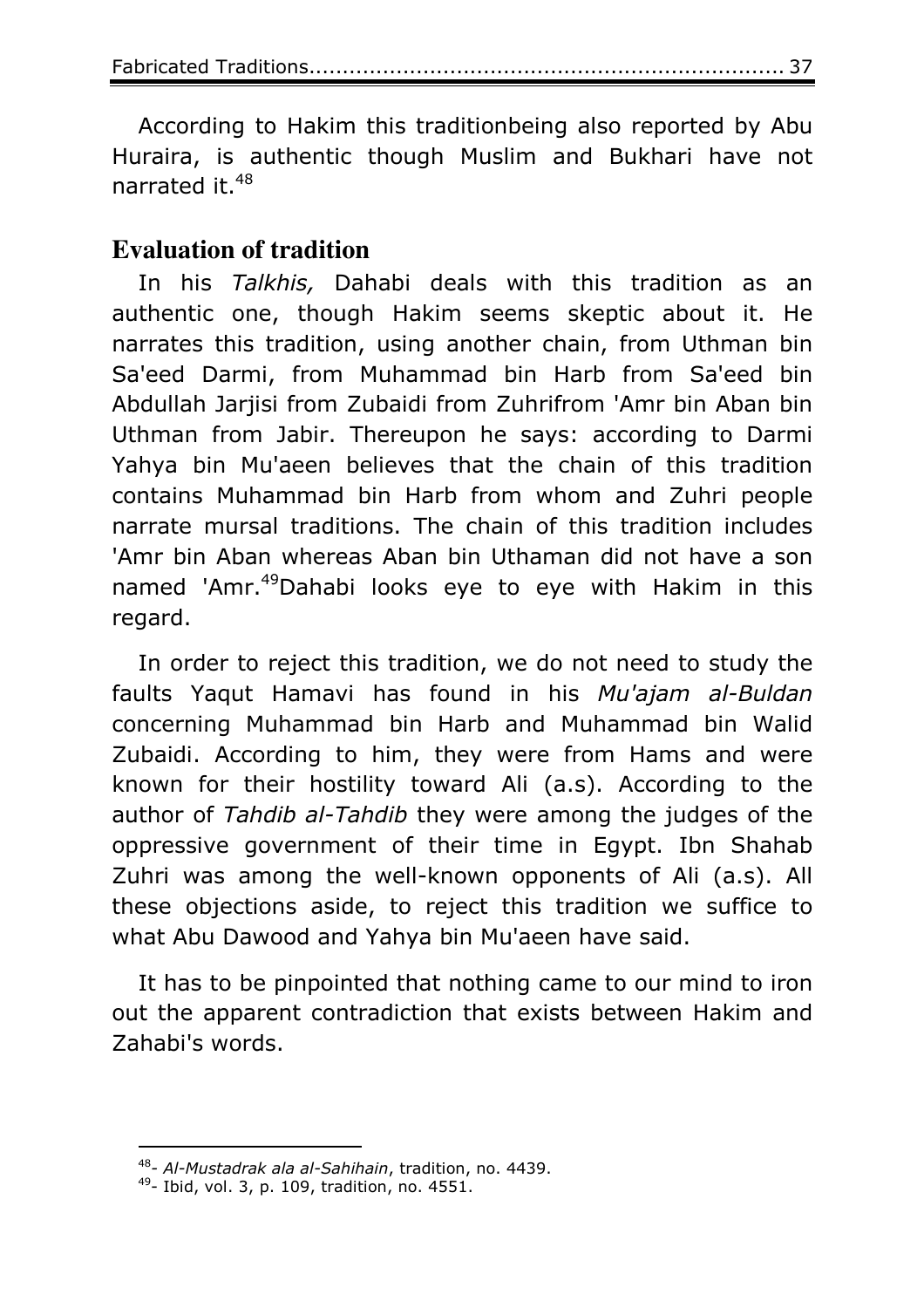|--|--|--|

#### **Caliphs equal Muslim community**

The eighth fabricated tradition is narrated by Tabarani. He narrates from Ma'az bin Jabal who quotes the Holy Propeht (s) as saying:

I saw in a dream that I was on one pan of scale and my community was on the other. I equaled my entire community. Thereupon Abu Bakr was on one pan of scale and my community on the other. Abu Bakr equaled all of them. Then Umar was on one pan of scale and my community on the other. Umar equaled all of them. Uthman was also on one pan of scale and my community was on the other. Uthman equaled all of them. Thereupon the scale was removed.

Haythami and Muttaqi Hindi have narrated this tradition from Tabarani.<sup>50</sup>

#### **'Amr bin Waqid as one of the reporters of this tradition**

After quoting this tradition, Haythami says that 'Amr bin Waqid is one of the reporters of this tradition. 'Amr is a rejected person. All scholars have considered him as weak. Here are some of the comments made by Sunni scholars concerning Amr.

Quoting Abu Mushir, Yazid bin Muhammad bin Abd al-Samad says that he used to lie unintentionally. Quoting Dahim, Ya'aqub bin Sufyan says that great Sunni scholars do not narrate traditions from him. According to Ya'aqub Dahim was not skeptic that 'Amr was a liar. According to Bukhari and Tirmidhi he used to narrate unknown traditions.

In Abu Hatam's point of view, he is weak, reporting unknown traditions. Nisaee, Dar Qutni and Barqani say that his traditions are rejected.<sup>51</sup>

 $\overline{a}$ 

<sup>50</sup> - *Majma'a al-Zawaed*, vol. 9, p. 51 and *Kanz al-Ummal*, vol. 11, p. 296.

<sup>51</sup> - *Tahdib al-Tahdib*, vol. 8, p. 97.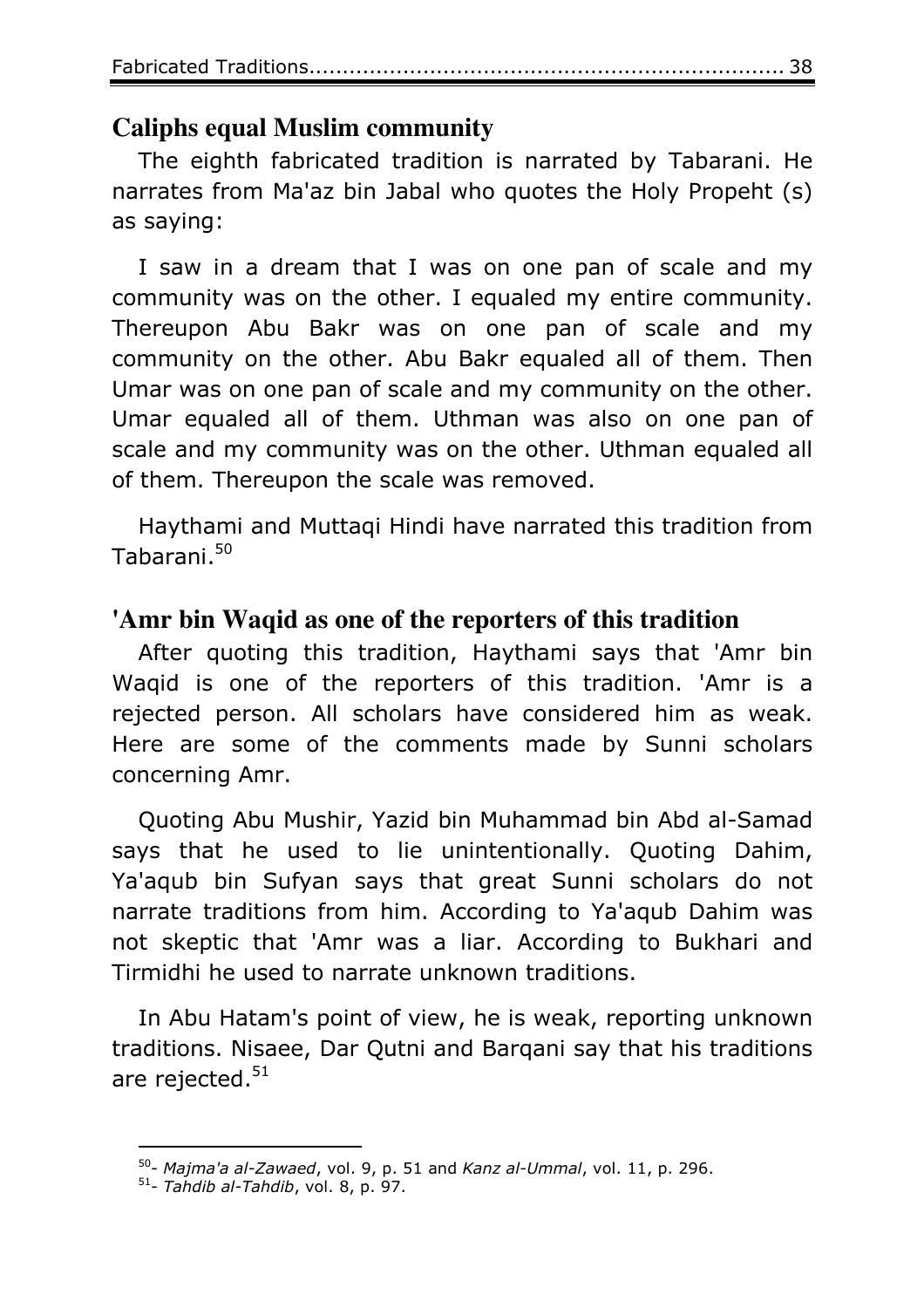|--|--|

In his *Mizan al-Itidal*, Dahabi puts him in the rank of those narrators from whom Tirmidhi and Ibn Majah report. He rebukes him and mentions some of his fabricated traditions among which is the tradition under question. According to him such traditions have got popularity through people like Amr who is not reliable. $52$ 

### **Caliphs and divine order**

The ninth tradition on the excellences of caliphs and the order of their caliphate is narrated by Muttaqi Hindi. He narrates it from Ibn Asakir and Ibn Udai from Ibn Umar who quote the Holy Prophet (s) as saying:

Allah ordered me to love four ones from among my companions. I love Abu Bakr, Umar, Uthman and Ali.

After quoting this tradition, Muttaqi Hindi says that one of the reporters of this tradition is Sulayman bin Isa bin Najih. Commenting on him, Ibn Udai says that he fabricates tradition.<sup>53</sup>

# **Sulayman bin Isa Sajzi is among the reporters of this Tradition**

Here are the views of some the scholars of tradition concerning him:

According to Dahabi, he used to narrate the traditions of Malik through Ibn 'Awn and other reporters. In Juzjani's point of view, he is known for telling lie. Abu Hatam is also of the view that he is a liar. According to Ibn Udai he used to fabricate traditions. He, according to him, wrote his *Tafdil al-*Agl in two volumes.

 $\overline{a}$ 52 - *Mizan al-Itidal*, vol. 5, pp. 349-351.

<sup>53</sup> - *Kanz al-Ummal*, vol. 1, p.293, tradition no. 33099.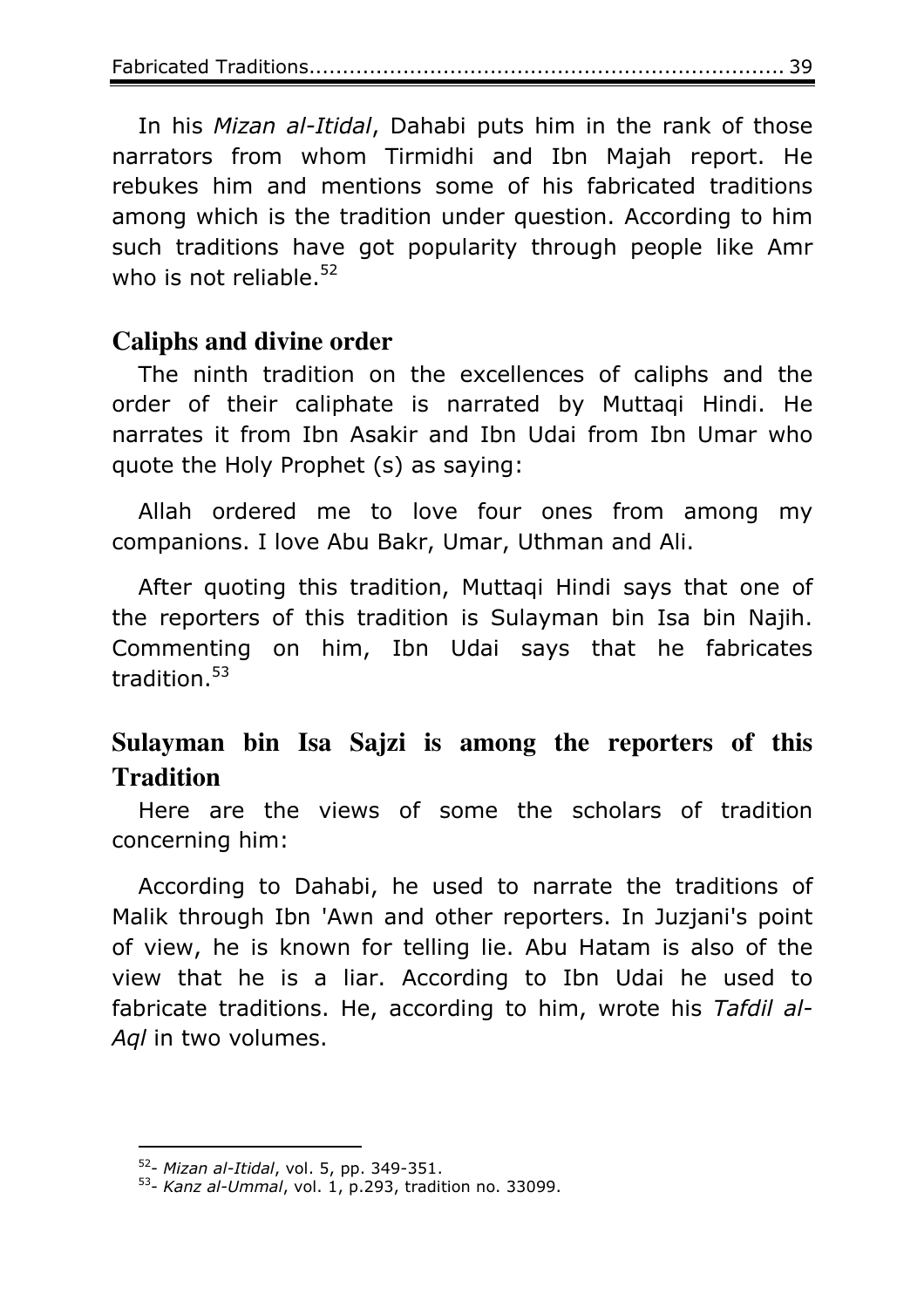Among other baseless traditions, he narrates one from Laith, from Nafi'a, from Ibn Umar using a marfu'a format. According to him, the Holy Prophet (s) said:

 Allah ordered me to love four ones; Abu Bakr, Umar, Uthman and Ali.<sup>54</sup>

It has to be pointed out that Ibn Hajar has also touched these issues.<sup>55</sup>

 54 - *Mizan al-Itidal*, vol. 3, p. 308.

<sup>55</sup>*- Lisan al-Mizan*, vol. 3, p. 113.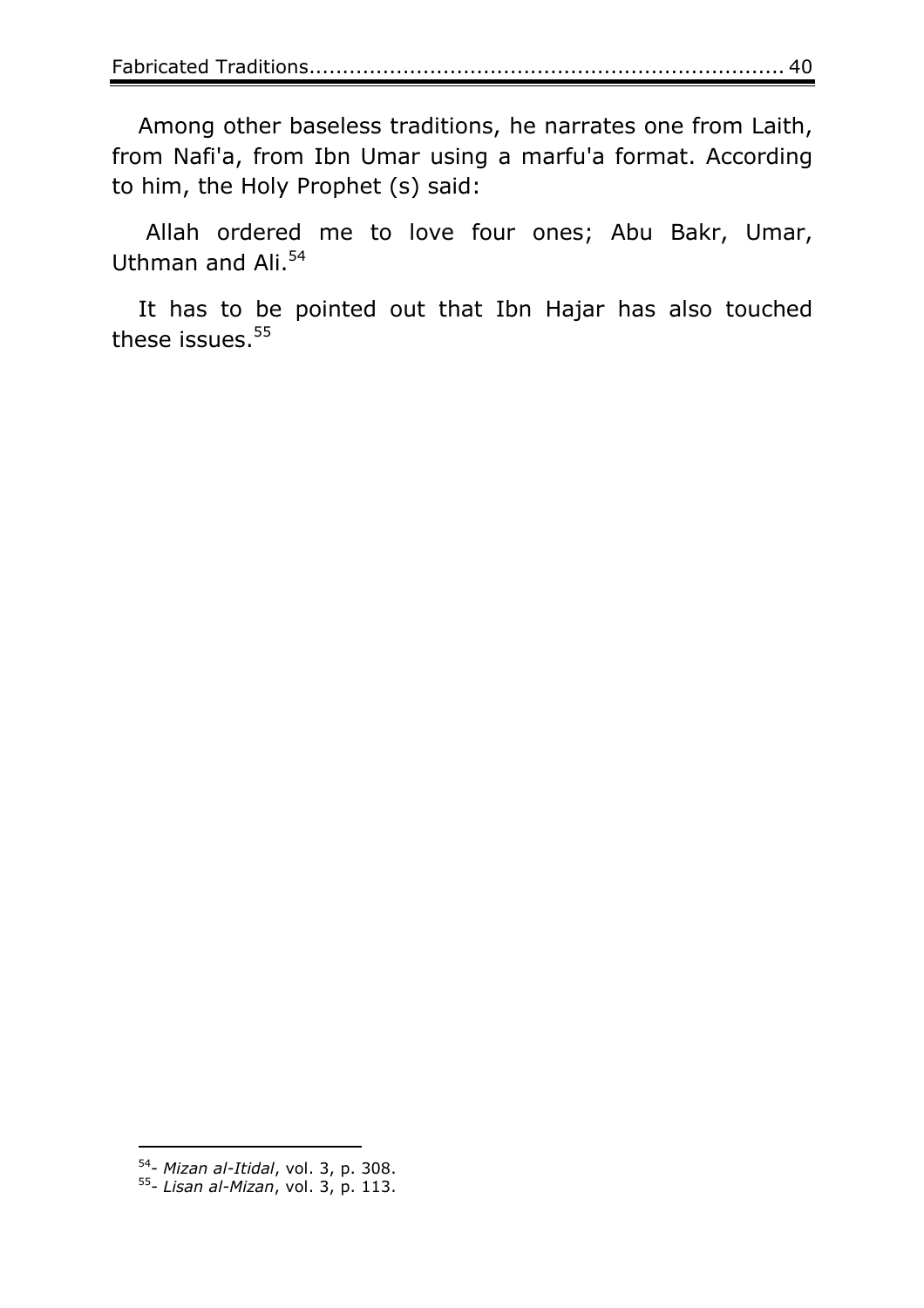|--|--|

### **Caliphs and glad tiding of Prophet**

The tenth tradition on the excellences of caliphs and the order their caliphate is narrated by Suyuti. In his *al-Khasaes*, he mentions: Ibn Abi Khathima (in his history), Abu Ya'ala, Bazzaz and Abu Na'aeem have quoted Anas as saying:

 One day I was with the Holy Prophet in a garden. Someone knocked at the gate. The Holy Prophet (s) ordered me to get up and open the gate for him and give him the glad tiding of Paradise and caliphate after me. I opened the gate and it was Abu Bakr. Thereupon another person knocked at the gate. The Holy Prophet (s) ordered me to get up and open the gate for him and give him the glad tiding of Paradise and caliphate after Abu Bakr. I opened the gate and it was Umar. Thereupon another man knocked at the gate. The Holy Prophet (s) ordered me to get up and open the gate for him and give him the glad tiding of Paradise and caliphate after Umar and tell him that he would be killed. I opened the gate and it was Uthman.<sup>56</sup>

### **Fabricated tradition from the viewpoint of Khatib Baghdadi**

Saqar bin Abd al-Rahman bin Bint Malik bin Mughul – he was from Kufa. Known as Abu Behz he lived in Baghdad. He narrated traditions- told me: Ali bin Muhammad bin Hasan Maliki narrated from Abdullah bin Uthman Saffar from Muhammad bin Imran bin Musa Sayrafi from Abdullah bin Ali Madini who told me he had talked about Abu Behz's tradition – which he had narrated from Ibn Idris from Mukhtar bin Filfil from Anas – with his father and told him this tradition is similar to Abu Musa's.

My father said that this tradition was fabricated. Thereupon Khatib narrates it through his own chain from Abu Ya'ala, which is as under:

1

<sup>56</sup> - *Al-Khasaes al-Kubra*, vol. 2, p. 438.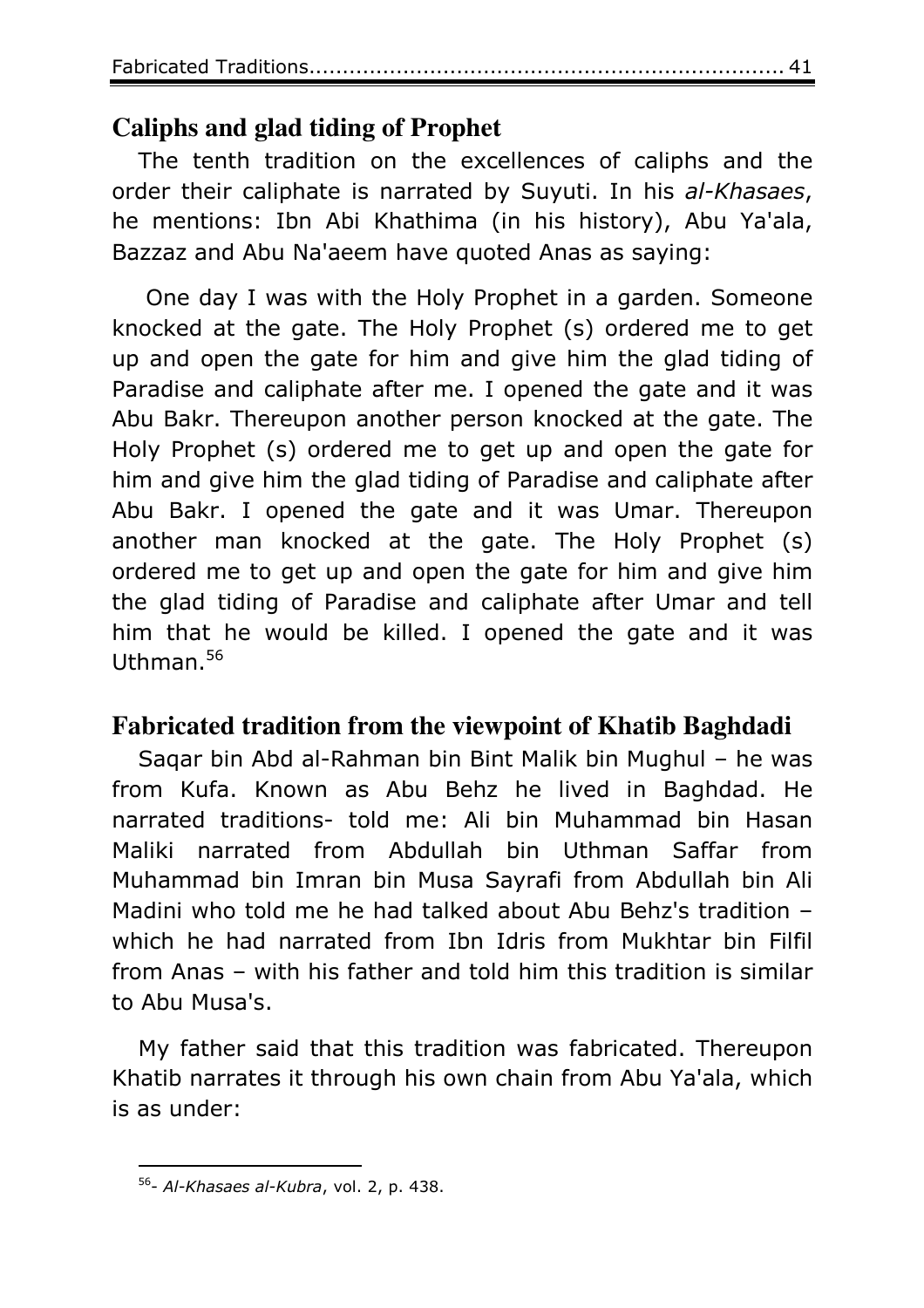|--|--|--|

Abu Behz bin Abd al-Rahman bin Bint Malik bin Mughul narrates from Abdullah bin Idris from Mukhtar bin Filfil from Anas bin Malik who quotes the Holy Prophet (s) as saying:

One day I was with the Holy Prophet in a garden. Someone knocked at the gate. The Holy Prophet (s) ordered me to get up and open the gate for him and give him the glad tiding of Paradise and caliphate after me. I opened the gate and it was Abu Bakr. Thereupon another person knocked at the gate. The Holy Prophet (s) ordered me to get up and open the gate for him and give him the glad tiding of Paradise and caliphate after Abu Bakr. I opened the gate and it was Umar. Thereupon another man knocked at the gate. The Holy Prophet (s) ordered me to get up and open the gate for him and give him the glad tiding of Paradise and caliphate after Umar and tell him that he would be killed. I opened the gate and it was Uthman.

Abd al-Mu'amin says that he asked Abu Ali about his opinion regarding Saqar, he said that Saqar was a simple teacher to whom no one paid attention in Baghdad. He used to fabricate traditions. Abu Ali goes on saying that Salih bin Muhammad is among the most lying people and his son Abu Hez excels his father in lying.<sup>57</sup>

It has to be mentioned that Aini has also narrated this tradition in his commentary on *Sahih Bukhari* saying that Abu Ya'ala Musili has narrated it as one of the traditions of Mukhtar bin Filfil from Anas. According to him, it is a hasan (good) tradition.<sup>58</sup>

#### **Other opinions**

As mentioned above, some of the Sunni memorizers have considered Abu Behz as a liar and regarded this tradition of his

 $\overline{a}$ 57 - *Tarikh Baghdad*, vol. 9, pp. 340 and 341.

<sup>58</sup> - *Umda al-Qari*, vol. 16, pp. 176 -177.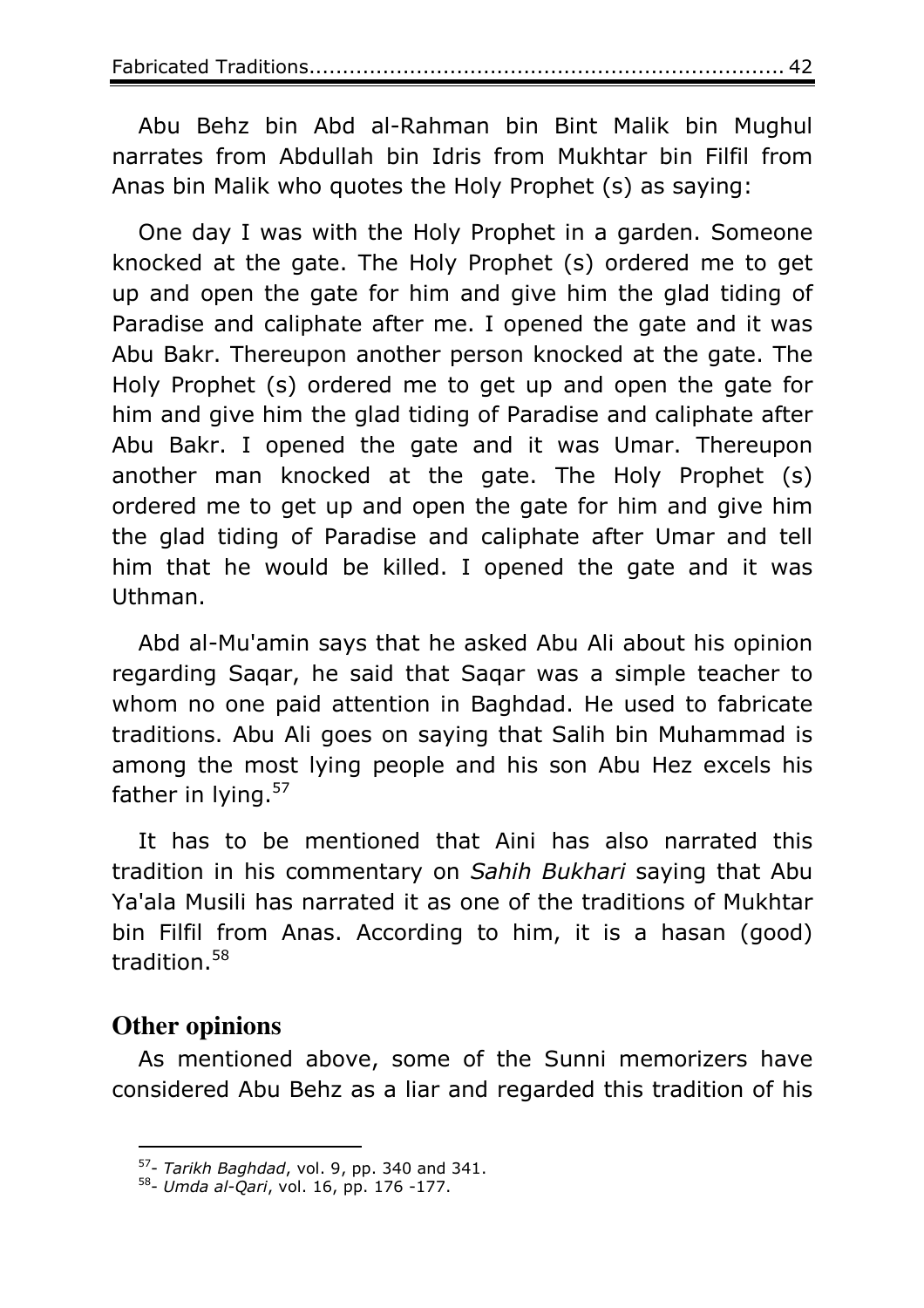|--|--|--|

as fabricated. Ibn Udai says that whenever he narrated a tradition from him, Abu Ya'ala would point out that it was weak.Dahabi is also among those who deem this tradition as fabricated. After giving an account of Saqar's life, he, in his *Mizan*, says that Saqar bin Abd al-Rahman known as Abu Behz, was the grandson of Malik bin Mughul. He narrates this false tradition from Abdullah bin Idris from Mukhtar bin Filfil from Anas who quotes the Holy Prophet (s) as saying: O Anas! Get up, open the gate and give him the glad tiding of Paradise and caliphate after me….!

This tradition mentions the same thing about Umar and Uthman. Zahabi says according to Ibn Udai Abu Ya'ala considered him as weak whenever he narrated a tradition from him.

In Abu Bakr's point of view, he used to fabricate traditions. According to Abu Ali he was lying very much.<sup>59</sup> In his *Lisan al-Mizan*, Ibn Hajar has followed Dahabi, after mentioning his words. He narrates the said tradition using his own chain from Abu Ya'ala from Saqar bin Abdullah bin Idris from Mukhtar bin Filfil from Anas. According to him, if this tradition were authentic, Umar would not leave the matter of caliphate to council and would introduce Uthman as the next caliph.<sup>60</sup>

 $\overline{a}$ 

<sup>59</sup> - *Mizan al-Itidal*, vol. 3, pp. 434 and 435.

<sup>60</sup> - *LIsan al-Mizan*, vol. 3, pp. 227 and 228.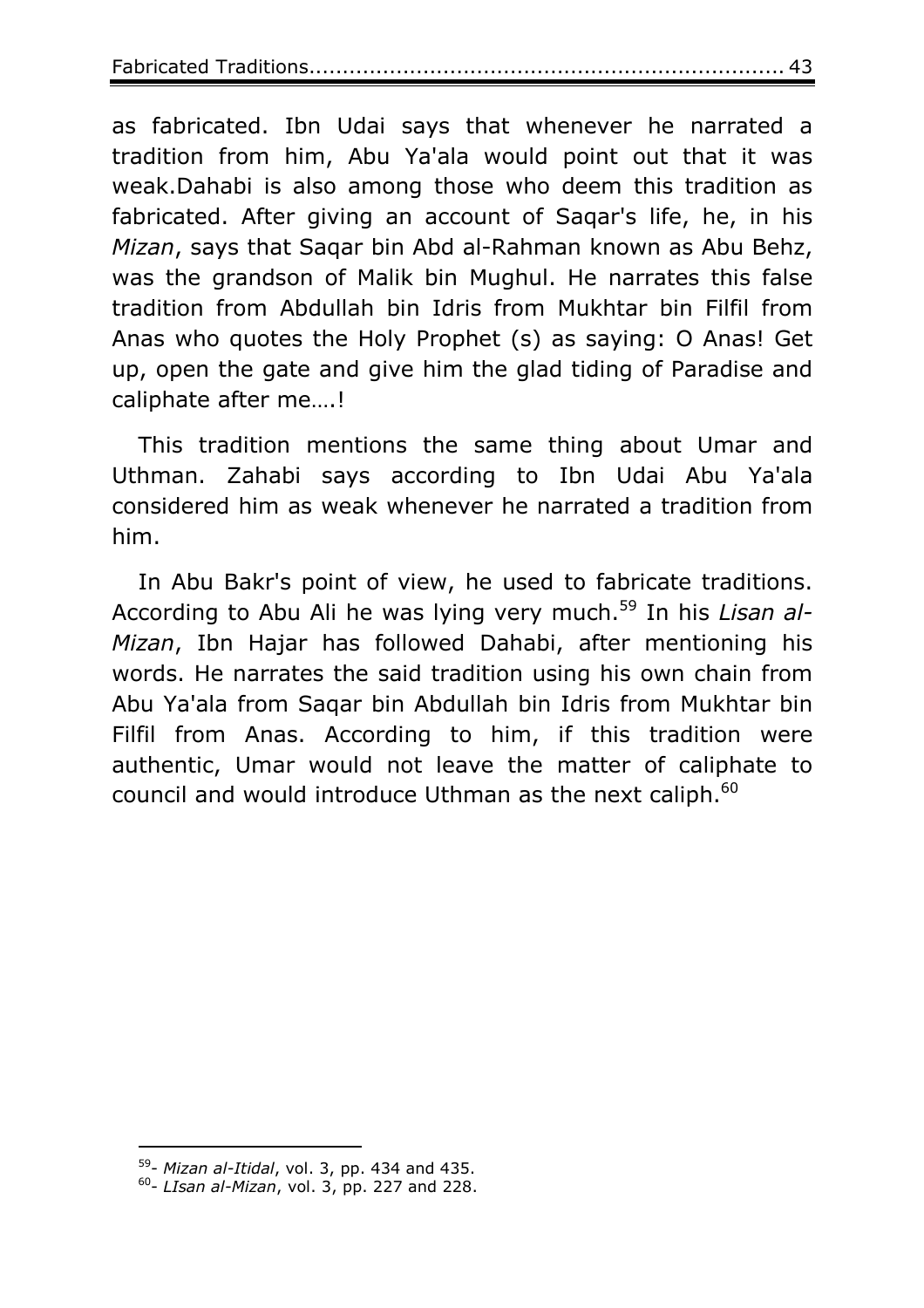# **Caliphs and their distinctive position**

The eleventh tradition is reported by three Sunni scholars, Abd al-Wahhabi Kilabi (d. 396 AH) in his *Musnad*<sup>61</sup>, Ibn Asakir in his *Tarikh Medina Demishq* and Khatib Baghadadi in his *T'arikh Baghdad*.

Khatib Baghadadi narrates this tradition from Abd al-Wahhab bin Hasan Demishqi from Abu al-Qasim Abdullah bin Ahmad bin Muhammad Tamimi Mu'allim – known as Ghabaghabi – from Dirar bin Sahl Dirari from Hasan bin 'Arafa from Abu Hafs Abbar Umar bin Abd al-Rahman from Hamid from Anas, from Ali bin Abi Talib who quotes the Holy Prophet (s) saying:

O Ali! Allah has ordered me to choose Abu Bakr as my father, Umar as my advisor, Uthman as my backer and you – Ali -as my supporter…

After narrating this tradition, Khatib says that this tradition is utterly unknown and only two unknown reporters named Dirar bin Sahl and Ghabaghabi – quoting Dirar bin Sahl – have report it using the said chain. $62$ 

In his *al-Ma'wdu'at*, Ibn Jawzi narrates some traditions on the virtues of caliphs. The first tradition he mentions is this tradition which is as follows:

Abu Mansur narrates from Abu Bakr Ahmad bin Ali Khatib from Abd al-Wahhab bin Hasan Demishqi from Abu al-Qasim Abdullah bin Ahmad bin Muhammad Tamimi – known as Ghabaghabi – from Dirar bin Sahl from Hasan bin 'Arafa from Abu Hafs Abbar from Hamid from Anas…

After narrating this tradition, he quotes Khatib as saying: This tradition is utterly unknown and only two unknown

 $\overline{a}$ <sup>61</sup>- It has to mentioned that *Musnad* Abd al-Wahhab Kilabi contains Musnad Demishq.

<sup>62</sup> - *Tarikah Baghadad*, vol. 9, p. 348.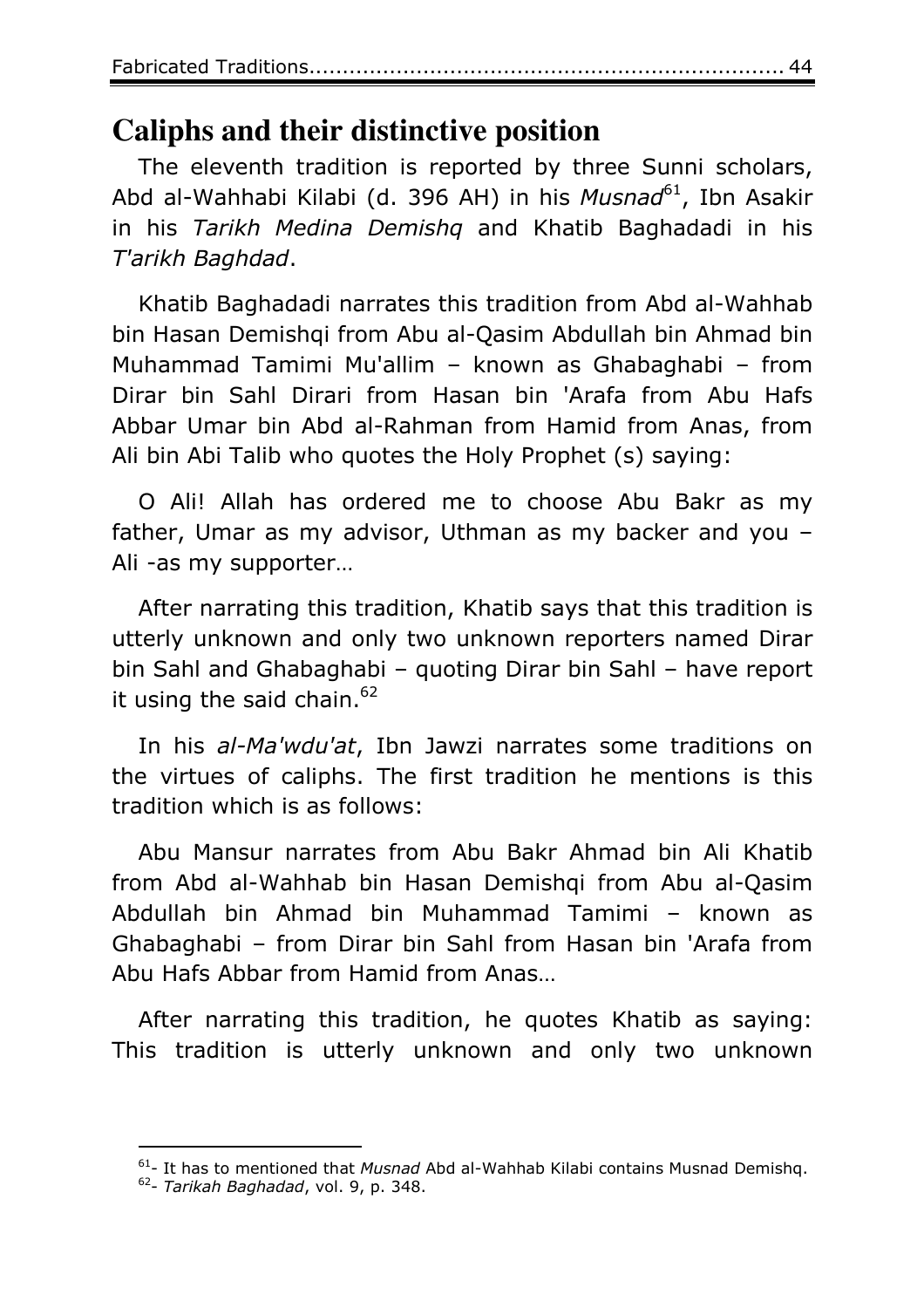reporters named Dirar bin Sahl and Ghabaghabi – quoting Dirar bin Sahl – have reported it using the said chain. $63$ 

According to Dahabi Dirar bin Sahl narrates false traditions from Hasan bin Arafa. He says he does not know who this creature is! This tradition is also narrated by Ibn 'Arafa.

Abbar narrates from Hamid from Anas from Ali (s) who quotes the Holy Prophet (s) as saying:

O Ali! Allah ordered me to choose Abu Bakr as my father.

This tradition is reported by Akhu Tabuk Abd al-Wahhab Kilabi from Abdullah bin Ahmad Ghabaghabi – one of the two unknown reporters – from Dirar. $64$  It has to be mentioned here that Ibn Hajar has also narrated this opinion of Dahabi.<sup>65</sup>

## **Evaluation of tradition**

 It has become thus far clear that the said tradition is among the fabricated traditions. Like Dahabi, Ibn Hajar, after quoting the said tradition, says: Akhu Tabuk Abd al-Wahhab Kilabi has narrated this tradition from Abdullah bin Ahmad Ghabaghabi.

After introducing Ghabaghabi as one of the two unknown reporters as did Dahabi, Ibn Hajar, commenting on Abdullah bin Ahmad bin Muhammad Tamimi known as Aba'abi, says: Aba'abi has narrated a tradition on the virtues of caliphs from Dirar bin Sahl through Hasan bin Arafa. Abd al-Wahhab Alaee has however also narrated this tradition from Aba'abi.

You see that Ibn Hajar mentions first 'Ghabaghabi' and then 'Aba'abi'! At one time he introduces Abd al-Wahhab 'Kilabi as the reporter and at another time Abd al-Wahhab 'Alaee!

Ibn Hajar quotes Khatib as saying: This is an utterly unknown tradition. No one other than Dirar has narrated this

<sup>1</sup> 63 - *Al-Mawdu'at*, vol. 1, pp. 301 and 302.

<sup>64</sup> - *Mizan al-Itidal*, vol. 1, pp. 301 and 302.

<sup>65</sup> - *Lisan al-Mizan,* vol. 3, pp. 238 and 239.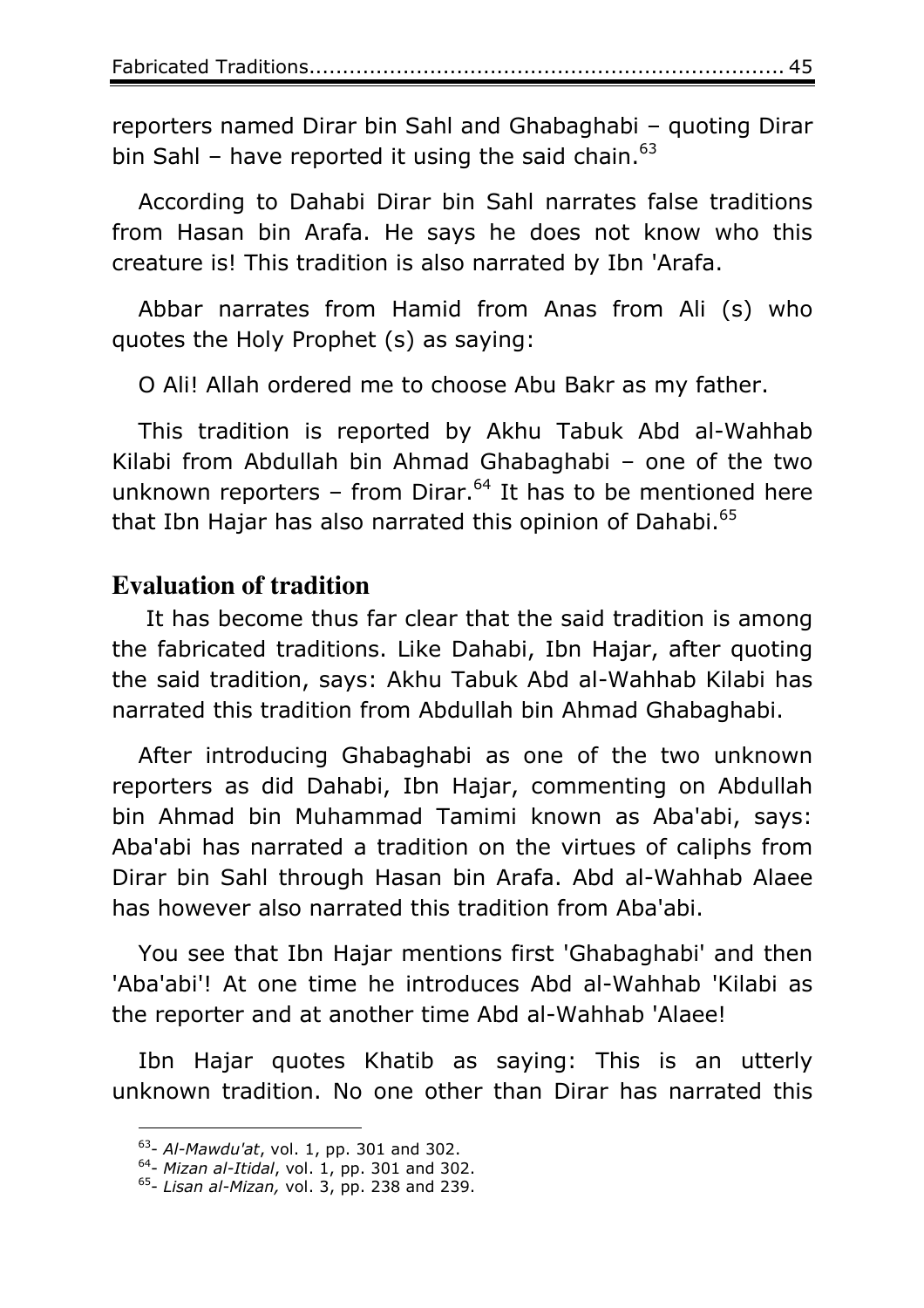|--|--|--|

tradition using the said chain. Both Dirar and Aba'abi are unknown. According to Ibn Asakir he is from the race of Faras bin Habis Tamimi, brother of 'Aqra' bin Habis. 'Aba'abi was a teacher at al-Jasiyya in Damascus and died in 425 AH.

According to Ibn Hajar, 'Aba'abi was a popular reporter whereas there are doubts concerning Dirar.<sup>66</sup>

### **A critique of Ibn Hajar's opinion**

Based on what was said though Ibn Hajar is skeptic about the title of 'Aba'abi and his reporter (Abd al-Wahhab), he tries to introduce 'Aba'abi as a popular person. It has however to said that he is not successful in his endeavor. This is because to prove that he was popular he did not present any document. The fact that he was a teacher at a certain location and died in such and such year does not solve the problem. Otherwise, Dahabi, Khatib Baghadadi – who narrates from him through one medium -, Ibn Jawzi – who narrates from Khatib through one medium- would not have introduced him as unknown!

1

 $66$  = Ibid, p. 250.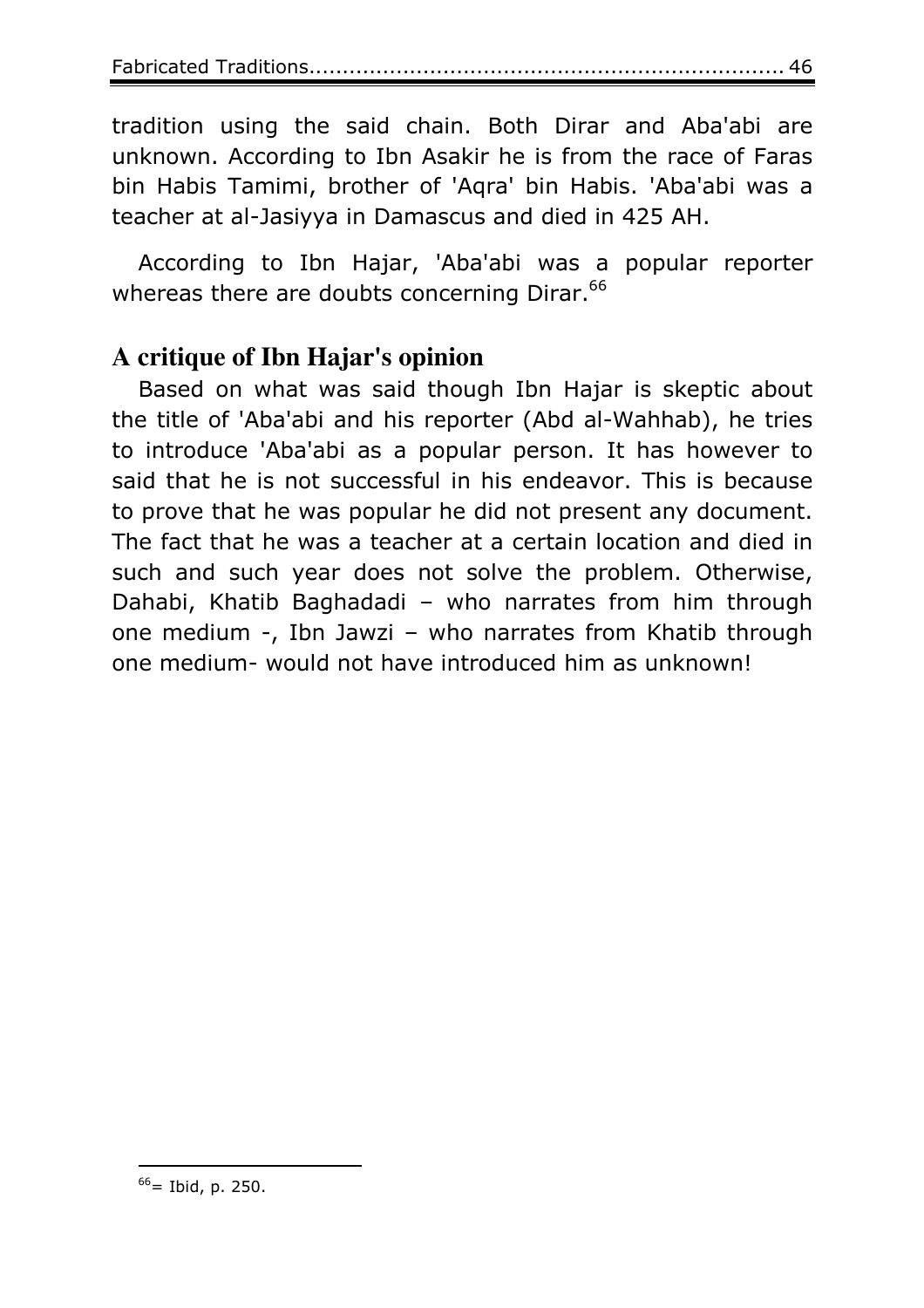|--|

### **Heterogeneous excellences**

The twelfth tradition on the excellences of caliphs and the order of their caliphate is narrated by Timidhi. He quotes Imam Ali (a.s) as saying:

May Allah bless Abu Bakr. He married me his daughter. He advised me to migrate to Medina and he freed Bilal through his own wealth. No one's wealth has been so helpful to me for the promotion of Islam as Abu Barkr's.

May Allah bless Umar who speaks the truth even though it be bitter. Truth left him alone but did not find any other friend.

May Allah bless Uthman whom angels did not face out of modesty. He equipped Jaish al-Usra<sup>67</sup> and he expanded our mosque to the extent it accommodated us.

May Allah bless Ali! O Allah! Make truth accompany him wherever he goes.<sup>68</sup>

Jalal al-Din Suyuti narrated this tradition from Tirmidhi and considered it as authentic.<sup>69</sup>

### **Mukhtar bin Nafi'a**

 $\overline{a}$ 

Among the reporters of this tradition is Mukhtar bin Nafi'a who is rejected by the scholars of tradition. According to Abu Zar'a, his narrations are weak. According to Bukhari, Nisaee and Abu Hatam his traditions are unknown. Based on what Nisaee has said elsewhere, he is not a reliable person. In Ibn Hayyan's point of view, he used to narrate unknown traditions from well-known people. It seems as if he was doing it intentionally.

 $67$ - The army that was dispatched to Tabuk is called Jaish al-Usra. This is because this army was dispatched at a time of prevalence of famine, drought and scarcity of food.

<sup>68</sup> - *Sunan Ibn Majah*, vol. 5, p. 297, tradition, no. 3798. 69 - *Al-Jami'a al-Saghir*, vol. 2, p. 9, tradition, no. 4412.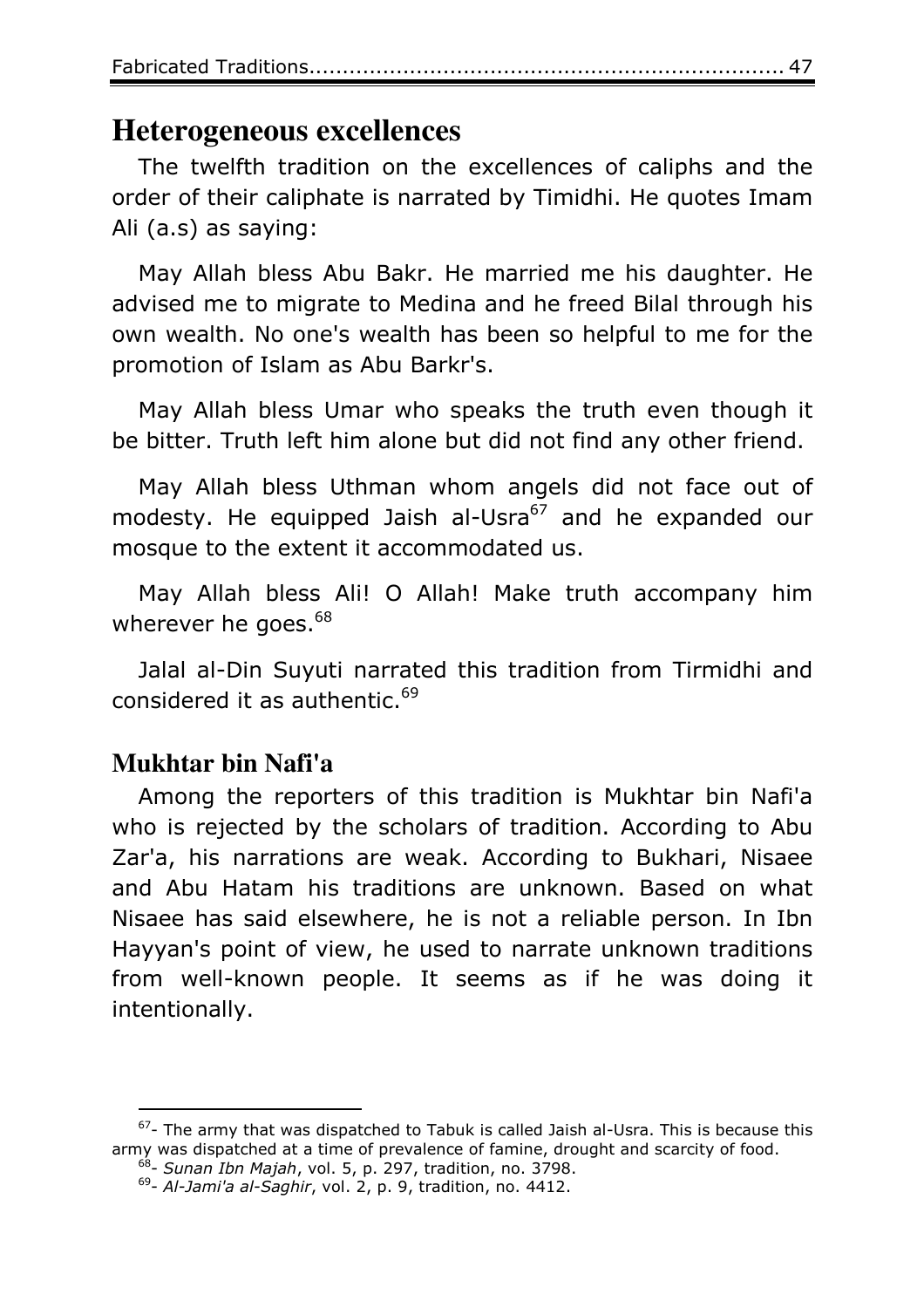According to Abu Ahmad Hakim, scholars are of the view that he is not reliable in narrating tradition. Saji is of the view that his traditions are unknown.<sup>70</sup>

Based on what was mentioned above, memorizers of traditions have considered this tradition among false ones. For example, Ibn Jawzi first relates this tradition through Mukhar and then says: This tradition owes its reputation to the name 'Mukhtar'. According to Bukhari he narrates unknown traditions. Based on Ibn Hayyan's opinion, he narrated unknown traditions from well-known people to the extent that it was thought that he was doing it purposely.<sup>71</sup> According to Dahabi, he narrated tradition from Abu Hayyan Tamimi. On the basis of the opinions of Nisaee and others, he is not a credible reporter. According to Ibn Hayyan his traditions are extremely unknown. Ahmad bin Abd al-Rahman Kazbarani says that Mukhtar narrated this tradition from his father from Ali (a.s) in marfu'a format. Bukahri is of the view that his traditions are unknown and his nickname is Abu Ishaq.<sup>72</sup>

Manawi says: The author has implied that this tradition is authentic but his opinion is not correct. This is because Ibn Jawzi has considered this tradition among weak ones. This tradition owes its reputation to the name 'Mukhtar'. According to Ibn Hayyan, Mukhatar narrates unknown traditions from well-known people to the extent that it was thought that he was doing it purposely.

*Mizan al-Itidal* on the other hand mentions that his traditions are unknown. The author of *Mizan* places this tradition among unknown traditions reported by Mukhtar. $73$ 

 $\overline{a}$ 70 - *Tahdib al-Tahdib*, vol. 10, p. 63.

<sup>71</sup> - *Al-Ilal al-Mutanahiya*, vol. 1, pp. 255 and 256.

<sup>72</sup> - *Mizan al-Itidal*, vol. 6, p. 386.

<sup>73</sup> - *Fayz al-Qadir*, vol. 4, p. 25.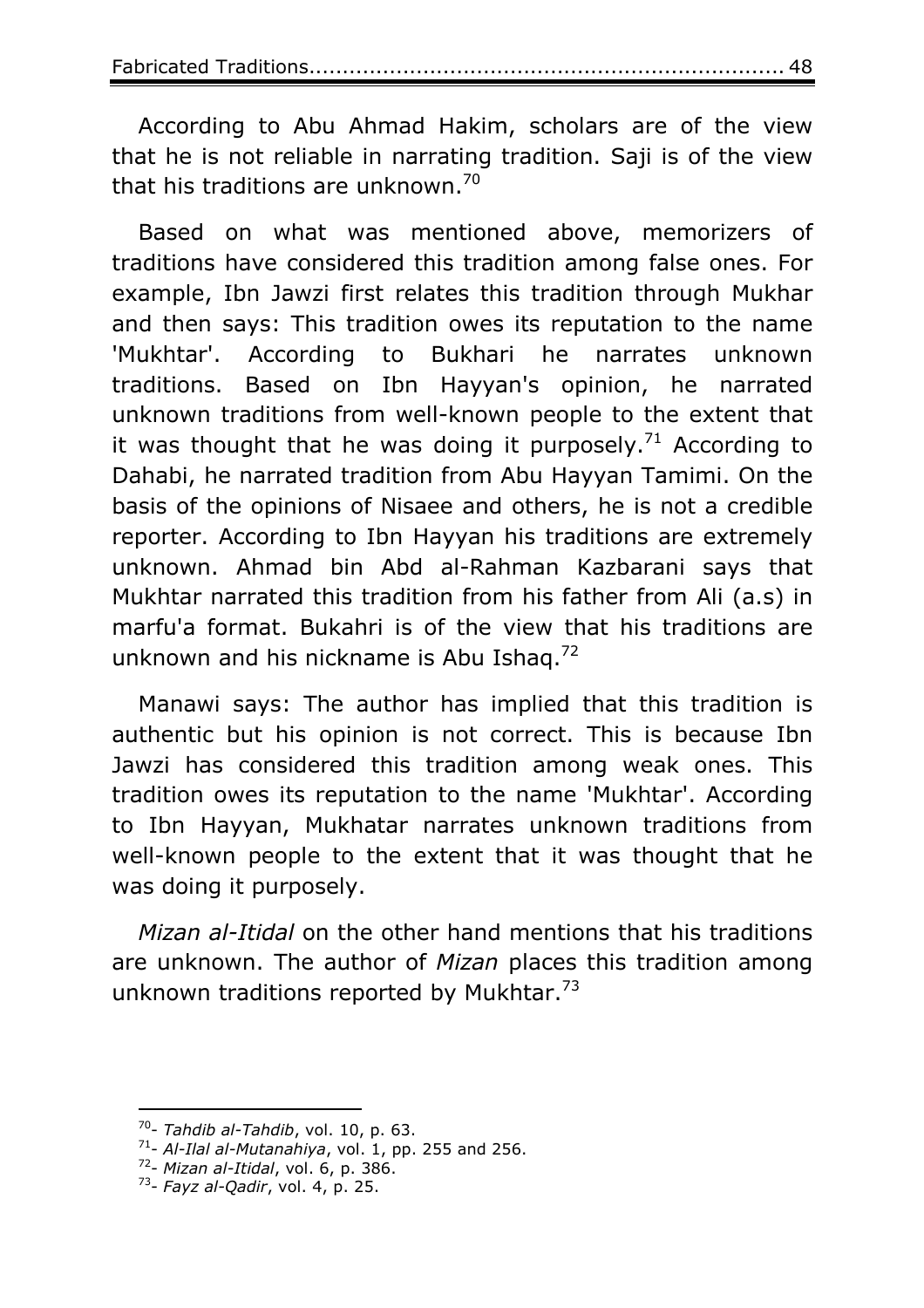#### **Writing on the leaves of Paradise trees**

The thirteenth tradition on the excellences of caliphs and the order of their caliphate is reported by Tabarani, Abu Na'aeem Isfahani, Ibn Udai, Khatib Baghadadi and other Sunni scholars. They have reported this tradition from Ibn Abbas.

Khatib Baghadadi narrates from Ibn Abbas who quotes the Holy Prophet (s) as saying:

It is written on each leaf of Paradise trees that Muhammad is the Messenger of Allah, Abu Bakr is truthful, Umar is the distinguisher between truth and falsehood and Uthman is the owner of two lights.<sup>74</sup>

### **Scholars and fabricated tradition**

In section devoted to the excellences of Abu Bakr, Umar and Uthman, Ibn Jawzi has narrated a few traditions. The first tradition of this section is narrated from Abd al-Rahman bin Muhammad Qazzar, from Ahmad bin Ali bin Thabit from Qazi Abu al-Faraj Muhammad bin Ahmad bin Hasan Shafi'ai … from Mujaheed from Ibn Abbas who quotes the Holy Prophet (s) as saying:

It is written on each leaf of Paradise trees that Muhammad is the Messenger of Allah, Abu Bakr is truthful, Umar is the distinguisher between truth and falsehood and Uthman is the owner of two lights.

Commenting on this tradition, Abu Hatam says that this tradition is false and fabricated. Ali bin Jamil used to fabricate traditions. It is by no means permissible to narrate from him.

According to Abu Ahmad bin Udai no one other than Ali bin Jamil has narrated this tradition from Jarir. It is he who narrated false traditions from reliable narrators. He is thus a

<sup>1</sup> 74 - *Ta'arikh Baghadad*, vol. 5, p. 207.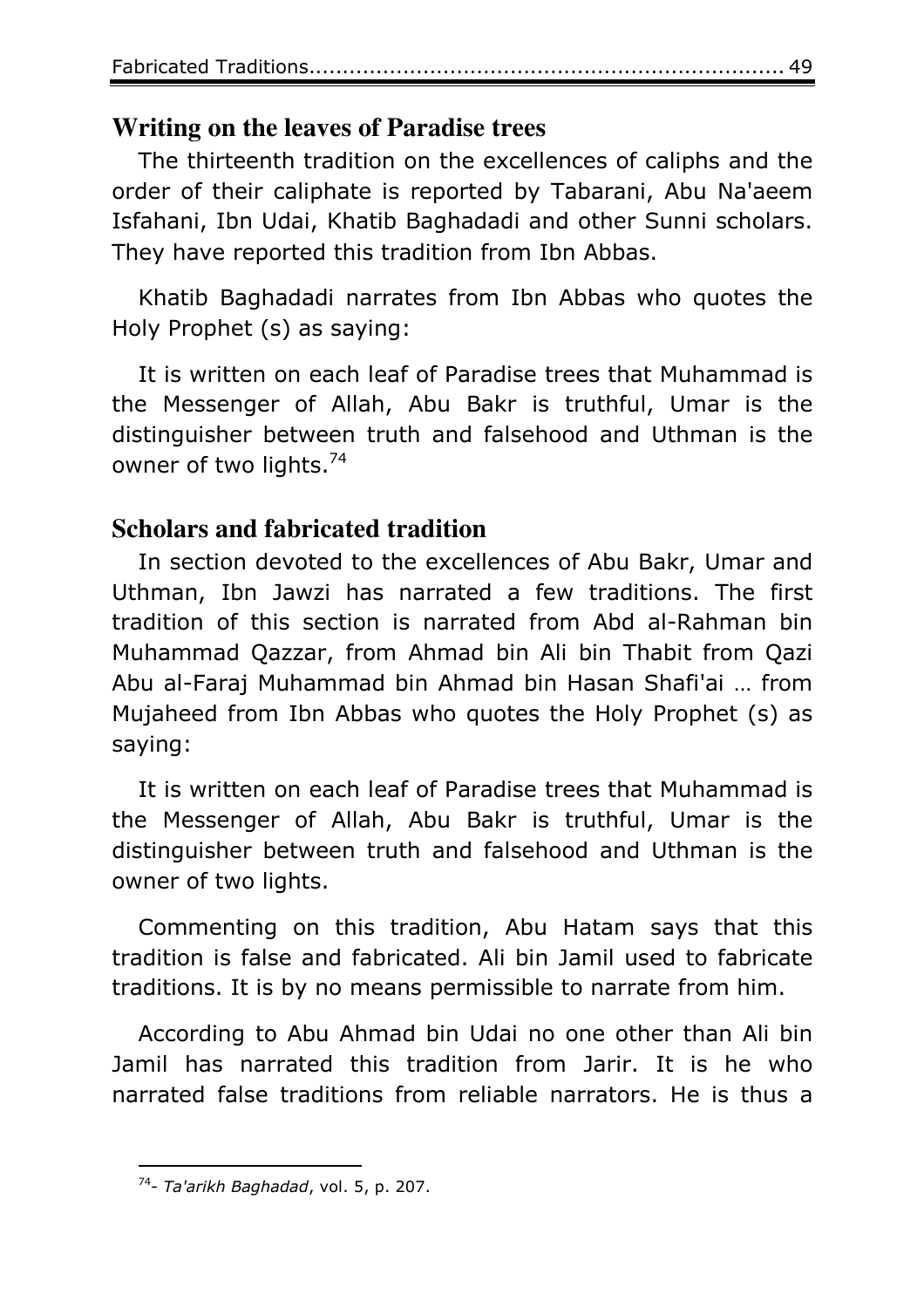stealer of traditions.<sup>75</sup> Based on Dahabi's point of view, he narrates from Jarir bin Abd al-Hamid and Isa bin Musa. Ibn Hayyan rejects him and Dar Qutni and others regard him as weak in narrating traditions. Ali bin jamil narrates from Jarir from Mujahid from Ibn Abbas who quotes the Holy Prophet (s) as saying: During the Mi'araj, when I was ascended to Heaven ……

An unknown master named 'Ma'aruf bin Abi Ma'aruf Balkhi has narrated this tradition like Ali bin Jamil from Jarir.<sup>76</sup>

Commenting on this tradition and its reporter, Suyuti says: Tabarani narrates from Sa'eed bin Abd Rabbah Saffar Baghdadi from Ali bin Jamil Ruqqi from Jarir bin Abd al-Majid from Laith from Mujaheed (in a marfu'a format) from Ibn Abbas who quotes the Holy Prophet (s) as saying:

There is no tree in Paradise except that its leaves bear ….

According to Ibn Hayyan this tradition is fabricated by Ali bin Jamil. Suyuti says that Abu Na'aeem Isfahani has narrated this tradition in his al-Hilliya, from Qazi Abu Ahmad bin Muhammad from Ahmad bin Hasan bin Abd al-Malik from Ali bin Jamil.

In his *al-Dibaj*, Khatli says that Qasim bin Ali Kufi has narrated this tradition in a marfu'a format from Abd al-Aziz bin Amr Khurasani from Jarir Razi from Laith from Mujaheed from Ibn Abbas.

According to Dahabi in his al-Mizan, Abd al-Aziz is an unknown figure and this tradition is false. This is the fault that lies with this tradition.

In Ibn Udai's point of view, Ahmad bin Amir Barqi'adi has narrated this tradition using a marfu'a format from Ma'aruf Balkhi in Damascus, from Jarir, from Laith, from Mujahid from Ibn Abbas.

 $\overline{a}$ 

<sup>75</sup> - *Al-Mawdu'at*, vol. 1, p. 251.

<sup>76</sup> - *Mizan al-itidal,* vol. 5, p. 144.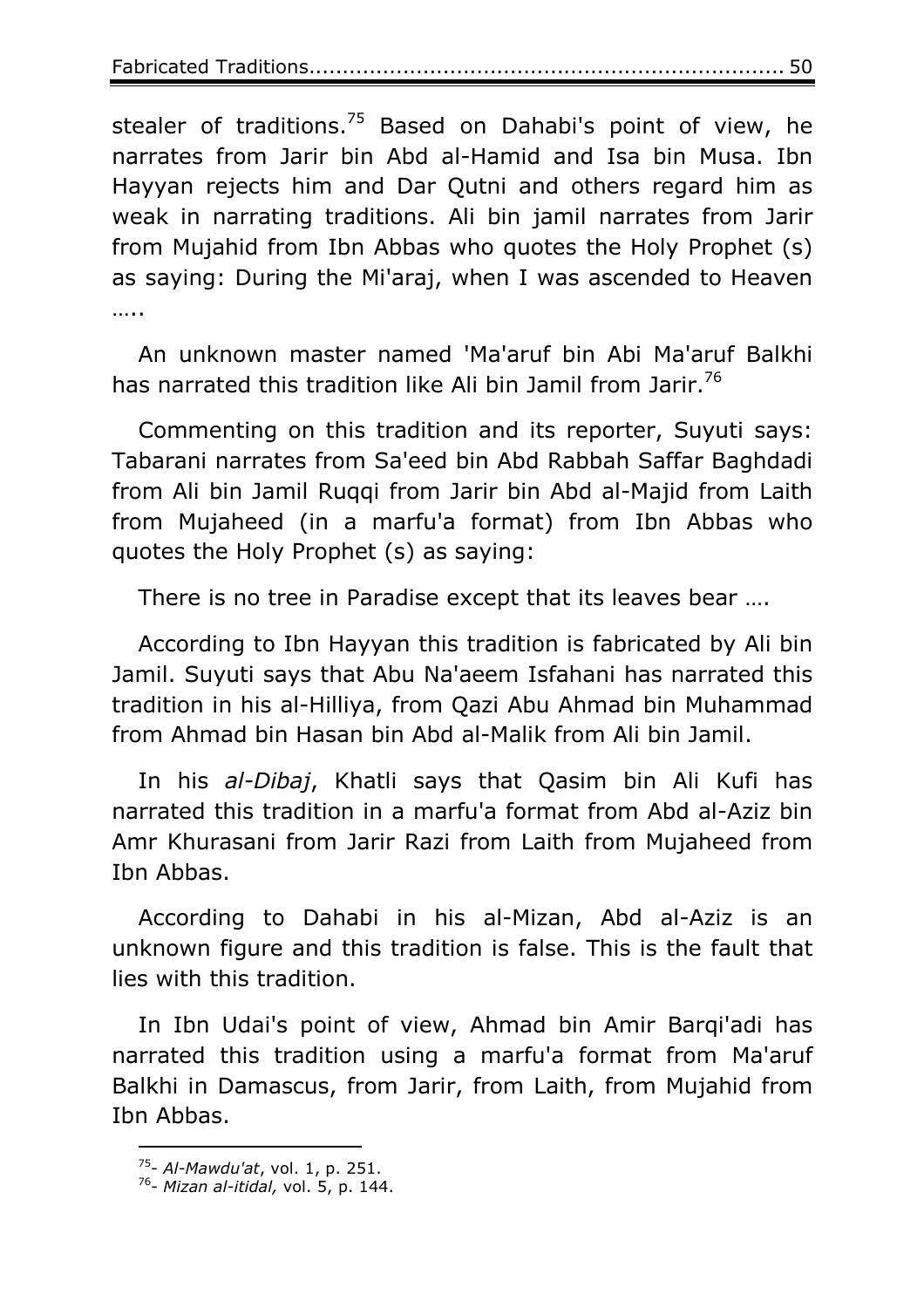|--|

Dahabi remarks that this tradition is forged and fabricated.<sup>77</sup>

 77 - *Al-Lu'ali al-Masnu'a*, vol. 1, pp. 292 and 293.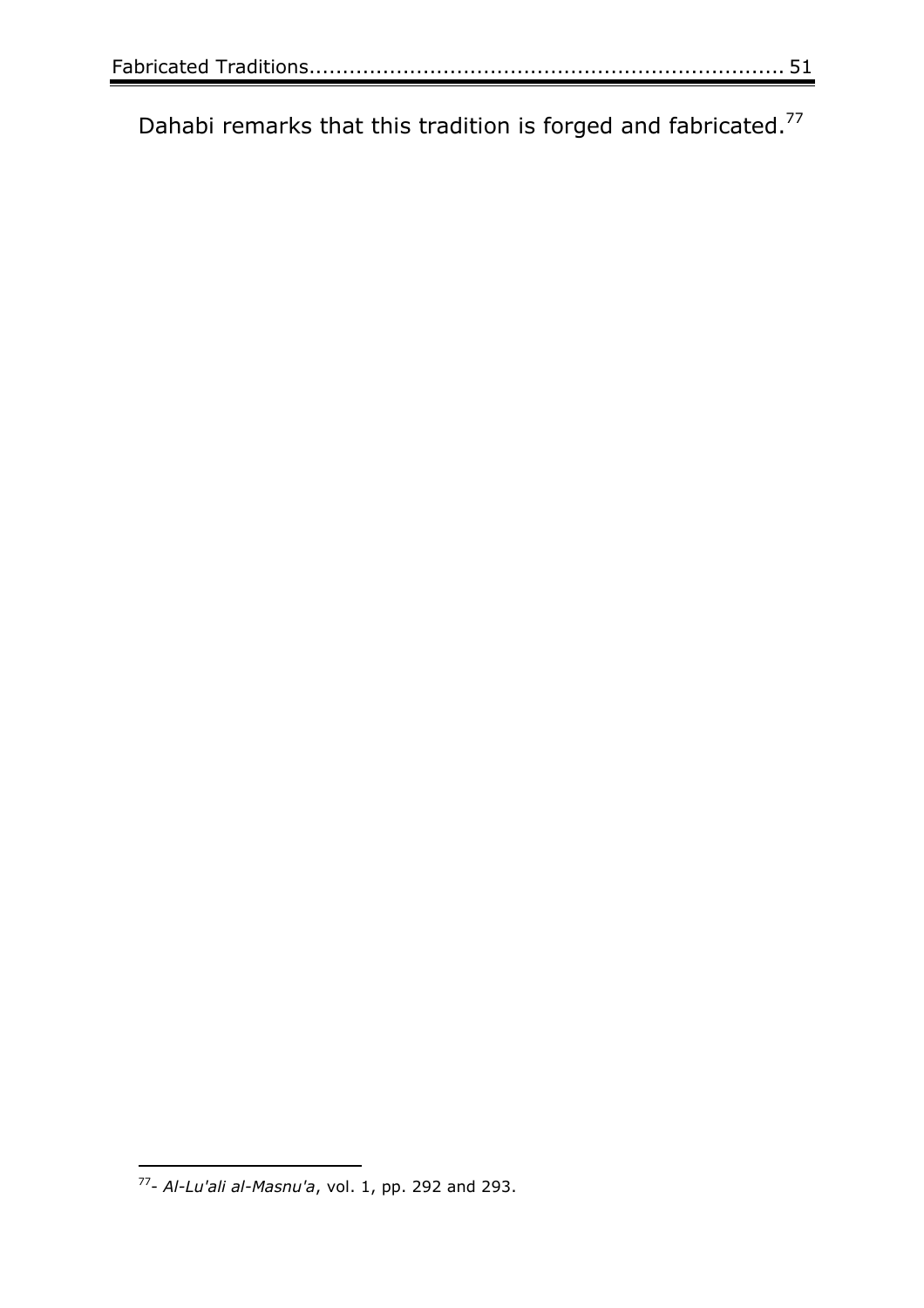|--|--|--|

#### **Caliphs on Day of Judgment**

The fourteenth tradition on the excellences of caliphs and the order of their caliphate is reported by a group memorizers of tradition.

Ibn Jawzid narrates the second of his traditions from Hibatullah bin Muahmmad bin Hasin from Abu Talib bin Ghaylan from Abu Bakr Sha'afi'a from Muhammad bin Uthman bin Abi Shaiba from Hasan bin Salih from Hasan bin Hasan Narsi from Asba'a bin Faraj from Bai'a bin Muhammad from Abu Sulayman Iili from Ibn Jarih from Amr bin Dinar from Ibn Abbas who quotes the Holy Prophet (s) as saying:

When there is the Day of Judgment, a caller calls from beneath the Arsh saying: Where are the companions of Muhammad? It is at this moment that Abu Bakr, Umar, Uthman and Ali are brought. Abu Bakr is told to stand at the gate of Paradise and let anyone he pleases enter Paradise through the mercy of Allah and not to let anyone he pleases enter Paradise through the knowledge of Allah!

Umar is told to control the scale increasing the weight of the pan of anyone he pleases through the mercy of Allah and decreasing the weight of the pan of anyone he please with Allah's knowledge!

The Holy Prophet goes on saying: Two sumptuous dresses are prepared for Uthman bin Affan and he is told to wear them for [Allah] has saved them for him as He was creating the heaven and the earth.

Ali bin Abi Talib is given a rod from Usaj, a tree created by Allah in Paradise and he is told to disperse through it the people from around the pool!

Ibn Jawzi says that Isba'a has narrated this tradition from Sulayman bin Abd al-'Ala from Ibn Jarih. Similarly, according to him, Isba'a has narrated this tradition from Sari bin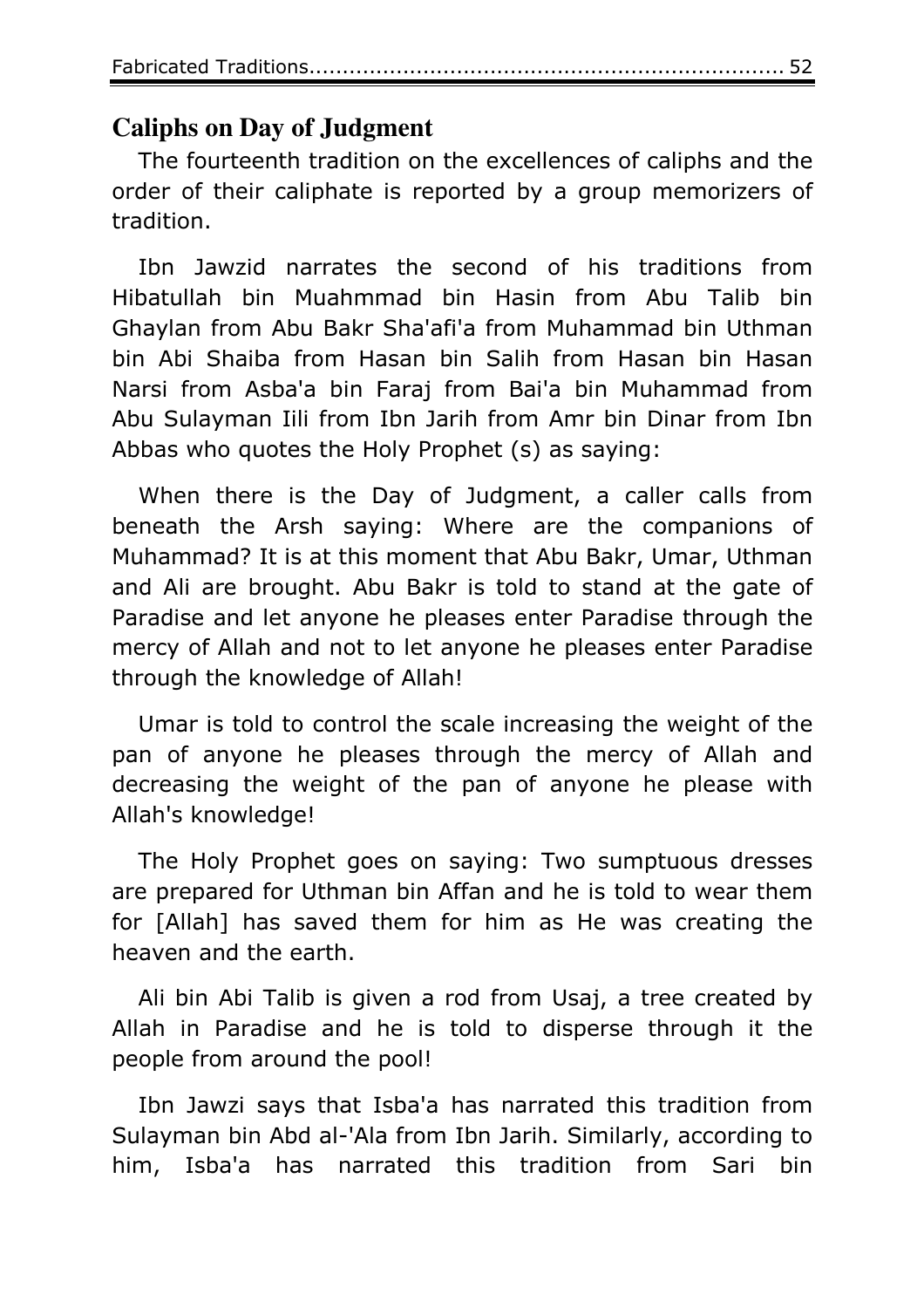Muhammad from Abu Sulayman Iili from Ibn Jarih. This shows that Isba'a or other narrators of this tradition are talking nonsensical things. The chain of this tradition contains some unknown names.

Ahmad bin Hasan Kufi has narrated this tradition from Waki'a who according to Dar Qutni is rejected. According to Ibn Hayyan he narrates fabricated traditions from reliable persons.

Ibrahim bin Abdullah Masisi has also narrated this tradition from Hajjaj bin Muhammad from Ibn Jarih. On Ibn Hayyan's view, Ibrahim used to steal traditions and change them. According to him, he used to narrate traditions from reliable people, which were not part their traditions. Thus on his view, Ibrahim is to be placed among people whose traditions are rejected.<sup>78</sup>

# **Fabricated tradition and Dahabi and Asqalani**

After mentioning the name of Ibrahim bin Abdullah in his Mizan, Dahabi gives an account of his life. While elaborating on his life, he touches two traditions -one of which we mentioned above- saying that on his view he is a liar. Hakim says that his traditions are forged and fabricated.

Hakim narrates in a marfu'a format from Ibrahim from Waki'a from Sufyan from Amr bin Dinar from Ibn Abbas who quotes the Holy Prophet (s) as saying: when there is the Day of Judgment Abu Bakr will be at one of the pillar of the pool, Umar at the second pillar, Uthman at the third pillar and Ali at the fourth. Anyone who is hostile towards anyone of them will not be given water to drink.

Ibrahim narrates in a marfu'a fomat from Hajjaj from Ibn Jarih from Amr bin Dinar from Ibn Abbas who quotes the Holy Prophet as saying:

<sup>1</sup> 78 - *Al-Mawdu'at*, vol. 1, pp. 302 and 303.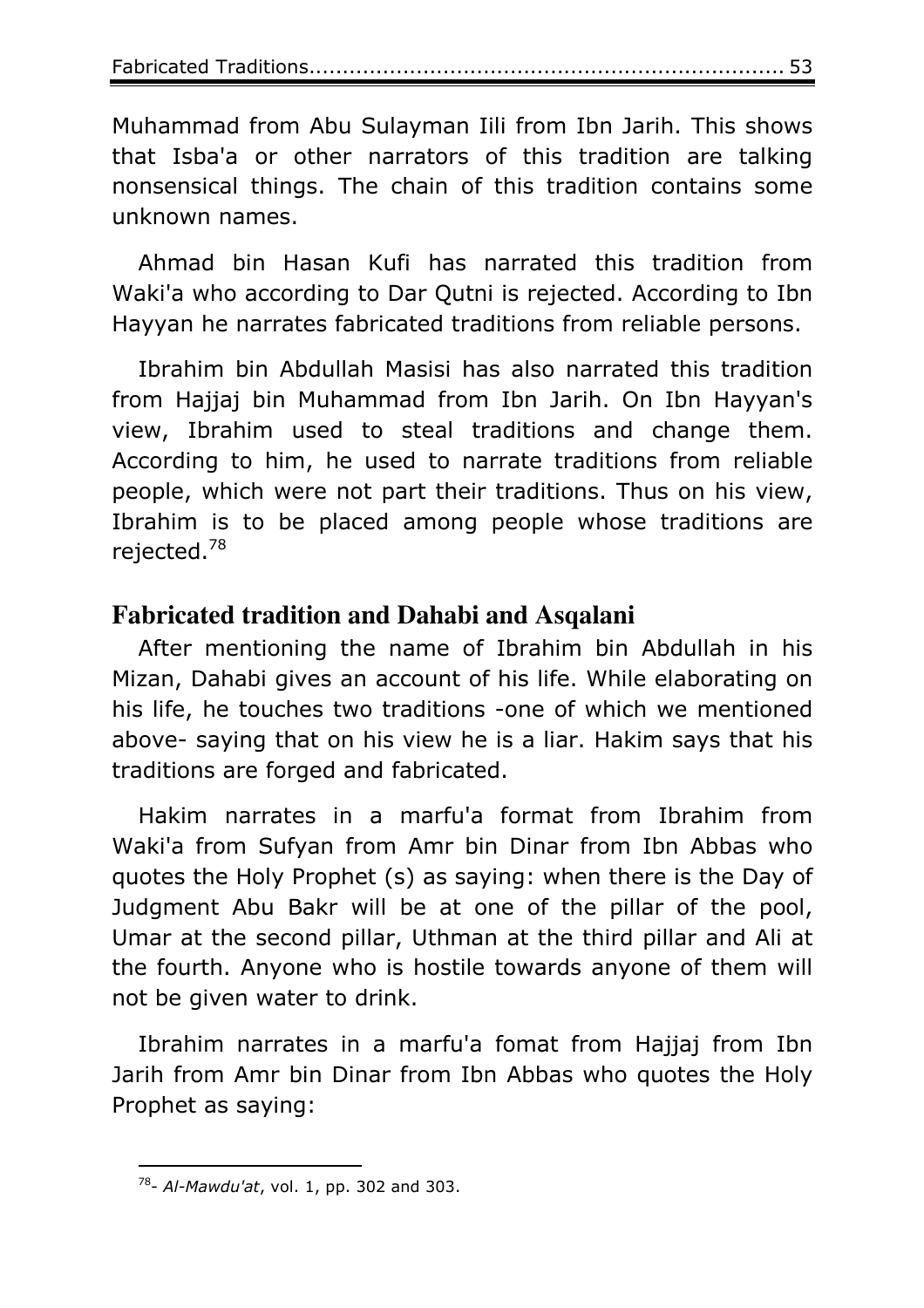|--|--|--|

When there is the Day of Judgment, a caller calls from beneath the Arsh saying: Where are the companions of Muhammad? It is at this moment that Abu Bakr, Umar, Uthman and Ali are brought. Abu Bakr is told to stand at the gate of Paradise and let in anyone he pleasesthrough the mercy of Allah and not to let in anyone he pleasesthrough the knowledge of Alllah<sup>179</sup>

In his *Lisan*, Ibn Hajar follows in the footstep of Dahabi. While giving an account of his life, he refers the said two traditions and says that Ibrahim bin Abdullah is a liar.<sup>80</sup>

 $\overline{a}$ 

<sup>79</sup> - *Mizan al-Itidal*, vo. 1, pp. 160 and 161.

<sup>80</sup> - *Lisan al-Mizan*, vol. 1, p. 169.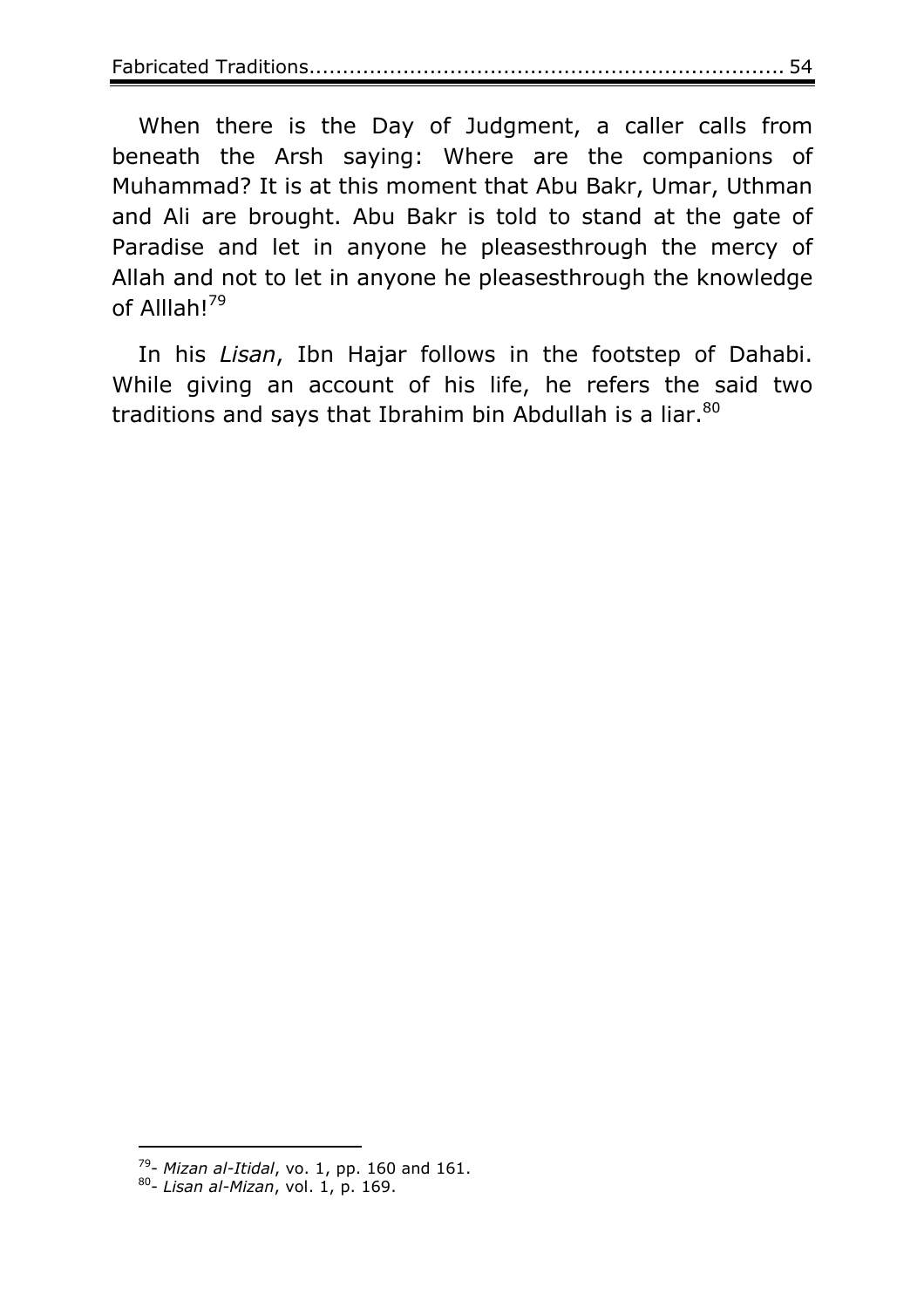|--|

#### **Fabricated traditions and final word**

The aforementioned traditions were but a small part of numerous fabricated traditions on the excellences of caliphs. Some Sunni scholars have mentioned part of these fabricated traditions in their books on fabricated traditions. These books include among others *al-Mawdu'at* by Ibn Jawzi, *al-Kamil* by Ibn Udai, *Mizan al-Itidal* by Dahabi, *al-Lu'ali al-Masnu'a* by Jalal al-Din al-Suyuti, *Lisan al-Mizan* by Ibn Hajr and *Tanzih al-Shari'a* by Ibn 'Arraq.

Despite all these, the said scholars refuse to admit that the traditions available in Sihah Sitta, specially *Sahih Bukhari* and *Sahih Muslim* are fabricated. This is because these two books have a high status in their eyes.

In our researches, we have studied part of the traditions of *Sahih Bukahri* and *Sahih Muslim* with the aim to show that these two books, like every other book, contain authentic and unauthentic traditions. In our previous works that are even published, we have dealt with this issue in a rather detailed manner. We thank Allah because of doing all this.

These traditions are however false and fabricated and their mention in *Sahih Bukhari* or *Sahih Muslim* does not change anything.

The aim of the fabricators of these traditions is not something that is veiled from the viewpoint of scholars. The Sunni scholars who support caliphate know very well about what happened after the demise of the Holy Prophet (s). They also know that Allah has not provided them with any reason to prove their point of view. That is why they deem it necessary in the past and they feel it is necessary to day to justify the issue of caliphate [on the basis of something that is related to revelation]. But no one can amend [overnight] what time has corrupted in ages!

May Allah bless Muhammad and his progeny!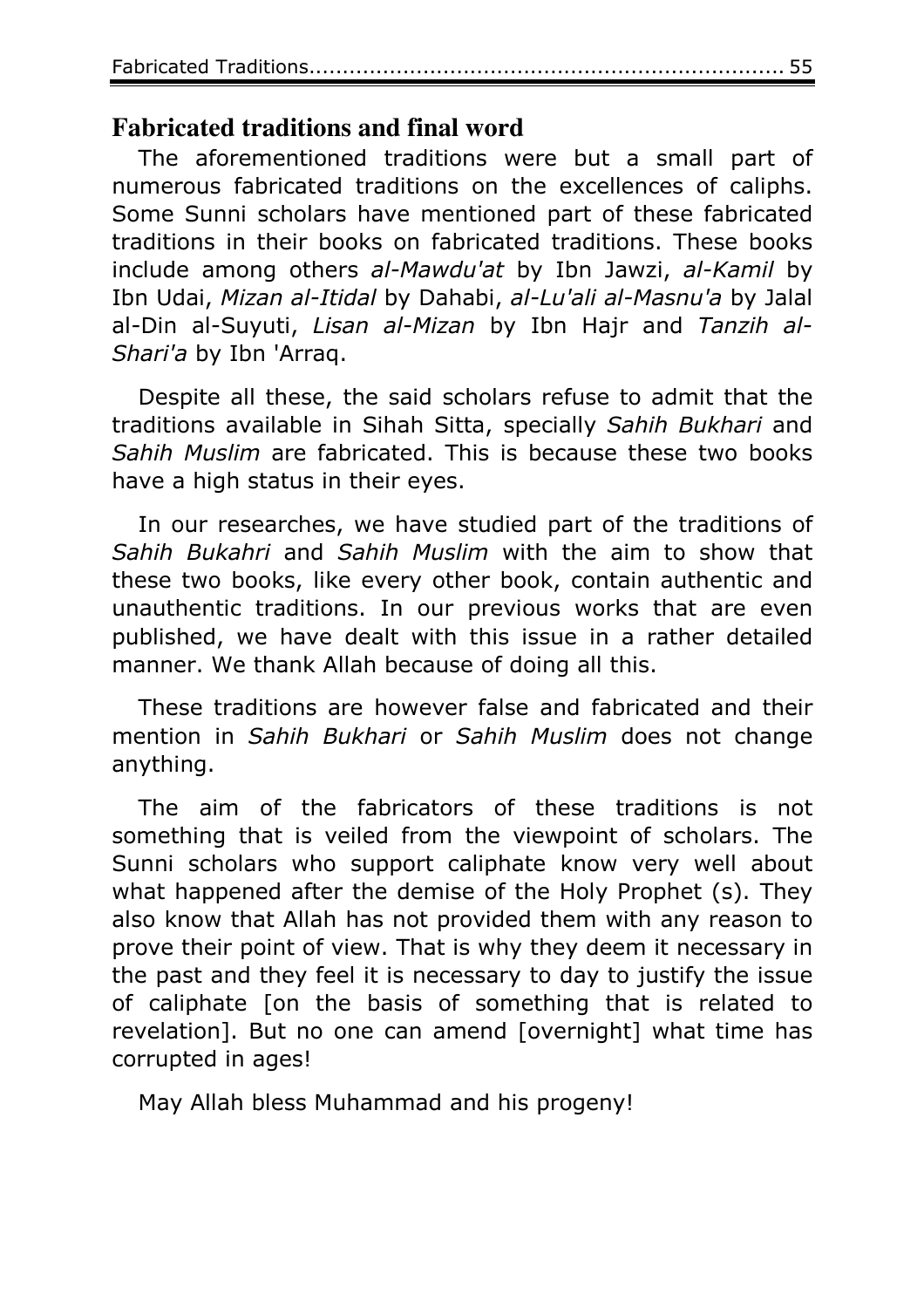## **Bibliography**

- 1. Ghazzali, *Ihya ulum al-din*, Beirut, Dar al-Ma'arifa.
- 2. Ibn Abd al-Barr,*Al-Isti'ab fi Ma'arifat al-Ashab*, Ibn Abd al-Barr, Beirut, Dar al-Kutub al-Ilmiyya, first edition, 1415 AH.
- 3 Khatib Baghdadi, *Tarikh Baghdadi*, Beirut, Dar al-Kutub al-Ilmiyya, first edition, 1417 AH.
- 4 Ibn Shu'aba al-Harrani, *Tuhaf al-Uqul*, Qom, Mu'assissa Nashr al-Islami, fourth edition, 1416 AH.
- 5 Jalal al-Din al-Suyuti, *Tadrib al-Rawi*, Beirut, Dar al-Kitab al-Arabi, 1414 AH.
- 6 Ibn Hajar Asqalani, *Taqrib al-Tahdib*, Beirut, Dar al-Kutub al-Ilmiyya, second edition, 1415 AH.
- 7 Dahabi, *Talkhis al-Mustadrak al al-Sahihain*, Beirut, Dar al-Kutub al-Ilmiyya, 1415 AH.
- 8 Ibn Hajar al-'Asqalani, *Tahdib al-Tahdib*, Beirut, Dar al-Kutub al-Illmiyya, 1415 AH.
- 9 Jalal al-Din al-Suyuti, *al-Jami'a al-Saghir*, Beirut, Dar al-Kutub al-Ilmiyya, 1410 AH.
- 10Nisaee, *al-Khasaees*, Qom, Majma'a Ihya al-Thaqafa al-Islamiyya, 1419 AH.
- 11Ibn Majah, *Sunan*, Beirut, Dar al-Jil, first editon, 1418 AH.
- 12Abu Dawood, *Sunan,* Beirut, Dar al-Kutub al-Ilmiyya, first edition, 1416 AH.
- 13Timidhi*, Sunan*, Beirut, Dar al-Fikr, second edition, 1403 AH.
- 14Ibn Abi al-Hadid*, Sharh Nahj al-Balagha*, Beirut, Dar Ihya al-Turath al-Arabi, second edition, 1387.
- 15 Qazi Ayaz, *al-Shifa be Ta'arif Huquq al-Mustafa*, Beirut, Dar al-Kutub al-Ilmiyya.
- 16 Bukhari, Sahih, Beirut, *Dar Ibn Kathir*, fifth edition, 1414 AH.
- 17 Muslim, Sahih, Beirut, *Dar al-Fikr*, first edition, 1407 AH.
- 18 Ahmand bin Shu'aib Nisaee, *al-Du'afa wa al-Matrukun*, Beirut, Dar al-Ilm.